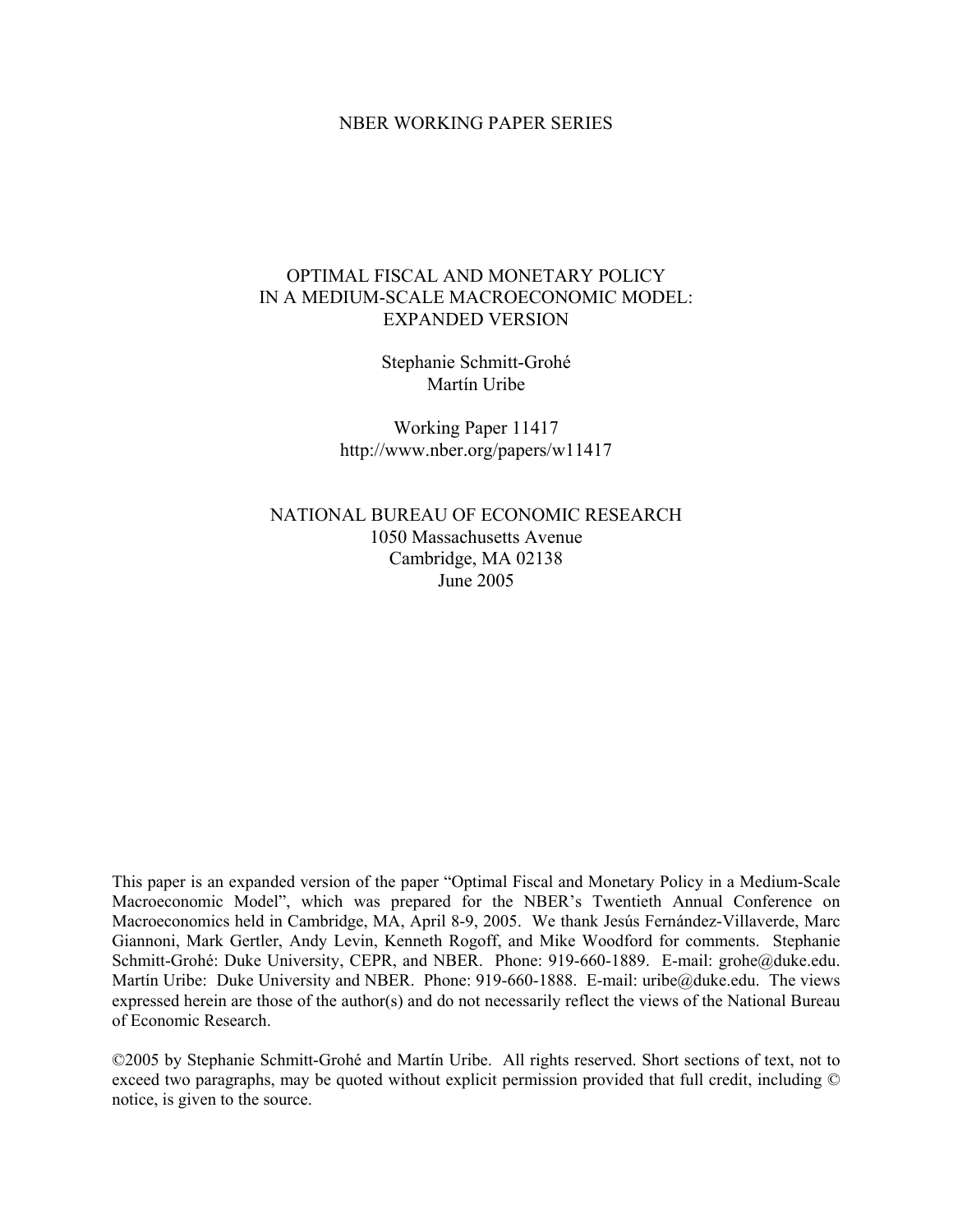Optimal Fiscal and Monetary Policy in a Medium-Scale Macroeconomic Model: Expanded Version Stephanie Schmitt-Grohé and Martín Uribe NBER Working Paper No. 11417 June 2005 JEL No. E52, E61, E63

#### **ABSTRACT**

In this paper, we study Ramsey-optimal fiscal and monetary policy in a medium-scale model of the U.S. business cycle. The model features a rich array of real and nominal rigidities that have been identified in the recent empirical literature as salient in explaining observed aggregate fluctuations. The main result of the paper is that price stability appears to be a central goal of optimal monetary policy. The optimal rate of inflation under an income tax regime is half a percent per year with a volatility of 1.1 percent. This result is surprising given that the model features a number of frictions that in isolation would call for a volatile rate of inflation---particularly nonstate-contingent nominal public debt, no lump-sum taxes, and sticky wages. Under an income-tax regime, the optimal income tax rate is quite stable, with a mean of 30 percent and a standard deviation of 1.1 percent. Simple monetary and fiscal rules are shown to implement a competitive equilibrium that mimics well the one induced by the Ramsey policy. When the fiscal authority is allowed to tax capital and labor income at different rates, optimal fiscal policy is characterized by a large and volatile subsidy on capital.

Stephanie Schmitt-Grohé Department of Economics Duke University PO Box 90097 Durham, NC 27708-0097 and NBER grohe@duke.edu

Martín Uribe Department of Economics Duke University PO Box 90097 Durham, NC 27708-0097 and NBER uribe@duke.edu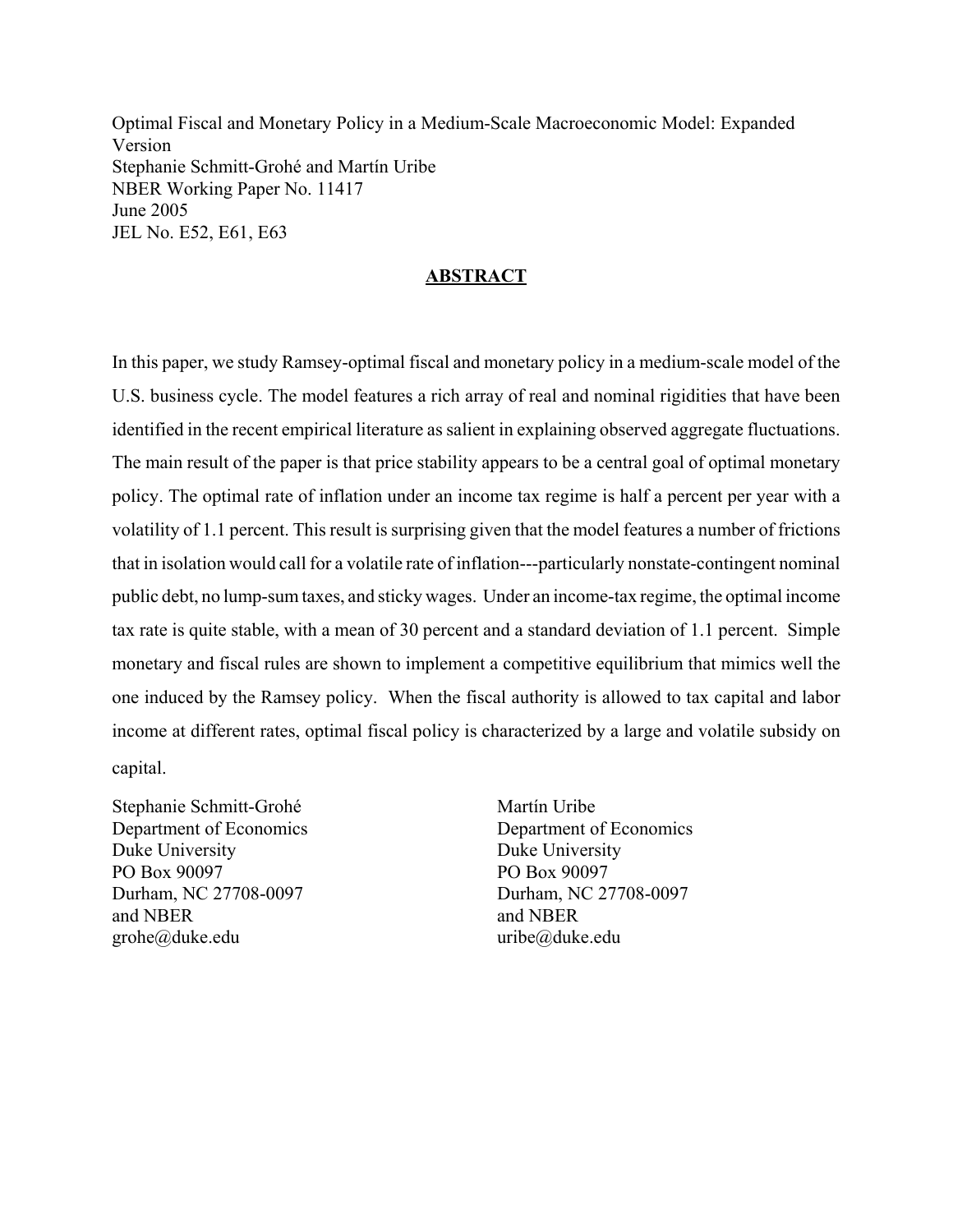# **Contents**

| $\mathbf 1$    | Introduction                                                                                         | $\overline{2}$ |
|----------------|------------------------------------------------------------------------------------------------------|----------------|
| $\overline{2}$ | The Model                                                                                            | $\overline{5}$ |
|                | 2.1<br>Households                                                                                    | $\overline{5}$ |
|                | 2.2<br>Firms                                                                                         | 12             |
|                | 2.3<br>The Government $\ldots \ldots \ldots \ldots \ldots \ldots \ldots \ldots \ldots \ldots \ldots$ | 17             |
|                | 2.4                                                                                                  | 18             |
|                | Market Clearing in the Final Goods Market<br>2.4.1                                                   | 18             |
|                | 2.4.2                                                                                                | 20             |
|                | 2.5                                                                                                  | 22             |
|                | 2.6                                                                                                  | 22             |
| 3              | <b>Calibration and Functional Forms</b>                                                              | 23             |
| 4              | <b>Ramsey Steady States</b>                                                                          | 28             |
|                | 4.1                                                                                                  | 28             |
|                | 4.2                                                                                                  | 31             |
| $\mathbf{5}$   | Ramsey Dynamics Under Income Taxation                                                                | 33             |
|                | 5.1                                                                                                  | 35             |
|                | 5.2                                                                                                  | 39             |
| 6              | <b>Optimized Policy Rules</b>                                                                        | 41             |
|                | 6.1                                                                                                  | 43             |
|                | 6.2                                                                                                  | 46             |
|                | 6.3                                                                                                  | 50             |
| 7              | Capital and Labor Taxation                                                                           | 50             |
|                | Time To Tax<br>7.1                                                                                   | 53             |
|                | 7.2<br>Capital Tax Volatility and Cost of Varying Capacity Utilization                               | 53             |
| 8              | Conclusion                                                                                           | 55             |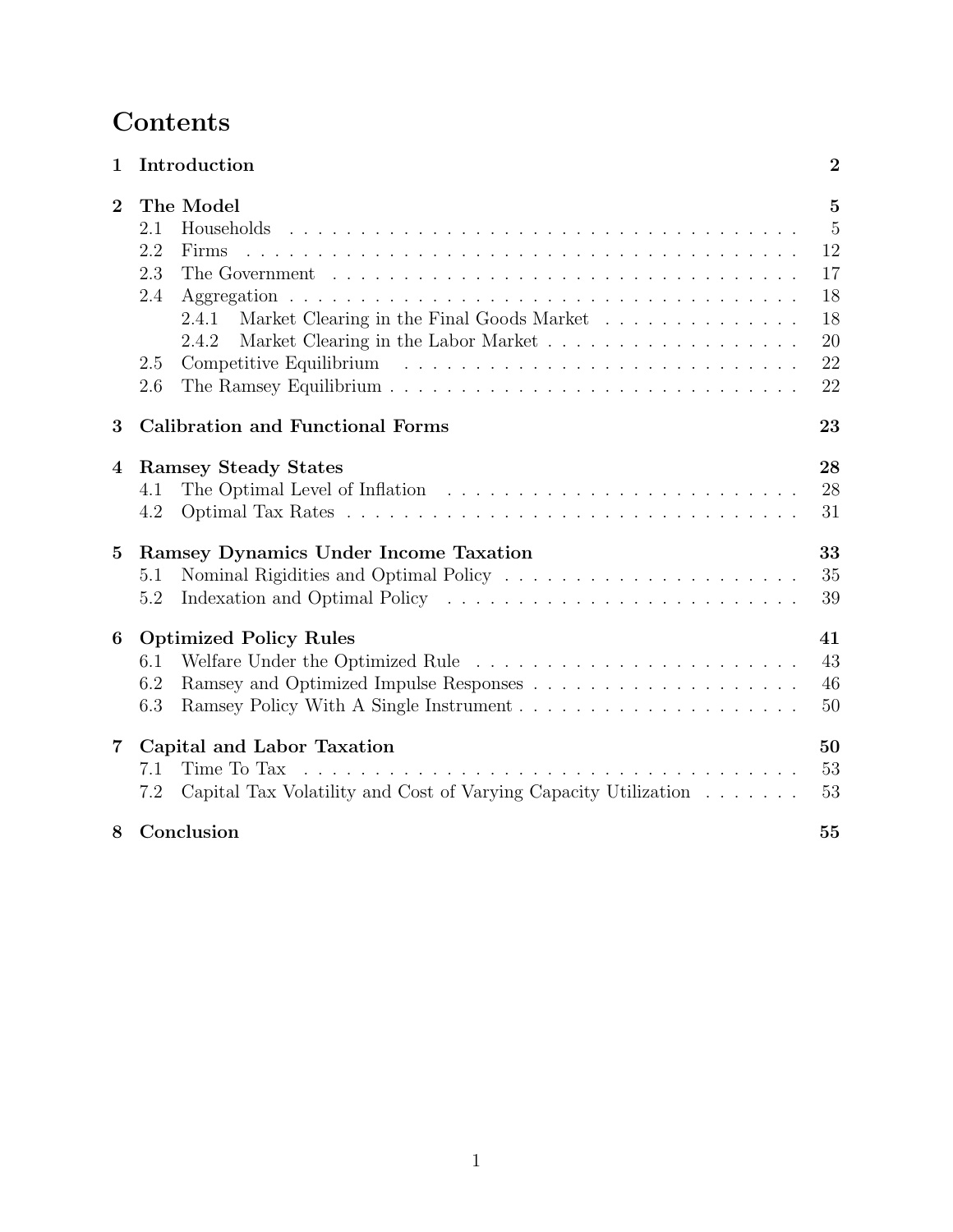### **1 Introduction**

This paper addresses a classic question in macroeconomics, namely, how should a benevolent government conduct stabilization policy. A central characteristic of all existing studies is that optimal policy is derived in highly stylized environments. Typically, optimal policy is characterized for economies with a single or a very small number of deviations from the frictionless neoclassical paradigm. A case in point are the numerous recent studies concerned with optimal monetary policy within the context of the two-equation, one-friction, neo-Keynesian model without capital accumulation.<sup>1</sup> Another example of studies in which the optimal policy design problem is analyzed within theoretical frameworks featuring a small number of rigidities include models with flexible prices and distorting income taxes (Lucas and Stokey, 1983; Schmitt-Grohé and Uribe, 2004b). An advantage of this stylized approach to optimal stabilization policy is that it facilitates understanding the ways in which policy should respond to mitigate the distortionary effects of a particular friction in isolation.

An important drawback of studying optimal stabilization policy one distortion at a time is that highly simplified models are unlikely to provide a satisfactory account of cyclical movements for more than just a few macroeconomic variables of interest. For this reason, the usefulness of this strategy to produce policy advice for the real world is necessarily limited.

The approach to optimal policy that we propose in this paper departs from the literature extant in that it is based on a rich medium-scale theoretical framework capable of explaining observed business cycle fluctuations for a wide range of nominal and real variables. Following the lead of Kimball (1995), the model emphasizes the importance of combining nominal as well as real rigidities in explaining the propagation of macroeconomic shocks. Specifically, the model features four nominal frictions, sticky prices, sticky wages, a demand for money by households, and a cash-in-advance constraint on the wage bill of firms, and five sources of real rigidities, investment adjustment costs, variable capacity utilization, habit formation, imperfect competition in product and factor markets, and distortionary taxation. Aggregate fluctuations are assumed to be driven by supply shocks, which take the form of stochastic variations in total factor productivity, and demand shocks stemming from exogenous innovations to the level of government purchases and the level of government transfers. Altig et al. (2004) and Christiano, Eichenbaum, and Evans (2005) argue that the model economy for which we seek to design optimal policy can indeed explain the observed responses of inflation, real wages, nominal interest rates, money growth, output, investment, consumption, labor

<sup>&</sup>lt;sup>1</sup>Examples of this line of research include Ireland (1997), Rotemberg and Woodford (1997), Woodford  $(2003)$ , and Clarida, Galí, and Gertler  $(1999)$ , among many others.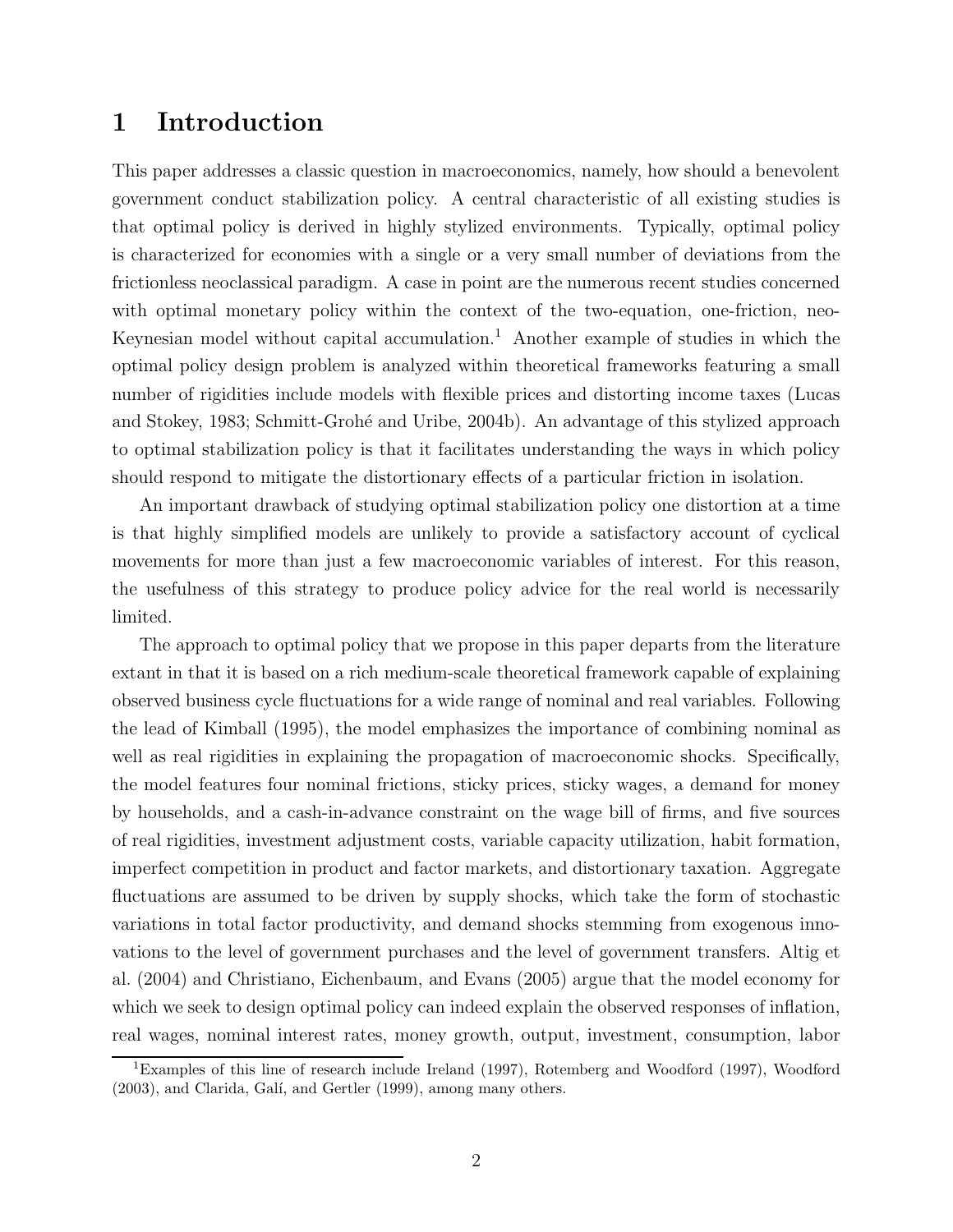productivity, and real profits to productivity and monetary shocks in the postwar United States. In this respect, the present paper aspires to be a step ahead in the research program of generating policy evaluation that is of relevance for actual policy making.

The government is assumed to be benevolent in the Ramsey sense, that is, it seeks to bring about the competitive equilibrium that maximizes the lifetime utility of the representative agent and has access to a commitment technology that allows it to honor its promises. The policy instruments available to the government are assumed to be taxes on income, possibly, differentiated across different sources of income, and the short-term nominal interest rate. Public debt is assumed to be nominal and non-state contingent.

A key finding of the paper is that price stability appears to be a central goal of optimal monetary policy. The optimal rate of inflation under an income tax regime is 0.5 percent per year with a volatility of 1.1 percent. In this sense, price stickiness emerges as the single most important distortion shaping optimal policy. This result is surprising given that the model features a number of other frictions that in isolation would call for a volatile rate of inflation with a mean different from zero.

Consider first the forces calling for an optimal inflation rate that is different from zero. As is well known, the presence of a demand for money by households provides an incentive to drive inflation down to a level consistent with the Friedman rule. In this paper, we identify two additional reasons why the Ramsey planner may want to deviate from price stability. First, under an income tax regime, i.e., when all sources of income are taxed at the same rate, the Ramsey planner has an inflationary bias originating from the fact that it is less distorting to tax labor income than it is to tax capital income. With a cash-in-advance constraint on the wage bill of firms, inflation acts as a tax on labor income. Second, the Ramsey planner has an incentive to tax away transfers as they represent pure rents accruing to households. Without a direct instruments to tax transfers, the government imposes an indirect levy on this source of household income via the inflation tax.

Optimal policy calls for low inflation volatility in spite of the following two distortions that by themselves call for high inflation volatility. First, the fact that nominal government debt is non-state contingent and that regular taxes are distortionary, makes it attractive for the Ramsey planner to use unexpected variations in inflation as a lump-sum tax on nominal asset holdings. This is indeed the reason why in flexible price environments the optimal inflation volatility is very high (Chari et al. 1995). Second, the fact that nominal wages are sticky provides an incentive for the government to set the price level so as to engineer the efficient real wage. This practice, when studied in isolation, also makes high inflation volatility optimal.

When the fiscal authority is allowed to tax capital and labor income at different rates,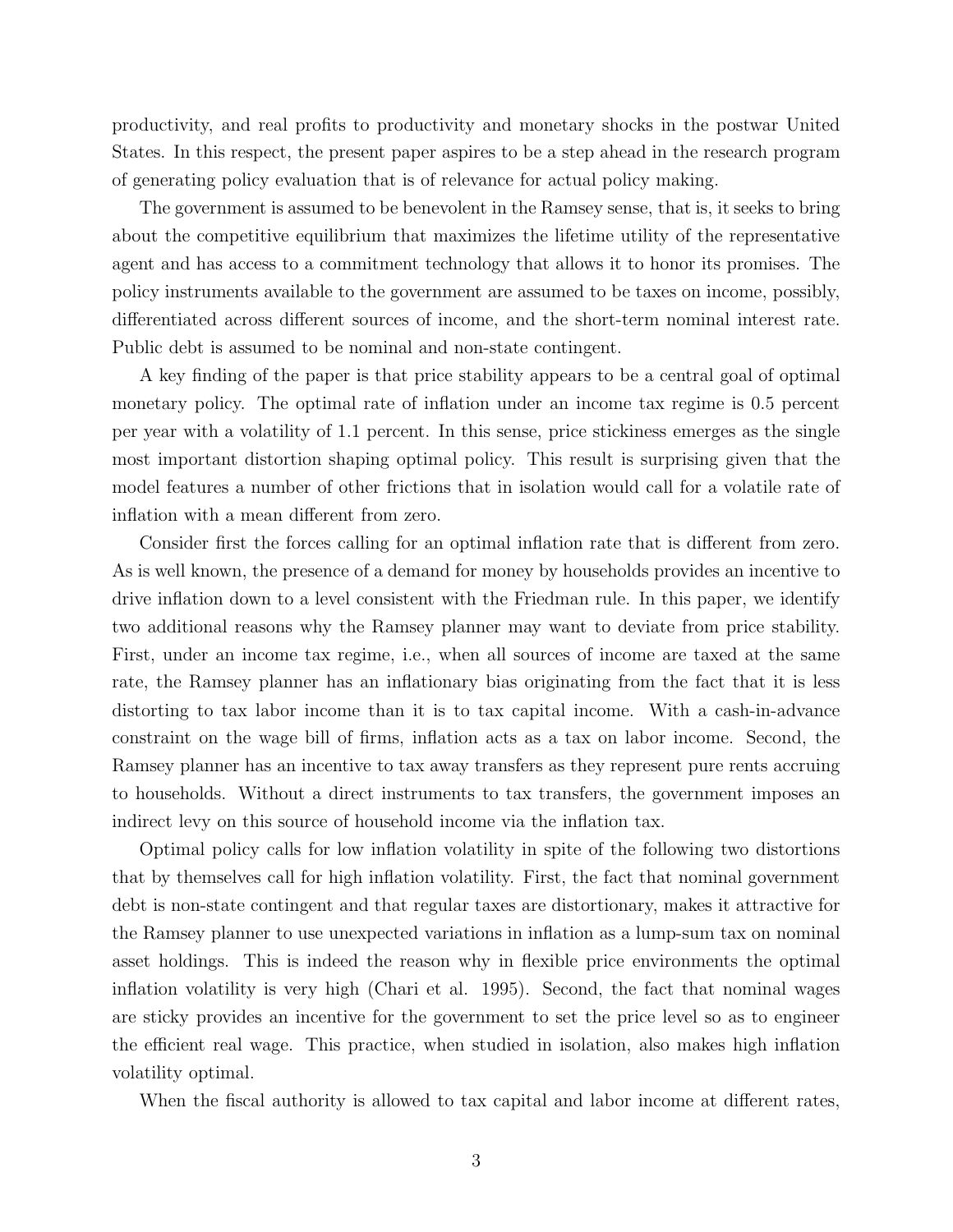optimal fiscal policy is characterized by a large and volatile subsidy on capital. It is well known from the work of Judd (2002) that in the presence of imperfect competition in product markets optimal taxation calls for a subsidy on capital of a magnitude approximately equal to the markup of prices over marginal cost. However, our results suggest that the optimal capital subsidy is much larger than the one identified in the work of Judd. The reason for this discrepancy is that capital depreciation in combination with a depreciation allowance, which is ignored in the work of Judd, exacerbates the need to subsidize capital. This is because the markup distorts the gross rate of return on capital whereas the subsidy applies to the return on capital net of depreciation.

In our model, the optimal capital subsidy is extremely volatile. Its standard deviation is 150 percent. The high volatility of capital income taxes emerges for the familiar reason that capital is a fixed factor of production in the short run, so the fiscal authority uses unexpected changes in the capital income tax rate as a shock absorber for innovations in its budget. We identify two frictions capable of driving this high volatility down significantly. One is time to tax. When tax rates are determined four quarters in advance, the optimal volatility of the capital income tax rate falls to about 50 percent. This is because the tax elasticity of the demand for capital increases with the number of periods between the announcement of the tax rate and its application. The second friction that is important in understanding the volatility of capital taxes is investment adjustment cost. Intuitively, the higher are the impediments to adjust the level of investment, the lower is the elasticity of capital with respect to temporary changes in tax rates. In the absence of investment adjustment costs, the optimal volatility of the capital income tax rate falls to 65 percent. Furthermore, in an environment with 4 periods of time to tax and no capital adjustment cost, the optimal capital income tax has a volatility of 25 percent.

Ramsey outcomes are mute on the issue of what policy regimes can implement them. The information on policy one can extract from the solution to the Ramsey problem is limited to the equilibrium behavior of policy variables such as tax rates, the nominal interest rate, etc. as a function of the state of the economy. Even if the policymaker could observe the state of the economy, using the equilibrium process of the policy variables to define a policy regime would not guarantee the Ramsey outcome as the competitive equilibrium. The problem is that such a policy regime could give rise to multiple equilibria. We address the issue of implementation of optimal policy by limiting attention to simple monetary and fiscal rules. These rules are defined over a small set of readily available macro indicators and are designed to ensure local uniqueness of the rational expectations equilibrium. We find parameterizations of such policy rules capable of inducing equilibrium dynamics fairly close to those associated with the Ramsey equilibrium.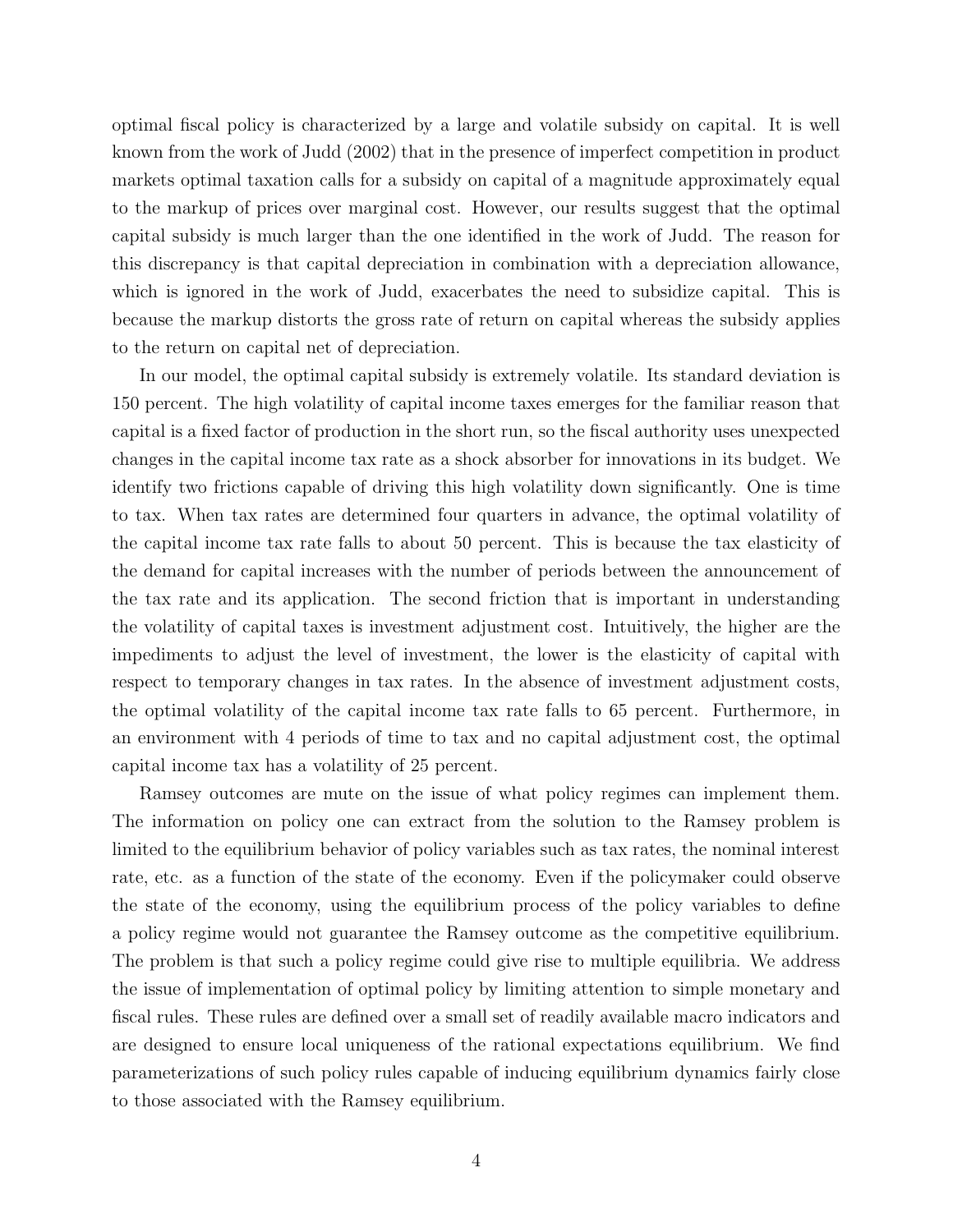Finally, a methodological contribution of this paper is the development of a set of numerical tools that allow the computation of Ramsey policy in a general class of stochastic dynamic general equilibrium models. Matlab code to implement these computations is publicly available at the authors' websites.

The remainder of the paper is organized in seven sections. Section 2 presents the theoretical model. Section 3 describes the calibration of the model and the assumed functional forms for preferences and technologies. Section 4 characterizes the Ramsey steady state. Section 5 studies the Ramsey dynamics in an economy where the fiscal authority is constrained to taxing all sources of income at the same rate. Section 6 identifies simple interest-rate and tax rules capable of mimicking well the Ramsey equilibrium dynamics. Section 7 studies the Ramsey problem in an economy in which capital and labor can be taxed at different rates. This section also analyzes the consequences of time to tax. Section 8 concludes.

### **2 The Model**

The essential elements of the model economy that serves as the basis for our study of stabilization policy are taken from a recent paper by Christiano, Eichenbaum, and Evans (2005). This model and variations thereof have been estimated by a number of authors in past couple of years. The structure of the model is the standard neoclassical growth model augmented with a number of real and nominal frictions. The nominal frictions are sticky prices, sticky wages, a money demand by households, and a money demand by firms. The real frictions consist of monopolistic competition in product and factor markets, habit formation, investment adjustment costs, variable capacity utilization, and distortionary taxation.

#### **2.1 Households**

The economy is assumed to be populated by a large representative family with a continuum of members. Consumption and hours worked are identical across family members. The household's preferences are defined over per capita consumption,  $c_t$ , and per capita labor effort,  $h_t$ , and are described by the utility function

$$
E_0 \sum_{t=0}^{\infty} \beta^t U(c_t - bc_{t-1}, h_t), \tag{1}
$$

where  $E_t$  denotes the mathematical expectations operator conditional on information available at time t,  $\beta \in (0,1)$  represents a subjective discount factor, and U is a period utility index assumed to be strictly increasing in its first argument, strictly decreasing in its second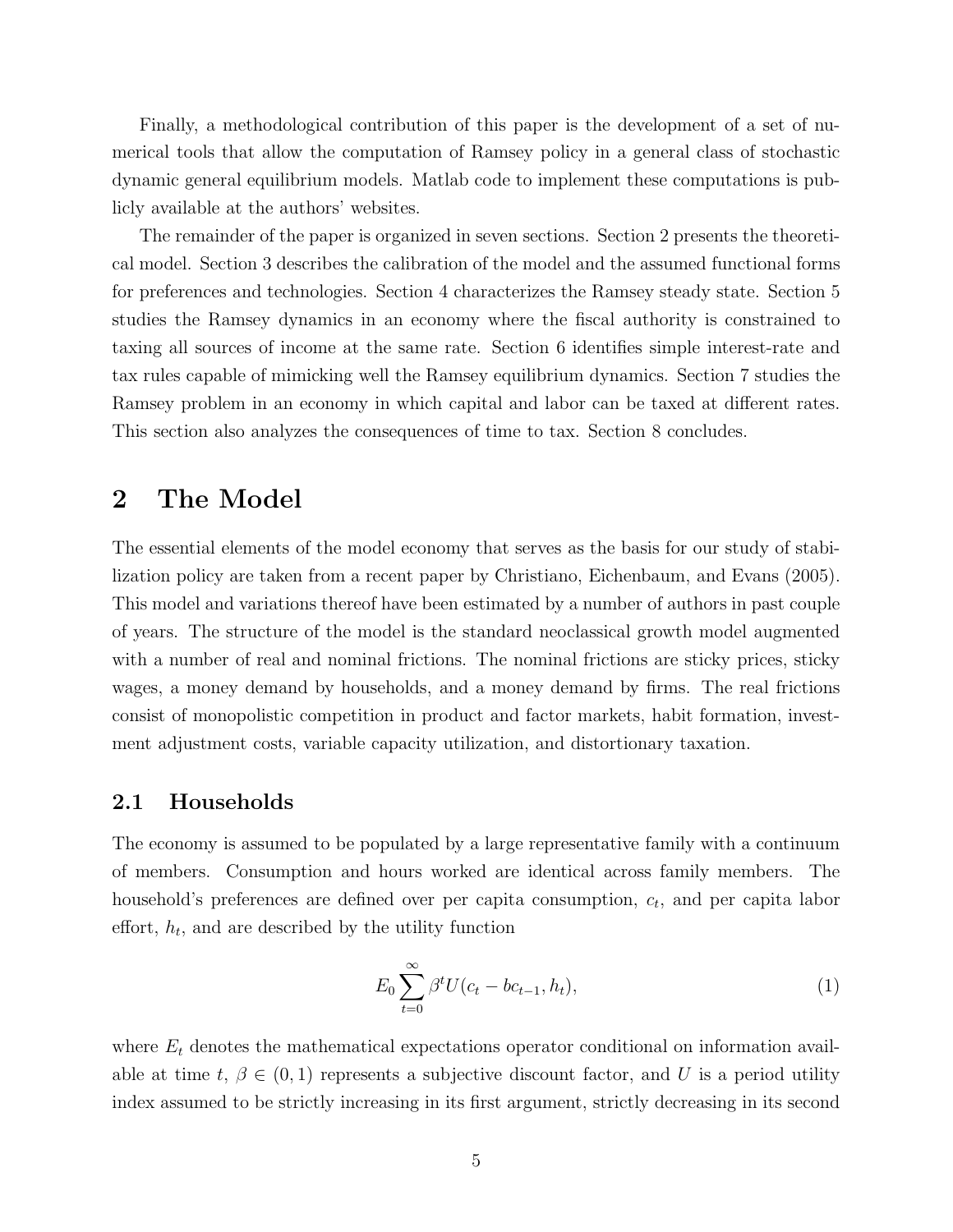argument, and strictly concave. Preferences display internal habit formation, measured by the parameter  $b \in [0, 1)$ . The consumption good is assumed to be a composite made of a continuum of differentiated goods  $c_{it}$  indexed by  $i \in [0, 1]$  via the aggregator

$$
c_t = \left[ \int_0^1 c_{it}^{1-1/\eta} di \right]^{1/(1-1/\eta)}, \qquad (2)
$$

where the parameter  $\eta > 1$  denotes the intratemporal elasticity of substitution across different varieties of consumption goods.

For any given level of consumption of the composite good, purchases of each individual variety of goods  $i \in [0,1]$  in period t must solve the dual problem of minimizing total expenditure,  $\int_0^1 P_{it}c_{it}di$ , subject to the aggregation constraint (2), where  $P_{it}$  denotes the nominal price of a good of variety  $i$  at time  $t$ . The demand for goods of variety  $i$  is then given by

$$
c_{it} = \left(\frac{P_{it}}{P_t}\right)^{-\eta} c_t,\tag{3}
$$

where  $P_t$  is a nominal price index defined as

$$
P_t \equiv \left[ \int_0^1 P_{it}^{1-\eta} di \right]^{\frac{1}{1-\eta}}.
$$
\n
$$
(4)
$$

This price index has the property that the minimum cost of a bundle of intermediate goods yielding  $c_t$  units of the composite good is given by  $P_t c_t$ .

Labor decisions are made by a central authority within the household, a union, which supplies labor monopolistically to a continuum of labor markets of measure 1 indexed by  $j \in [0, 1]$ . In each labor market j, the union faces a demand for labor given by  $(W_t^j/W_t)^{-\tilde{\eta}} h_t^d$ . Here  $W_t^j$  denotes the nominal wage charged by the union in labor market j at time t,  $W_t$  is an index of nominal wages prevailing in the economy, and  $h_t^d$  is a measure of aggregate labor demand by firms. We postpone a formal derivation of this labor demand function until we consider the firm's problem. In each particular labor market, the union takes  $W_t$  and  $h_t^d$ as exogenous. The case in which the union takes aggregate labor variables as endogenous can be interpreted as an environment with highly centralized labor unions. Higher-level labor organizations play an important role in some European and Latin American countries, but are less prominent in the United States. Given the wage charged in each labor market  $j \in [0,1]$ , the union is assumed to supply enough labor,  $h_t^j$ , to satisfy demand. That is,

$$
h_t^j = \left(\frac{w_t^j}{w_t}\right)^{-\tilde{\eta}} h_t^d,\tag{5}
$$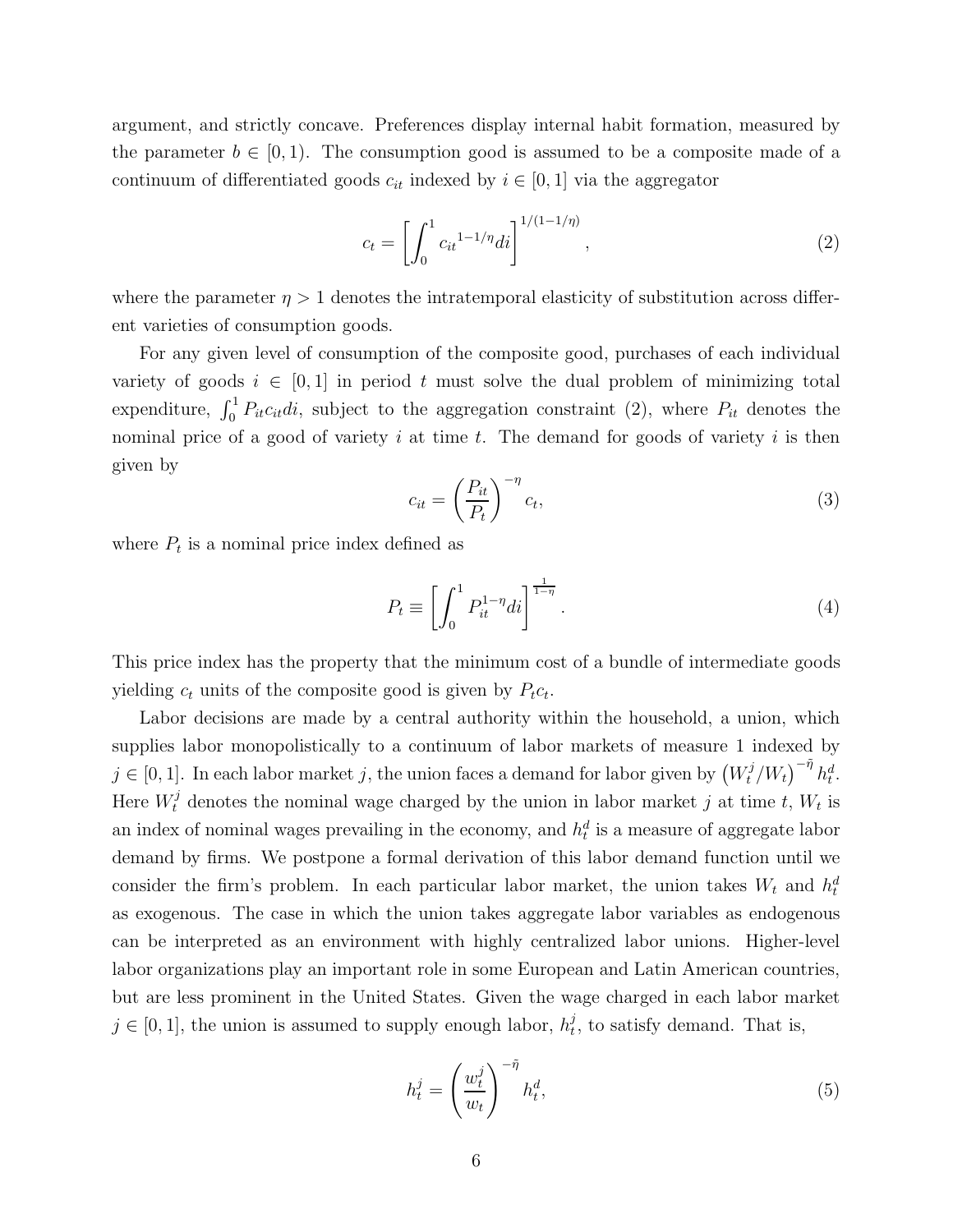where  $w_t^j \equiv W_t^j/P_t$  and  $w_t \equiv W_t/P_t$ . In addition, the total number of hours allocated to the different labor markets must satisfy the resource constraint  $h_t = \int_0^1 h_t^j dj$ . Combining this restriction with equation (5), we obtain

$$
h_t = h_t^d \int_0^1 \left(\frac{w_t^j}{w_t}\right)^{-\tilde{\eta}} dj.
$$
\n
$$
(6)
$$

Our setup of imperfectly competitive labor markets departs from most existing expositions of models with nominal wage inertia. For in these models, it is assumed that each household supplies a differentiated type of labor input. This assumption introduces equilibrium heterogeneity across households in the number of hours worked. To avoid this heterogeneity from spilling over into consumption heterogeneity, it is typically assumed that preferences are separable in consumption and hours and that financial markets exist that allow agents to fully insure against employment risk. Our formulation has the advantage that it avoids the need to assume both separability of preferences in leisure and consumption and the existence of such insurance markets. As we will explain later in more detail, our specification gives rise to a wage-inflation Phillips curve with a larger coefficient on the wage-markup gap that the model with employment heterogeneity across households.

The household is assumed to own physical capital,  $k_t$ , which accumulates according to the following law of motion

$$
k_{t+1} = (1 - \delta)k_t + i_t \left[1 - \mathcal{S}\left(\frac{i_t}{i_{t-1}}\right)\right],\tag{7}
$$

where  $i_t$  denotes gross investment and  $\delta$  is a parameter denoting the rate of depreciation of physical capital. The function  $\mathcal S$  introduces investment adjustment costs and is assumed to satisfy  $S(1) = S'(1) = 0$  and  $S''(1) > 0$ . These assumptions imply the absence of adjustment costs up to first order in the vicinity of the deterministic steady state.

Owners of physical capital can control the intensity at which this factor is utilized. Formally, we let  $u_t$  measure capacity utilization in period  $t$ . We assume that using the stock of capital with intensity  $u_t$  entails a cost of  $a(u_t)k_t$  units of the composite final good. The function a is assumed to satisfy  $a(1) = 0$ , and  $a'(1)$ ,  $a''(1) > 0$ . Both the specification of capital adjustment costs and capacity utilization costs are somewhat peculiar. More standard formulations assume that adjustment costs depend on the level of investment rather than on its growth rate, as is assumed here. Also, costs of capacity utilization typically take the form of a higher rate of depreciation of physical capital. The modeling choice here is guided by the need to fit the response of investment and capacity utilization to a monetary shock in the US economy. For further discussion of this point, see Christiano, Eichenbaum, and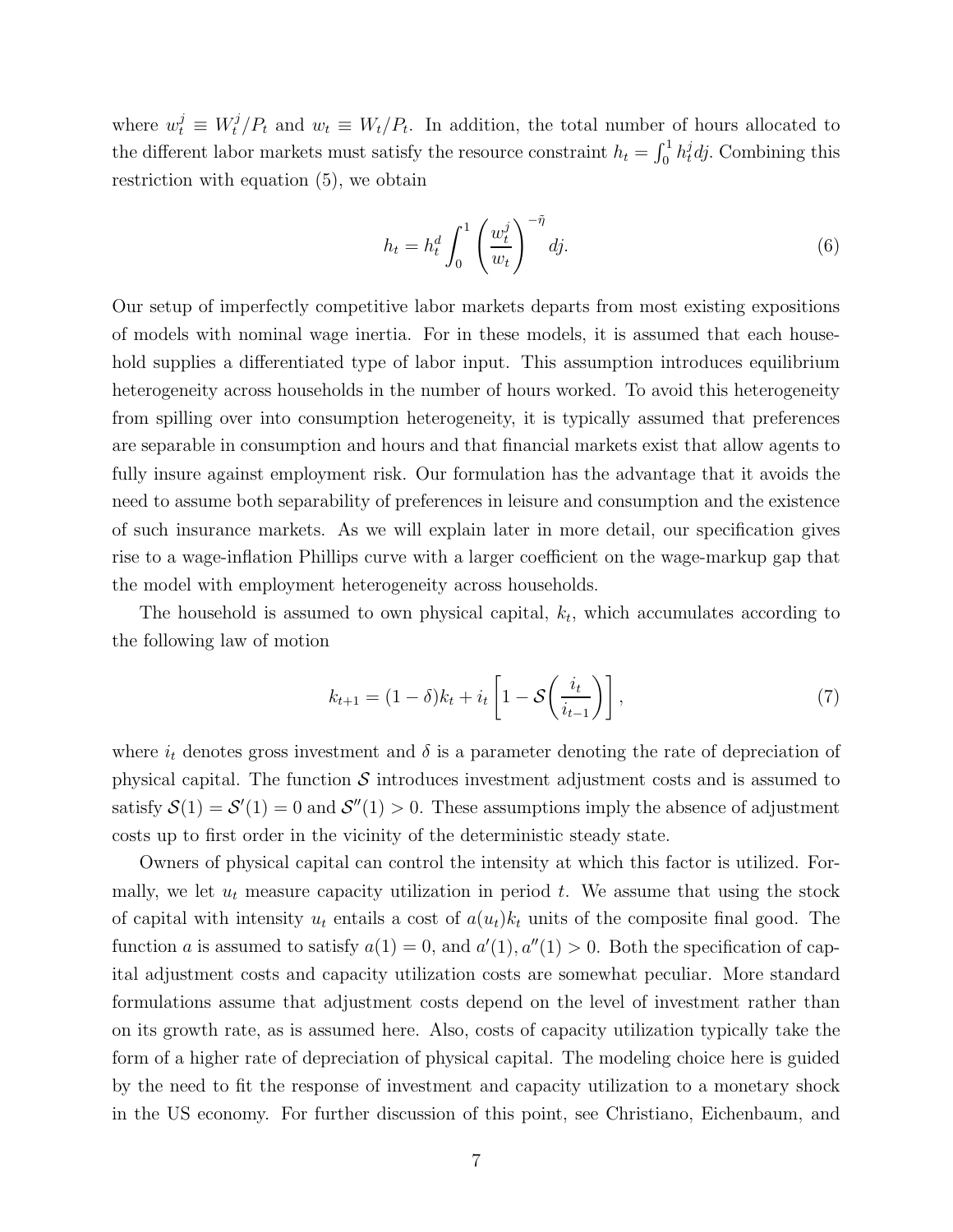Evans (2005, section 6.1) and Altig et al. (2004).

Households rent the capital stock to firms at the real rental rate  $r_t^k$  per unit of capital. Thus, total income stemming from the rental of capital is given by  $r_t^k u_t k_t$ . The investment good is assumed to be a composite good made with the aggregator function (2). Thus, the demand for each intermediate good  $i \in [0,1]$  for investment purposes,  $i_{it}$ , is given by  $i_{it} = i_t (P_{it}/P_t)^{-\eta}$ .

As in earlier related work (Schmitt-Grohé and Uribe, 2004a) and Altig et al. (2004), we motivate a demand for money by households by assuming that purchases of consumption are subject to a proportional transaction cost that is increasing in consumption based money velocity. Formally, the purchase of each unit of consumption entails a cost given by  $\ell(v_t)$ . Here,

$$
v_t \equiv \frac{c_t}{m_t^h} \tag{8}
$$

is the ratio of consumption to real money balances held by the household, which we denote by  $m_t^h$ . The transaction cost function  $\ell$  satisfies the following assumptions: (a)  $\ell(v)$  is nonnegative and twice continuously differentiable; (b) There exists a level of velocity  $v > 0$ , to which we refer as the satiation level of money, such that  $\ell(\underline{v}) = \ell'(\underline{v}) = 0$ ; (c)  $(v - \underline{v})\ell'(v) > 0$ for  $v \neq v$ ; and (d)  $2\ell'(v)+v\ell''(v) > 0$  for all  $v \geq v$ . Assumption (b) ensures that the Friedman rule, i.e., a zero nominal interest rate, need not be associated with an infinite demand for money. It also implies that both the transaction cost and the distortion it introduces vanish when the nominal interest rate is zero. Assumption  $(c)$  guarantees that in equilibrium money velocity is always greater than or equal to the satiation level. As will become clear shortly, assumption (d) ensures that the demand for money is decreasing in the nominal interest rate. (Note that assumption (d) is weaker than the more common assumption of strict convexity of the transaction cost function.)

Households are assumed to have access to a complete set of nominal state-contingent assets. Specifically, each period  $t \geq 0$ , consumers can purchase any desired state-contingent nominal payment  $X_{t+1}^h$  in period  $t+1$  at the dollar cost  $E_t r_{t,t+1} X_{t+1}^h$ . The variable  $r_{t,t+1}$ denotes a stochastic nominal discount factor between periods t and  $t + 1$ . Households must pay taxes on labor income, capital income, and profits. We denote by  $\tau_t^h$ ,  $\tau_t^k$ , and  $\tau_t^{\phi}$ , respectively, the labor income tax rate, the capital income tax rate, and the profit tax rate in period  $t$ . A tax allowance is assumed to apply to costs due to depreciation. Households receive real lump-sum transfers from the government in the amount  $n_t$  per period. The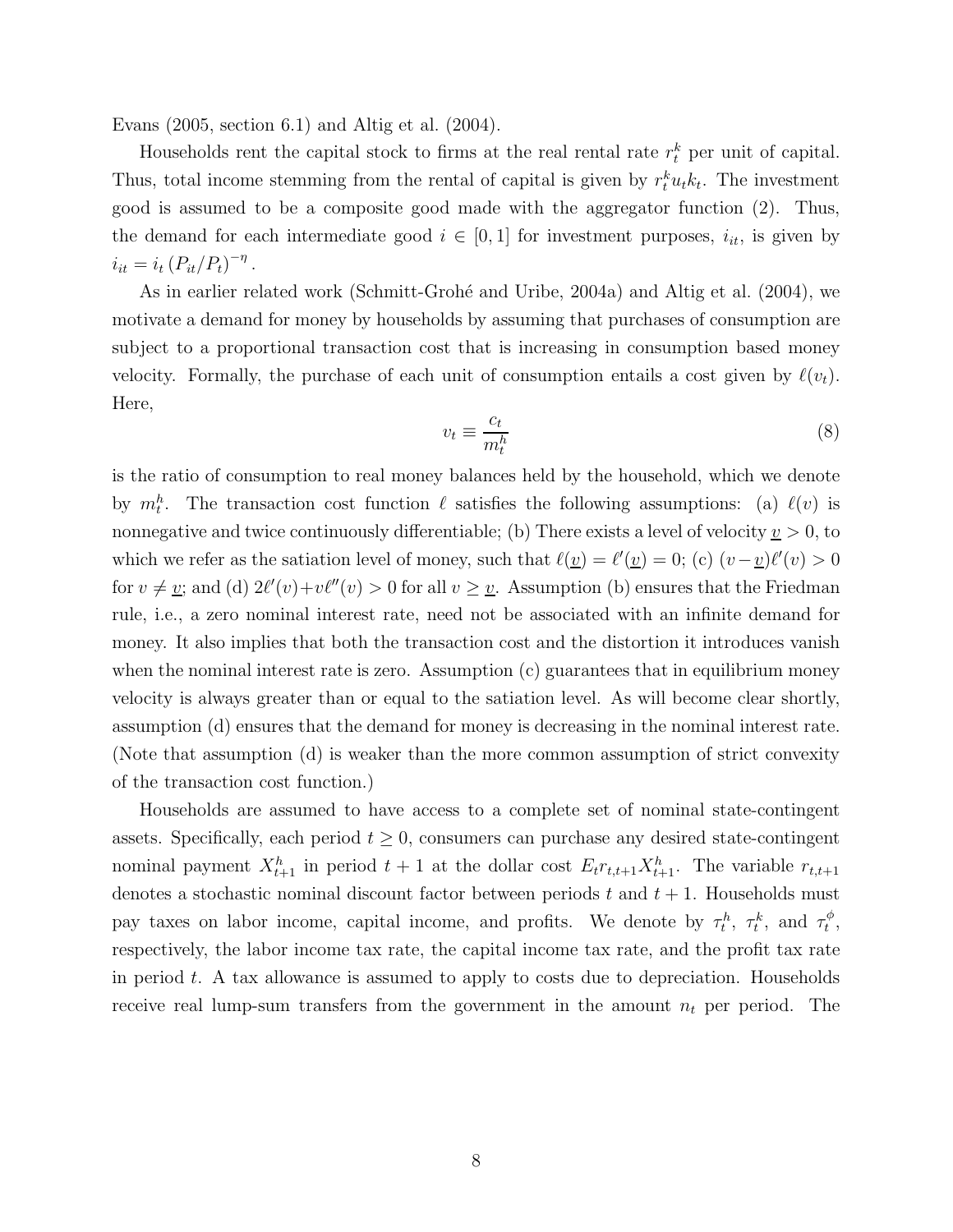household's period-by-period budget constraint is given by:

$$
E_t r_{t,t+1} x_{t+1}^h + [1 + \ell(v_t)] c_t + i_t + m_t^h = \frac{x_t^h + m_{t-1}^h}{\pi_t} + n_t + (1 - \tau_t^k) [r_t^k u_t - a(u_t)] k_t + \tag{9}
$$

$$
\tau_t^k q_t \delta k_t + (1 - \tau_t^h) h_t^d \int_0^1 w_t^j \left(\frac{w_t^j}{w_t}\right)^{-\tilde{\eta}} dj + (1 - \tau_t^{\phi}) \phi_t.
$$

The variable  $x_t^h / \pi_t \equiv X_t^h / P_t$  denotes the real payoff in period t of nominal state-contingent assets purchased in period  $t - 1$ . The variable  $\phi_t$  denotes dividends received from the ownership of firms,  $q_t$  denotes the price of capital in terms of consumption, and  $\pi_t \equiv P_t/P_{t-1}$ denotes the gross rate of consumer-price inflation.

We introduce wage stickiness in the model by assuming that each period the household (or union) cannot set the nominal wage optimally in a fraction  $\tilde{\alpha} \in (0,1)$  of randomly chosen labor markets. In these markets, the wage rate is indexed to the previous period's consumerprice inflation according to the rule  $W_t^j = W_{t-1}^j \pi_{t-1}^{\tilde{\chi}}$ , where  $\tilde{\chi}$  is a parameter measuring the degree of wage indexation. When  $\tilde{\chi}$  equals 0, there is no wage indexation. When  $\tilde{\chi}$  equals 1, there is full wage indexation to past consumer price inflation. In general,  $\tilde{\chi}$  can take any value between 0 and 1.

The household chooses processes for  $c_t$ ,  $h_t$ ,  $x_{t+1}^h$ ,  $w_t^j$ ,  $k_{t+1}$ ,  $i_t$ ,  $u_t$ , and  $m_t^h$  so as to maximize the utility function  $(1)$  subject to  $(6)-(9)$ , the wage stickiness friction, and a no-Ponzigame constraint, taking as given the processes  $w_t$ ,  $r_t^k$ ,  $h_t^d$ ,  $r_{t,t+1}$ ,  $q_t$ ,  $\pi_t$ ,  $\phi_t$ ,  $\tau_t^h$ ,  $\tau_t^k$ , and  $\tau_t^{\phi}$  and the initial conditions  $x_0^h$ ,  $k_0$ , and  $m_{-1}^h$ . Of course, the household's optimal plan must satisfy constraints (6)-(9). In addition, letting  $\beta^t \lambda_t w_t (1 - \tau_t^h) / \tilde{\mu}_t$ ,  $\beta^t \tilde{q}_t \lambda_t$ , and  $\beta^t \lambda_t$ denote Lagrange multipliers associated with constraints (6), (7), and (9), respectively, the Lagrangian associated with the household's optimization problem is

$$
\mathcal{L} = E_{t} \sum_{j=0}^{\infty} \beta^{j} \left\{ U(c_{t+j} - bc_{t+j-1}, h_{t+j}) \right.\n+ \lambda_{t+j} \left[ (1 - \tau_{t+j}^{h}) h_{t+j}^{d} \int_{0}^{1} w_{t+j}^{i} \left( \frac{w_{t+j}^{i}}{w_{t+j}} \right)^{-\tilde{\eta}} di + (1 - \tau_{t+j}^{k}) [r_{t+j}^{k} u_{t+j} - a(u_{t+j})] k_{t+j} + (1 - \tau_{t+j}^{\phi}) \phi_{t+j} \right.\n- c_{t+j} \left[ 1 + \ell \left( \frac{c_{t+j}}{m_{t+j}^{h}} \right) \right] - i_{t+j} + \tau_{t+j}^{k} q_{t+j} \delta k_{t+j} - r_{t+j,t+j+1} x_{t+j+1}^{h} - m_{t+j}^{h} + \frac{m_{t+j-1}^{h} + x_{t+j}^{h}}{\pi_{t+j}} \right]\n+ \frac{\lambda_{t+j} (1 - \tau_{t+j}^{h}) w_{t+j}}{\tilde{\mu}_{t+j}} \left[ h_{t+j} - h_{t+j}^{d} \int_{0}^{1} \left( \frac{w_{t+j}^{i}}{w_{t+j}} \right)^{-\tilde{\eta}} di \right]\n+ \lambda_{t+j} \tilde{q}_{t+j} \left[ (1 - \delta) k_{t+j} + i_{t+j} \left[ 1 - \mathcal{S} \left( \frac{i_{t+j}}{i_{t+j-1}} \right) \right] - k_{t+j+1} \right] \right\}.
$$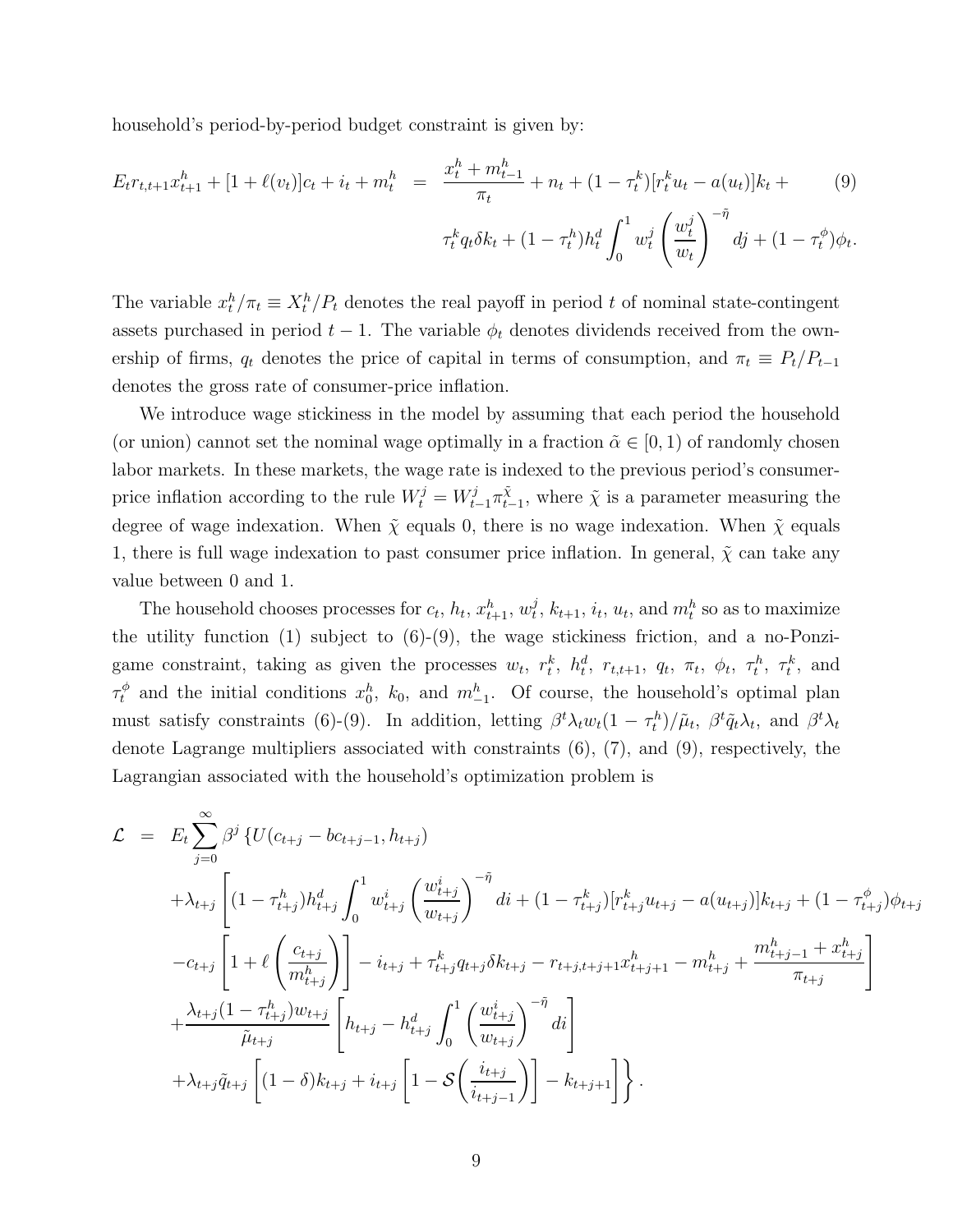The first-order conditions with respect to  $c_t$ ,  $x_{t+1}^h$ ,  $h_t$ ,  $k_{t+1}$ ,  $i_t$ ,  $m_t^h$ ,  $u_t$ , and  $w_t^j$ , in that order, are given by

$$
U_c(c_t - bc_{t-1}, h_t) - b\beta E_t U_c(c_{t+1} - bc_t, h_{t+1}) = \lambda_t [1 + \ell(v_t) + v_t \ell'(v_t)],
$$
\n(10)

$$
\lambda_t r_{t,t+1} = \beta \lambda_{t+1} \frac{P_t}{P_{t+1}} \tag{11}
$$

$$
-U_h(c_t - bc_{t-1}, h_t) = \frac{\lambda_t (1 - \tau_t^h) w_t}{\tilde{\mu}_t},
$$
\n(12)

$$
\lambda_t \tilde{q}_t = \beta E_t \lambda_{t+1} \left[ (1 - \tau_{t+1}^k) [r_{t+1}^k u_{t+1} - a(u_{t+1})] + \tilde{q}_{t+1} (1 - \delta) + \delta q_{t+1} \tau_{t+1}^k \right],\tag{13}
$$

$$
\lambda_t = \lambda_t \tilde{q}_t \left[ 1 - \mathcal{S} \left( \frac{i_t}{i_{t-1}} \right) - \left( \frac{i_t}{i_{t-1}} \right) \mathcal{S}' \left( \frac{i_t}{i_{t-1}} \right) \right] + \beta E_t \lambda_{t+1} \tilde{q}_{t+1} \left( \frac{i_{t+1}}{i_t} \right)^2 \mathcal{S}' \left( \frac{i_{t+1}}{i_t} \right) \tag{14}
$$

$$
v_t^2 \ell'(v_t) = 1 - \beta E_t \frac{\lambda_{t+1}}{\lambda_t \pi_{t+1}}.
$$
\n(15)

$$
r_t^k = a'(u_t) \tag{16}
$$

 $w_t^i =$  $\int \tilde{w}_t$  if  $w_t^i$  is set optimally in t  $w_{t-1}^i \pi_{t-1}^{\tilde{\chi}} / \pi_t$  otherwise

where  $\tilde{w}_t$  denotes the real wage prevailing in the  $1 - \tilde{\alpha}$  labor markets in which the union can set wages optimally in period t. Let  $\tilde{h}_t$  denote the level of employment supplied to those markets. Note that because the labor demand curve faced by the union is identical across all labor markets, and because the cost of supplying labor is the same for all markets, one can assume that wage rates,  $\tilde{w}_t$ , and employment,  $\tilde{h}_t$ , will be identical across all labor markets updating wages in a given period. By equation (5), we have that  $\tilde{w}_t^{\tilde{\eta}}\tilde{h}_t = w^{\tilde{\eta}}h_t^d$ . It is of use to track the evolution of real wages in a particular labor market. In any labor market j where the wage is set optimally in period t, the real wage in that period is  $\tilde{w}_t$ . If in period  $t + 1$ wages are not reoptimized in that market, the real wage is  $\tilde{w}_t \pi_t^{\tilde{\chi}} / \pi_{t+1}$ . This is because the nominal wage is indexed by  $\tilde{\chi}$  percent of past price inflation. In general, s period after the last reoptimization, the real wage is  $\tilde{w}_t \prod_{k=1}^s \left( \frac{\pi_t^{\tilde{x}_t}}{\pi} \right)$  $\frac{t+k-1}{\pi_{t+k}}$  $\tilde{\setminus}$ . To derive the household's first-order condition with respect to the wage rate in those markets where the wage rate is set optimally in the current period, it is convenient to reproduce the parts of the Lagrangian given above that are relevant for this purpose,

$$
\mathcal{L}^{w} = E_{t} \sum_{s=0}^{\infty} (\tilde{\alpha}\beta)^{s} \lambda_{t+s} (1 - \tau_{t+s}^{h}) h_{t+s}^{d} w_{t+s}^{\tilde{\eta}} \prod_{k=1}^{s} \left( \frac{\pi_{t+k}}{\pi_{t+k-1}^{\tilde{\chi}}} \right)^{\tilde{\eta}} \left[ \tilde{w}_{t}^{1-\tilde{\eta}} \prod_{k=1}^{s} \left( \frac{\pi_{t+k}}{\pi_{t+k-1}^{\tilde{\chi}}} \right)^{-1} - \frac{w_{t+s}}{\tilde{\mu}_{t+s}} \tilde{w}_{t}^{-\tilde{\eta}} \right].
$$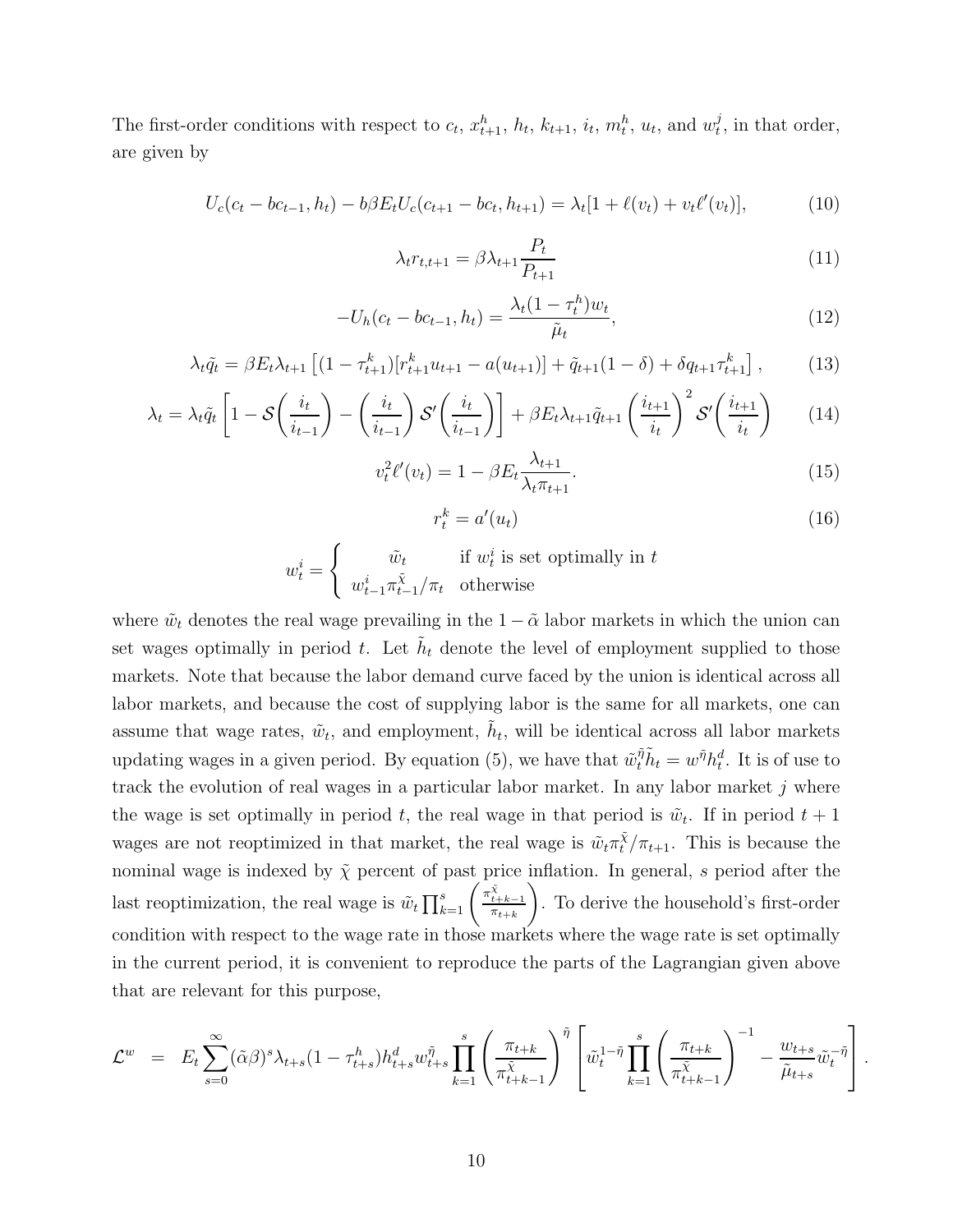The first-order condition with respect to  $\tilde{w}_t$  is:

$$
0=E_t\sum_{s=0}^\infty(\beta\tilde{\alpha})^s\lambda_{t+s}w_{t+s}^{\tilde{\eta}}h_{t+s}^d\prod_{k=1}^s\left(\frac{\pi_{t+k}}{\pi_{t+k-1}^{\tilde{\chi}}}\right)^{\tilde{\eta}}\left[\frac{\tilde{\eta}-1}{\tilde{\eta}}\frac{(1-\tau_{t+s}^h)\tilde{w}_t}{\prod_{k=1}^s\left(\frac{\pi_{t+k}}{\pi_{t+k-1}^{\tilde{\chi}}}\right)}-\frac{w_{t+s}(1-\tau_{t+s}^h)}{\tilde{\mu}_{t+s}}\right]
$$

Using equation (12) to eliminate  $\tilde{\mu}_{t+s}$ , we obtain that the real wage  $\tilde{w}_t$  must satisfy

$$
0 = E_t \sum_{s=0}^{\infty} (\beta \tilde{\alpha})^s \lambda_{t+s} \left(\frac{\tilde{w}_t}{w_{t+s}}\right)^{-\tilde{\eta}} h_{t+s}^d \prod_{k=1}^s \left(\frac{\pi_{t+k}}{\pi_{t+k-1}^{\tilde{\chi}}} \right)^{\tilde{\eta}} \left[\frac{\tilde{\eta} - 1}{\tilde{\eta}} \frac{\left(1 - \tau_{t+s}^h\right) \tilde{w}_t}{\prod_{k=1}^s \left(\frac{\pi_{t+k}}{\pi_{t+k-1}^{\tilde{\chi}}} \right)} - \frac{-U_{ht+s}}{\lambda_{t+s}}\right]
$$

This expression states that in labor markets in which the wage rate is reoptimized in period t, the real wage is set so as to equate the union's future expected average after-tax marginal revenue to the average marginal cost of supplying labor. The union's after-tax marginal revenue s periods after its last wage reoptimization is given by  $\frac{\tilde{\eta}-1}{\tilde{\eta}}(1-\tau_{t+s}^h)\tilde{w}_t \prod_{k=1}^s \left(\frac{\pi_t^{\tilde{\chi}_t}}{\pi}\right)$  $\frac{t+k-1}{\pi_{t+k}}$  $\tilde{\setminus}$ . Here,  $\tilde{\eta}/(\tilde{\eta} - 1)$  represents the markup of after-tax wages over marginal cost of labor that would prevail in the absence of wage stickiness. The factor  $\prod_{k=1}^{s} \left( \frac{\pi_k^x}{\pi} \right)$  $\frac{t+k-1}{\pi_{t+k}}$  $\tilde{\phantom{a}}$ in the expression for marginal revenue reflects the fact that as time goes by without a chance to reoptimize, the real wage declines as the price level increases when wages are imperfectly indexed. In turn, the marginal cost of supplying labor is given by the marginal rate of substitution between consumption and leisure, or  $\frac{-U_{ht+s}}{\lambda_{t+s}} = \frac{w_{t+s}(1-\tau_{t+s}^h)}{\tilde{\mu}_{t+s}}$ . The variable  $\tilde{\mu}_t$  is a wedge between the disutility of labor and the average after-tax real wage prevailing in the economy. Thus,  $\tilde{\mu}_t$ can be interpreted as the average markup that unions impose on the labor market. The weights used to compute the average difference between marginal revenue and marginal cost are decreasing in time and increasing in the amount of labor supplied to the market.

We wish to write the wage-setting equation in recursive form. To this end, define

$$
f_t^1 = \left(\frac{\tilde{\eta} - 1}{\tilde{\eta}}\right) \tilde{w}_t E_t \sum_{s=0}^{\infty} (\beta \tilde{\alpha})^s \lambda_{t+s} (1 - \tau_{t+s}^h) \left(\frac{w_{t+s}}{\tilde{w}_t}\right)^{\tilde{\eta}} h_{t+s}^d \prod_{k=1}^s \left(\frac{\pi_{t+k}}{\pi_{t+k-1}^{\tilde{\chi}}} \right)^{\tilde{\eta}-1}
$$

and

$$
f_t^2 = -\tilde{w}_t^{-\tilde{\eta}} E_t \sum_{s=0}^{\infty} (\beta \tilde{\alpha})^s w_{t+s}^{\tilde{\eta}} h_{t+s}^d U_{ht+s} \prod_{k=1}^s \left(\frac{\pi_{t+k}}{\pi_{t+k-1}^{\tilde{\chi}}} \right)^{\tilde{\eta}}.
$$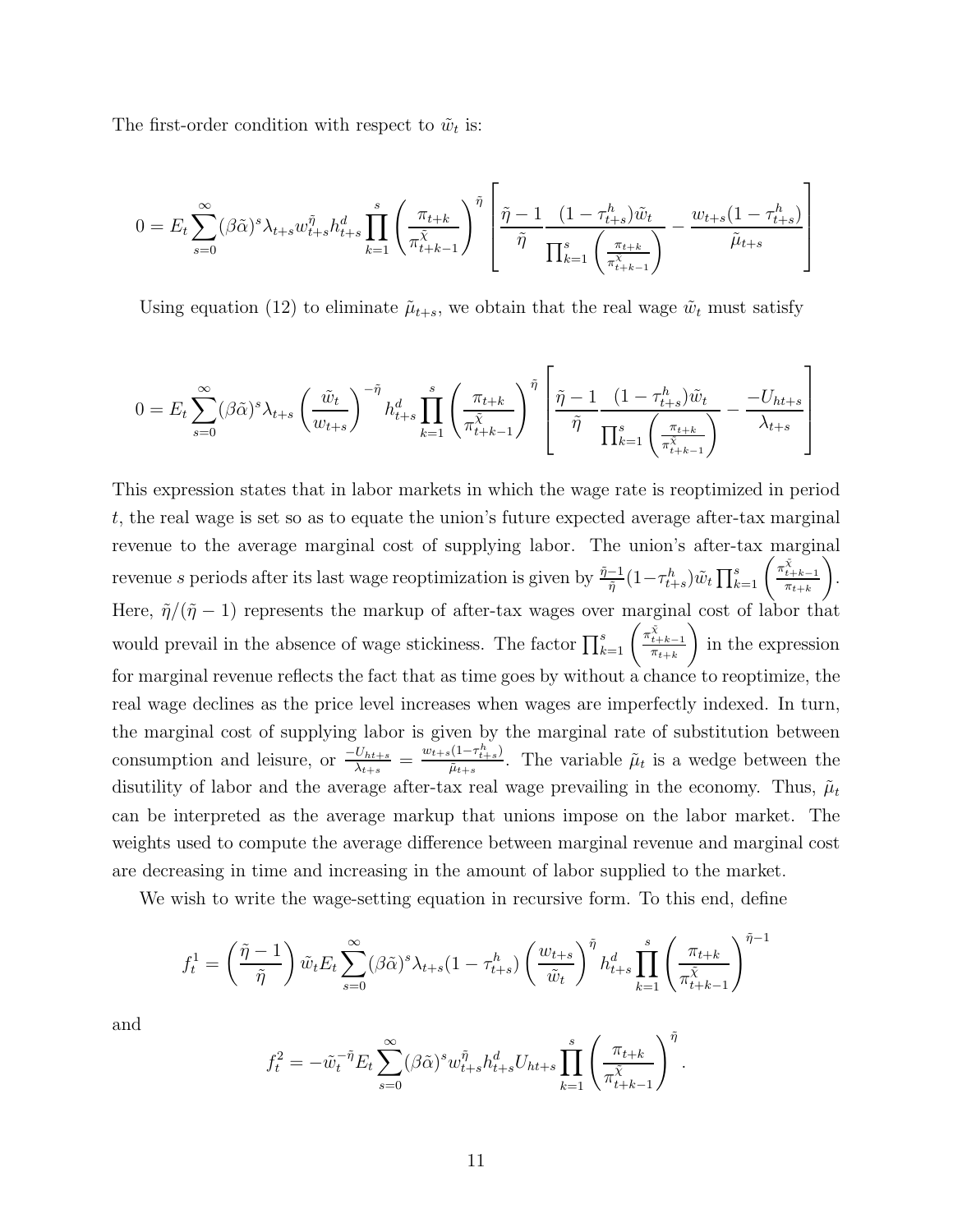One can express  $f_t^1$  and  $f_t^2$  recursively as

$$
f_t^1 = \left(\frac{\tilde{\eta} - 1}{\tilde{\eta}}\right) \tilde{w}_t \lambda_t (1 - \tau_t^h) \left(\frac{w_t}{\tilde{w}_t}\right)^{\tilde{\eta}} h_t^d + \tilde{\alpha} \beta E_t \left(\frac{\pi_{t+1}}{\pi_t^{\tilde{\chi}}}\right)^{\tilde{\eta}-1} \left(\frac{\tilde{w}_{t+1}}{\tilde{w}_t}\right)^{\tilde{\eta}-1} f_{t+1}^1, \qquad (17)
$$

$$
f_t^2 = -U_{ht} \left(\frac{w_t}{\tilde{w}_t}\right)^{\tilde{\eta}} h_t^d + \tilde{\alpha}\beta E_t \left(\frac{\pi_{t+1}}{\pi_t^{\tilde{\chi}}}\right)^{\tilde{\eta}} \left(\frac{\tilde{w}_{t+1}}{\tilde{w}_t}\right)^{\tilde{\eta}} f_{t+1}^2.
$$
 (18)

With these definitions at hand, the wage-setting equation becomes

$$
f_t^1 = f_t^2. \tag{19}
$$

The household's optimality conditions imply a liquidity preference function featuring a negative relation between real balances and the short-term nominal interest rate. To see this, we first note that the absence of arbitrage opportunities in financial markets requires that the gross risk-free nominal interest rate, which we denote by  $R_t$ , be equal to the reciprocal of the price in period  $t$  of a nominal security that pays one unit of currency in every state of period  $t + 1$ . Formally,  $R_t = 1/E_t r_{t,t+1}$ . This relation together with the household's optimality condition (11) implies that

$$
\lambda_t = \beta R_t E_t \frac{\lambda_{t+1}}{\pi_{t+1}},\tag{20}
$$

which is a standard Euler equation for pricing nominally risk-free assets. Combining this expression with equations (10) and (15), we obtain

$$
v_t^2 \ell'(v_t) = 1 - \frac{1}{R_t}.
$$

The right-hand side of this expression represents the opportunity cost of holding money, which is an increasing function of the nominal interest rate. Given the assumptions regarding the form of the transactions cost function  $\ell$ , the left-hand side is increasing in money velocity. Thus, this expression defines a liquidity preference function that is decreasing in the nominal interest rate and unit elastic in consumption.

#### **2.2 Firms**

Each variety of final goods is produced by a single firm in a monopolistically competitive environment. Each firm  $i \in [0,1]$  produces output using as factor inputs capital services,  $k_{it}$ ,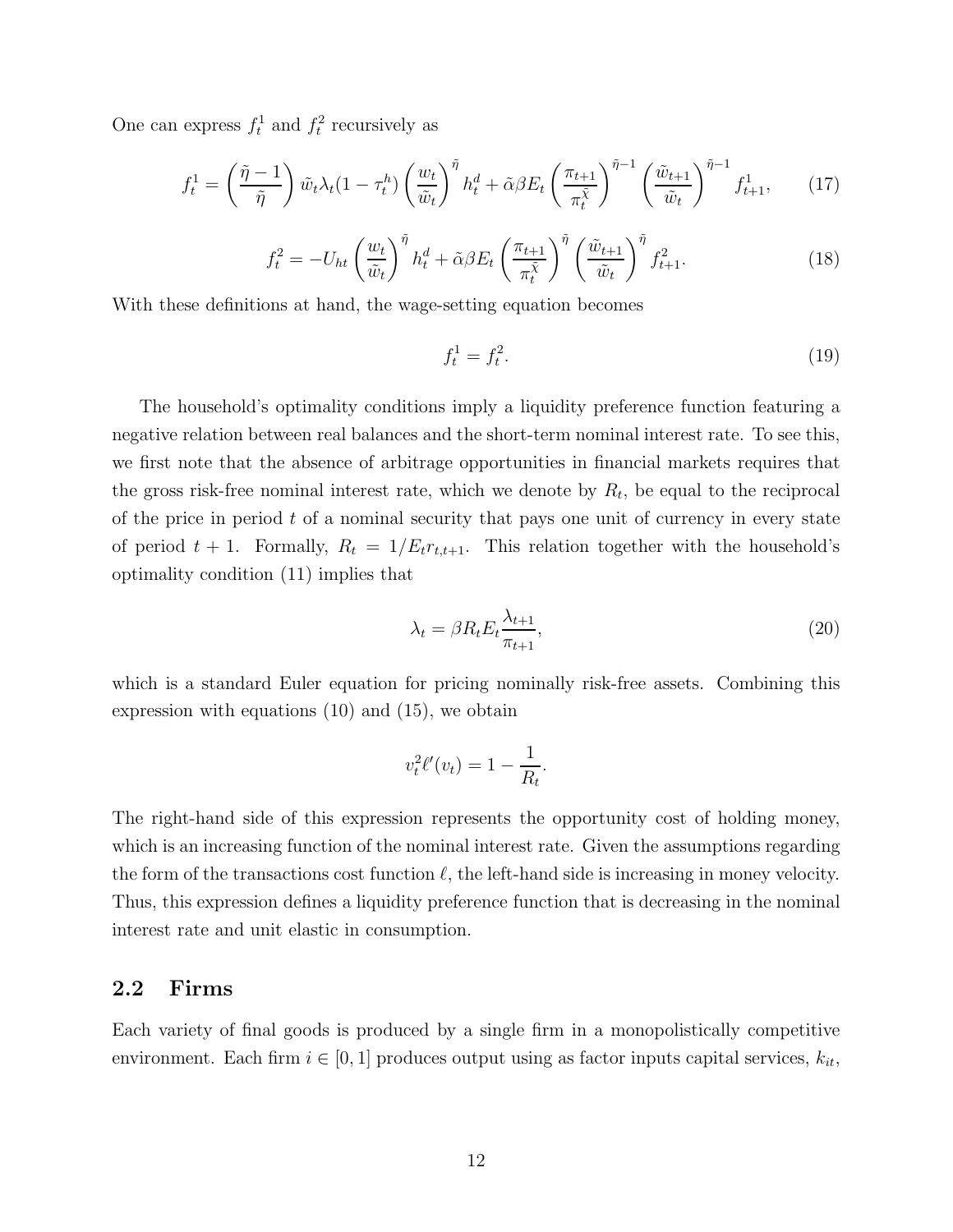and labor services,  $h_{it}$ . The production technology is given by

$$
z_t F(k_{it}, h_{it}) - \psi,
$$

where the function  $F$  is assumed to be homogenous of degree one, concave, and strictly increasing in both arguments. The variable  $z_t$  denotes an aggregate, exogenous, and stochastic productivity shock whose law of motion is given by

$$
\ln z_t = \rho_z \ln z_{t-1} + \epsilon_t^z,\tag{21}
$$

where  $\rho_z \in (-1,1)$ , and  $\epsilon_t^z$  is an i.i.d. innovation with mean zero, standard deviation  $\sigma_{\epsilon^z}$ , and bounded support. The parameter  $\psi > 0$  introduces fixed costs of operating a firm in each period. It implies that the production function exhibits increasing returns to scale. We model fixed costs to ensure a realistic profit-to-output ratio in steady state.

Aggregate demand for good i, which we denote by  $y_{it}$ , is given by

$$
y_{it} = (P_{it}/P_t)^{-\eta} y_t,
$$

where

$$
y_t \equiv c_t[1 + \ell(v_t)] + i_t + g_t + a(u_t)k_t,
$$
\n(22)

denotes aggregate absorption. The variable  $g_t$  denotes government consumption of the composite good in period t.

We rationalize a demand for money by firms by imposing that wage payments be subject to a cash-in-advance constraint of the form:

$$
m_{it}^f \ge \nu w_t h_{it},\tag{23}
$$

where  $m_{it}^f$  denotes the demand for real money balances by firm i in period t and  $\nu \geq 0$  is a parameter indicating the fraction of the wage bill that must be backed with monetary assets.

Firms must pay capital income taxes on nondistributed operational profits,  $\left(\frac{P_{it}}{P_t}\right)$  $\int_0^{1-\eta} y_t$  –  $r_t^k k_{it} - w_t h_{it} - \phi_{it} - (1 - R_t^{-1}) m_{it}^f$ . Here, the variable  $\phi_{it}$  denotes real dividend payments that firm  $i$  makes to households in period  $t$ . To avoid double taxation, distributed dividends are tax exempt at the firm level. Note that the firm incurs in financial costs in the amount  $(1 - R_t^{-1})m_{it}^f$  stemming from the need to hold money to satisfy the working-capital constraint.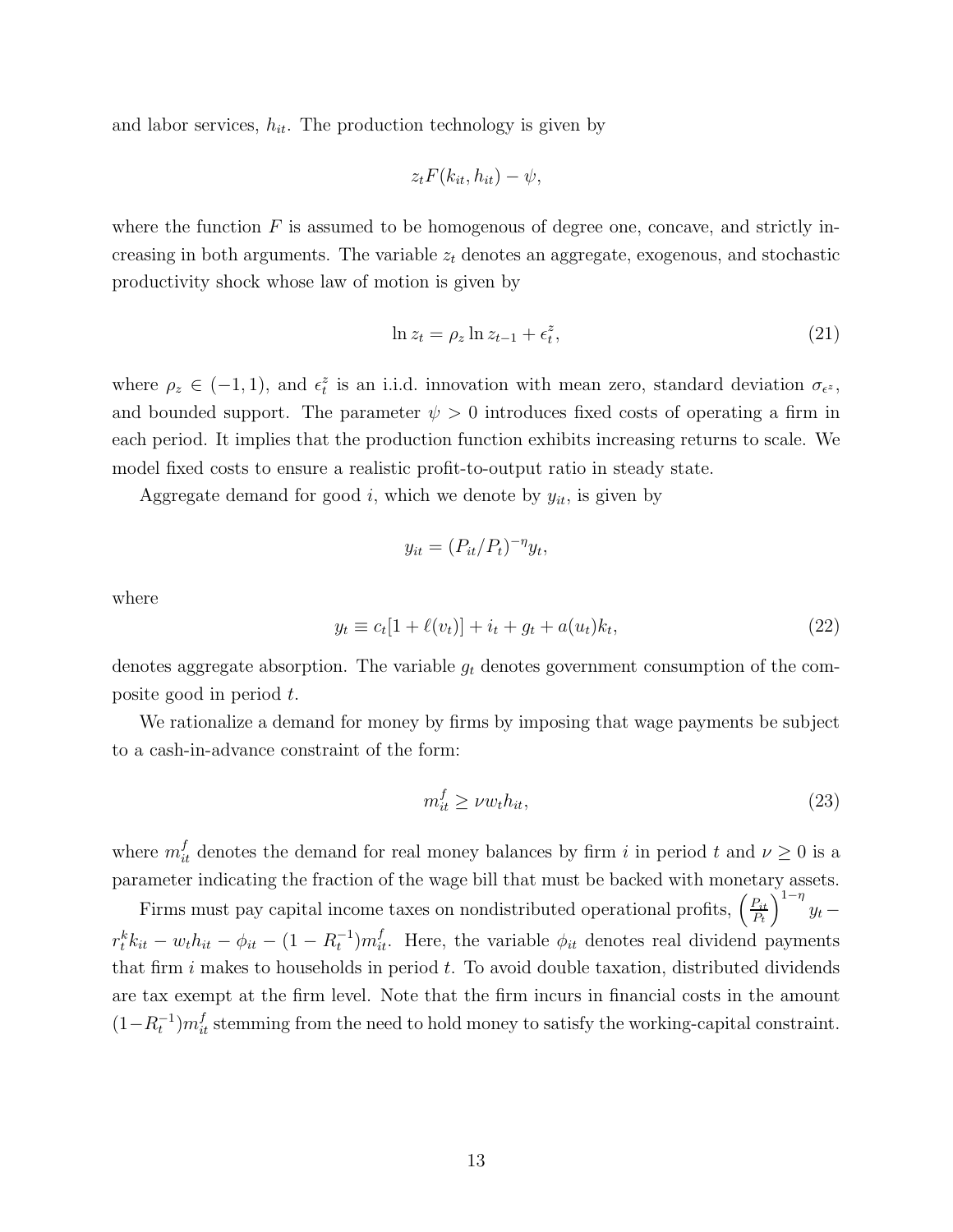The period-by-period budget constraint of firm  $i$  can then be written as

$$
E_t r_{t,t+1} x_{it+1}^f + m_{it}^f - \frac{x_{it}^f + m_{it-1}^f}{\pi_t} = (1 - \tau_t^k) \left[ \left( \frac{P_{it}}{P_t} \right)^{1 - \eta} y_t - r_t^k k_{it} - w_t h_{it} - \phi_{it} \right] + \tau_t^k (1 - R_t^{-1}) m_{it}^f,
$$

where  $E_t r_{t,t+1} x_{it+1}^f$  denotes the total real cost of one-period state-contingent assets that the firm purchases in period  $t$  in terms of the composite good.<sup>2</sup> We assume that the firm must satisfy demand at the posted price. Formally, we impose

$$
z_t F(k_{it}, h_{it}) - \psi \ge \left(\frac{P_{it}}{P_t}\right)^{-\eta} y_t.
$$
\n(24)

The objective of the firm is to choose contingent plans for  $P_{it}$ ,  $h_{it}$ ,  $k_{it}$ ,  $x_{it+1}^f$ , and  $m_{it}^f$  so as to maximize the present discounted value of dividend payments, given by

$$
E_t \sum_{s=0}^{\infty} r_{t,t+s} P_{t+s} \phi_{it+s},
$$

where  $r_{t,t+s} \equiv \prod_{k=1}^{s} r_{t+k-1,t+k}$ , for  $s \geq 1$ , denotes the stochastic nominal discount factor between t and  $t+s$ , and  $r_{t,t} \equiv 1$ .<sup>3</sup> Firms are assumed to be subject to a borrowing constraint that prevents them from engaging in Ponzi games.

Clearly, because  $r_{t,t+s}$  represents both the firm's stochastic discount factor and the market pricing kernel for financial assets, and because the firm's objective function is linear in asset holdings, it follows that any asset accumulation plan of the firm satisfying the no-Ponzi constraint is optimal. Suppose, without loss of generality, that the firm manages its portfolio so as to ensure that its financial position at the beginning of each period is nil. Formally, assume that  $x_{it+1}^f + m_{it}^f = 0$  at all dates and states. Note that this financial strategy makes  $x_{it+1}^f$  state-noncontingent. In this case, distributed dividends take the form

$$
\phi_{it} = \left(\frac{P_{it}}{P_t}\right)^{1-\eta} y_t - r_t^k k_{it} - w_t h_{it} - (1 - R_t^{-1}) m_{it}^f. \tag{25}
$$

<sup>2</sup>Implicit in this specification of the firm's budget constraint is the assumption that firms rent capital services from a centralized market. This is a common assumption in the related literature (e.g., Christiano et al., 2005; Kollmann, 2003; Carlstrom and Fuerst, 2003; and Rotemberg and Woodford, 1992). A polar assumption is that capital is sector specific, as in Woodford (2003, chapter 5.3) and Sveen and Weinke (2003). Both assumptions are clearly extreme. A more realistic treatment of investment dynamics would incorporate a mix of firm-specific and homogeneous capital.

<sup>3</sup>Alternatively, one could assume that firms internalize the fact that household must pay taxes on dividend income. In this case the objective of the firm would be to maximize the present discounted value of after tax dividend payments. This alternative, which we do not pursue, would make the asset management problem of the firm nontrivial.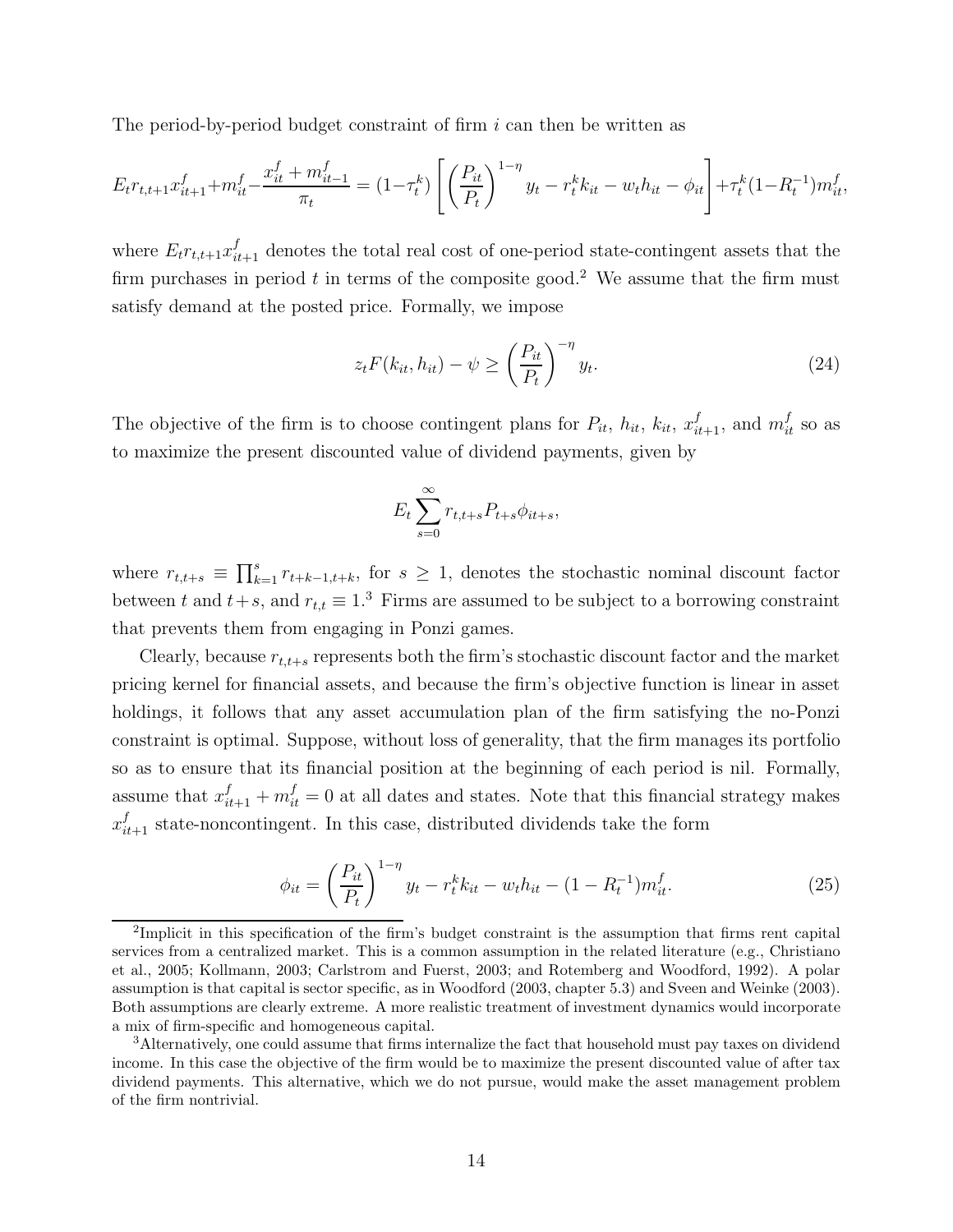For this expression to hold in period zero, we impose the initial condition  $x_{i0}^f + m_{i-1}^f = 0$ . The last term on the right-hand side of this expression represents the firm's financial costs associated with the cash-in-advance constraint on wages. This financial cost is increasing in the opportunity cost of holding money,  $1 - R_t^{-1}$ , which is an increasing function of the short-term nominal interest rate  $R_t$ .

Throughout our analysis, we will focus on equilibria featuring a strictly positive nominal interest rate. This implies that the cash-in-advance constraint (23) will always bind. Then, letting  $r_{t,t+s}P_{t+s}$  mc<sub>it+s</sub> be the Lagrange multiplier associated with constraint (24), the firstorder conditions of the firm's maximization problem with respect to capital and labor services are, respectively,

$$
\mathrm{mc}_{it}z_t F_h(k_{it}, h_{it}) = w_t \left[ 1 + \nu \frac{R_t - 1}{R_t} \right]
$$
\n(26)

and

$$
\mathrm{mc}_{it}z_t F_k(k_{it}, h_{it}) = r_t^k. \tag{27}
$$

It is clear from these optimality conditions that the presence of a working-capital requirement introduces a financial cost of labor that is increasing in the nominal interest rate. We note also that because all firms face the same factor prices and because they all have access to the same production technology with the function  $F$  being linearly homogeneous, marginal costs,  $mc_{it}$ , are identical across firms. Indeed, because the above first-order conditions hold for all firms independently of whether they are allowed to reset prices optimally or not, marginal costs are identical across all firms in the economy.

Prices are assumed to be sticky à la Calvo (1983) and Yun (1996). Specifically, each period  $t \geq 0$  a fraction  $\alpha \in [0, 1)$  of randomly picked firms is not allowed to optimally set the nominal price of the good they produce. Instead, these firms index their prices to past inflation according to the rule  $P_{it} = P_{it-1} \pi_{t-1}^{\chi}$ . The interpretation of the parameter  $\chi$  is the same as that of its wage counterpart  $\tilde{\chi}$ . The remaining  $1 - \alpha$  firms choose prices optimally. Consider the price-setting problem faced by a firm that gets to reoptimize the price in period t. This price, which we denote by  $P_t$ , is set so as to maximize the expected present discounted value of profits. That is,  $\tilde{P}_t$  maximizes the following Lagrangian:

$$
\mathcal{L} = E_t \sum_{s=0}^{\infty} r_{t,t+s} P_{t+s} \alpha^s \left\{ \left( \frac{\tilde{P}_t}{P_t} \right)^{1-\eta} \prod_{k=1}^s \left( \frac{\pi_{t+k-1}^{\chi}}{\pi_{t+k}} \right)^{1-\eta} y_{t+s} - r_{t+s}^k k_{it+s} - w_{t+s} h_{it+s} [1 + \nu (1 - R_{t+s}^{-1})] + \text{mc}_{it+s} \left[ z_{t+s} F(k_{it+s}, h_{it+s}) - \psi - \left( \frac{\tilde{P}_t}{P_t} \right)^{-\eta} \prod_{k=1}^s \left( \frac{\pi_{t+k-1}^{\chi}}{\pi_{t+k}} \right)^{-\eta} y_{t+s} \right] \right\}.
$$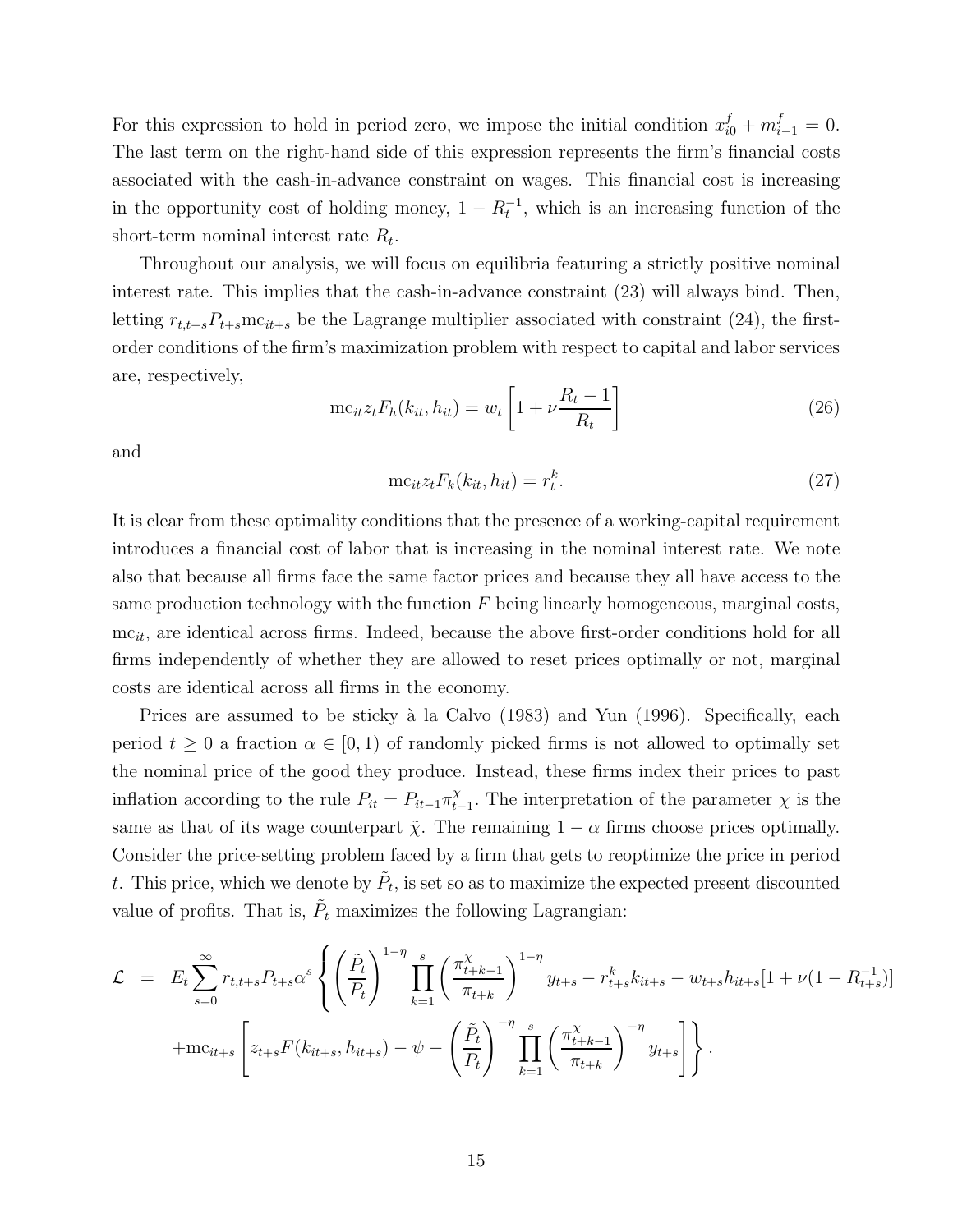The first-order condition with respect to  $\tilde{P}_t$  is

$$
E_t \sum_{s=0}^{\infty} r_{t,t+s} P_{t+s} \alpha^s \left(\frac{\tilde{P}_t}{P_t}\right)^{-\eta} \prod_{k=1}^s \left(\frac{\pi_{t+k-1}^\chi}{\pi_{t+k}}\right)^{-\eta} y_{t+s} \left[\frac{\eta-1}{\eta} \left(\frac{\tilde{P}_t}{P_t}\right) \prod_{k=1}^s \left(\frac{\pi_{t+k-1}^\chi}{\pi_{t+k}}\right) - mc_{it+s}\right] = 0.
$$
\n(28)

According to this expression, optimizing firms set nominal prices so as to equate average future expected marginal revenues to average future expected marginal costs. The weights used in calculating these averages are decreasing with time and increasing in the size of the demand for the good produce by the firm. Under flexible prices  $(\alpha = 0)$ , the above optimality condition reduces to a static relation equating marginal costs to marginal revenues period by period.

It will prove useful to express this first-order condition recursively. To that end, let

$$
x_t^1 \equiv E_t \sum_{s=0}^{\infty} r_{t,t+s} \alpha^s y_{t+s} m c_{it+s} \left(\frac{\tilde{P}_t}{P_t}\right)^{-\eta-1} \prod_{k=1}^s \left(\frac{\pi_{t+k-1}^{\chi}}{\pi_{t+k}^{(1+\eta)/\eta}}\right)^{-\eta}
$$

and

$$
x_t^2 \equiv E_t \sum_{s=0}^{\infty} r_{t,t+s} \alpha^s y_{t+s} \left(\frac{\tilde{P}_t}{P_t}\right)^{-\eta} \prod_{k=1}^s \left(\frac{\pi_{t+k-1}^{\chi}}{\pi_{t+k}^{\eta/(\eta-1)}}\right)^{1-\eta}.
$$

Express  $x_t^1$  and  $x_t^2$  recursively as

$$
x_t^1 = y_t \text{mc}_t \tilde{p}_t^{-\eta - 1} + \alpha \beta E_t \frac{\lambda_{t+1}}{\lambda_t} (\tilde{p}_t / \tilde{p}_{t+1})^{-\eta - 1} \left(\frac{\pi_t^{\chi}}{\pi_{t+1}}\right)^{-\eta} x_{t+1}^1, \tag{29}
$$

$$
x_t^2 = y_t \tilde{p}_t^{-\eta} + \alpha \beta E_t \frac{\lambda_{t+1}}{\lambda_t} \left(\frac{\pi_t^{\chi}}{\pi_{t+1}}\right)^{1-\eta} \left(\frac{\tilde{p}_t}{\tilde{p}_{t+1}}\right)^{-\eta} x_{t+1}^2.
$$
 (30)

Then we can write the first-order condition with respect to  $\tilde{P}_t$  as

$$
\eta x_t^1 = (\eta - 1)x_t^2. \tag{31}
$$

The labor input used by firm  $i \in [0, 1]$ , denoted  $h_{it}$ , is assumed to be a composite made of a continuum of differentiated labor services,  $h_{it}^{j}$  indexed by  $j \in [0, 1]$ . Formally,

$$
h_{it} = \left[ \int_0^1 h_{it}^{j} \, \frac{1 - 1}{\eta} \, dj \right]^{1/(1 - 1/\tilde{\eta})},\tag{32}
$$

where the parameter  $\tilde{\eta} > 1$  denotes the intratemporal elasticity of substitution across dif-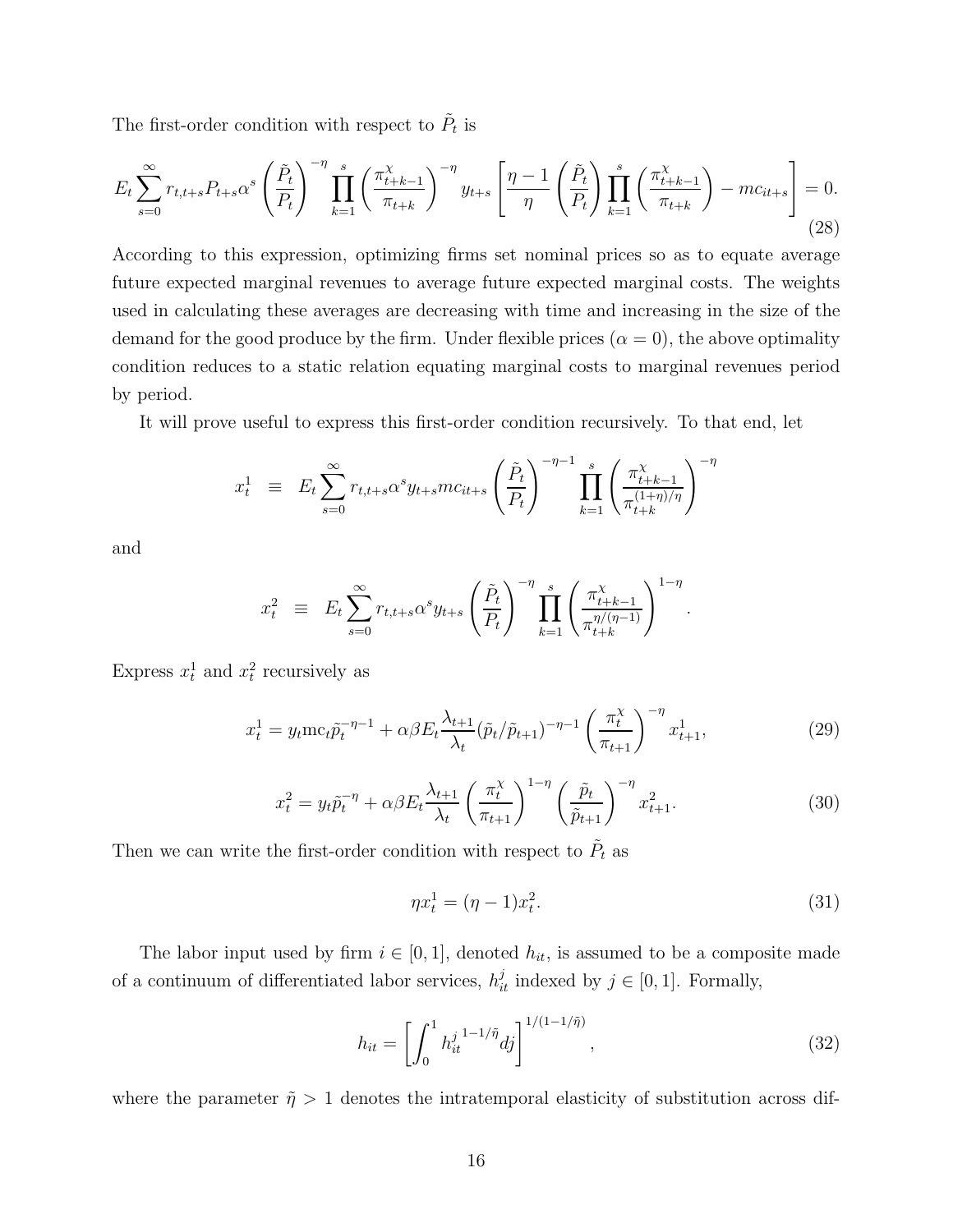ferent types of activities. For any given level of  $h_{it}$ , the demand for each variety of labor  $j \in [0, 1]$  in period t must solve the dual problem of minimizing total labor cost,  $\int_0^1 W_t^j h_{it}^j dj$ , subject to the aggregation constraint (32), where  $W_t^j$  denotes the nominal wage rate paid to labor of variety j at time t. The optimal demand for labor of type j is then given by

$$
h_{it}^j = \left(\frac{W_t^j}{W_t}\right)^{-\tilde{\eta}} h_{it},\tag{33}
$$

where  $W_t$  is a nominal wage index given by

$$
W_t \equiv \left[ \int_0^1 W_t^{j1-\tilde{\eta}} d\tilde{\eta} \right]^{\frac{1}{1-\tilde{\eta}}}.
$$
\n(34)

This wage index has the property that the minimum cost of a bundle of intermediate labor inputs yielding  $h_{it}$  units of the composite labor is given by  $W_t h_{it}$ .

### **2.3 The Government**

Each period, the government consumes  $g_t$  units of the composite good. We assume that the variable  $g_t$  is exogenous and that its logarithm follows a first-order autoregressive process of the form

$$
\ln(g_t/\bar{g}) = \rho_g \ln(g_{t-1}/\bar{g}) + \epsilon_t^g,\tag{35}
$$

where  $\rho_g \in (-1, 1)$  and  $\bar{g} > 0$  are parameters, and  $\epsilon_t^g$  is an i.i.d. innovation with mean zero, standard deviation  $\sigma_{\epsilon g}$ , and bounded support. The parameter  $\bar{g}$  represents the nonstochastic steady-state level of government absorption. We assume that the government minimizes the cost of producing  $g_t$ . As a result, public demand for each variety  $i \in [0,1]$  of differentiated goods  $g_{it}$  is given by  $g_{it} = (P_{it}/P_t)^{-\eta} g_t$ . A second source of government expenditures are transfer payments to households in the amount  $n_t$ , measured in units of the composite good. Like government consumption, transfers are assumed to be exogenous and to follow the law of motion

$$
\ln(n_t/\bar{n}) = \rho_n \ln(n_{t-1}/\bar{n}) + \epsilon_t^n,\tag{36}
$$

where  $\rho_n \in (-1, 1)$  and  $\bar{n} > 0$  are parameters, and  $\epsilon_t^n$  is an i.i.d. innovation with mean zero, standard deviation  $\sigma_{\epsilon^n}$ , and bounded support. The parameter  $\bar{n}$  represents the nonstochastic steady-state level of government transfers.

The government levies labor, capital, and profit income taxes, allowing for tax exemptions for the cost of depreciation. Total tax revenues are given by  $\tau_t \equiv \tau_t^k [r_t^k u_t - a(u_t) - q_t \delta] k_t +$  $\tau_t^h h_t^d \int_0^1 w_t^j (w_t^j/w_t)^{-\tilde{\eta}} dt + \tau_t^{\phi} \phi_t$ . The government issues money given in real terms by  $m_t \equiv$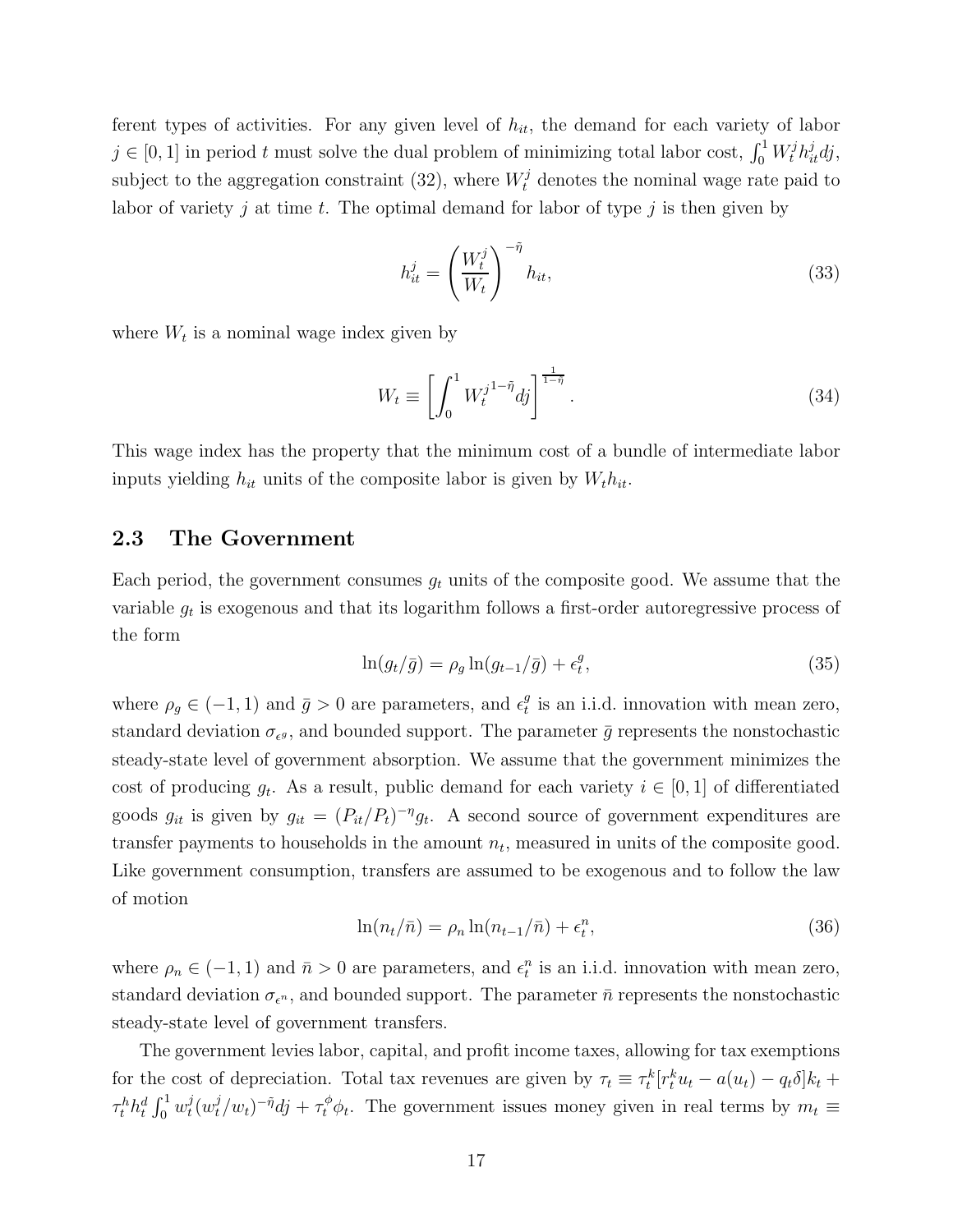$m_t^h + \int_0^1 m_{it}^f di$ . The fiscal authority covers deficits by issuing one-period, nominally risk-free bonds,  $B_t$ . The period-by-period budget constraint of the consolidated government is then given by  $b_t - (R_{t-1}/\pi_t)b_{t-1} + m_t - m_{t-1}/\pi_t = g_t + n_t - \tau_t$ . Letting  $a_t \equiv R_t b_t + m_t$ , we can write the government's budget constraint as

$$
\frac{a_t}{R_t} + m_t(1 - R_t^{-1}) + \tau_t = \frac{a_{t-1}}{\pi_t} + g_t + n_t.
$$
\n(37)

We postpone the presentation of the monetary and fiscal policy regime.

### **2.4 Aggregation**

We limit attention to a symmetric equilibrium in which all firms that get to change their price optimally at a given time indeed choose the same price. It then follows from (4) that the aggregate price index can be written as  $P_t^{1-\eta} = \alpha (P_{t-1} \pi_{t-1}^{\chi})^{1-\eta} + (1-\alpha) \tilde{P}_t^{1-\eta}$ . Dividing this expression through by  $P_t^{1-\eta}$  one obtains

$$
1 = \alpha \pi_t^{\eta - 1} \pi_{t-1}^{\chi(1-\eta)} + (1-\alpha) \tilde{p}_t^{1-\eta}.
$$
\n(38)

In equilibrium, the shadow value of capital,  $\tilde{q}_t$ , must equal the market value of capital,  $q_t$ ,

$$
q_t = \tilde{q}_t. \tag{39}
$$

#### **2.4.1 Market Clearing in the Final Goods Market**

Naturally, the set of equilibrium conditions includes a resource constraint. Such a restriction is typically of the type  $z_t F(k_t, h_t) - \psi = c_t[1 + \ell(v_t)] + i_t + g_t + a(u_t)k_t$ . In the present model, however, this restriction is not valid. This is because the model implies relative price dispersion across varieties. This price dispersion, which is induced by the assumed nature of price stickiness, is inefficient and entails output loss. To see this, consider the following expression stating that supply must equal demand at the firm level:

$$
z_t F(k_{it}, h_{it}) - \psi = [c_t + \ell(v_t)c_t + i_t + g_t + a(u_t)k_t] \left(\frac{P_{it}}{P_t}\right)^{-\eta}.
$$

Integrating over all firms and taking into account that (a) the capital-labor ratio is common across firms, (b) that the aggregate demand for the composite labor input,  $h_t^d$ , satisfies

$$
h_t^d = \int_0^1 h_{it} di,
$$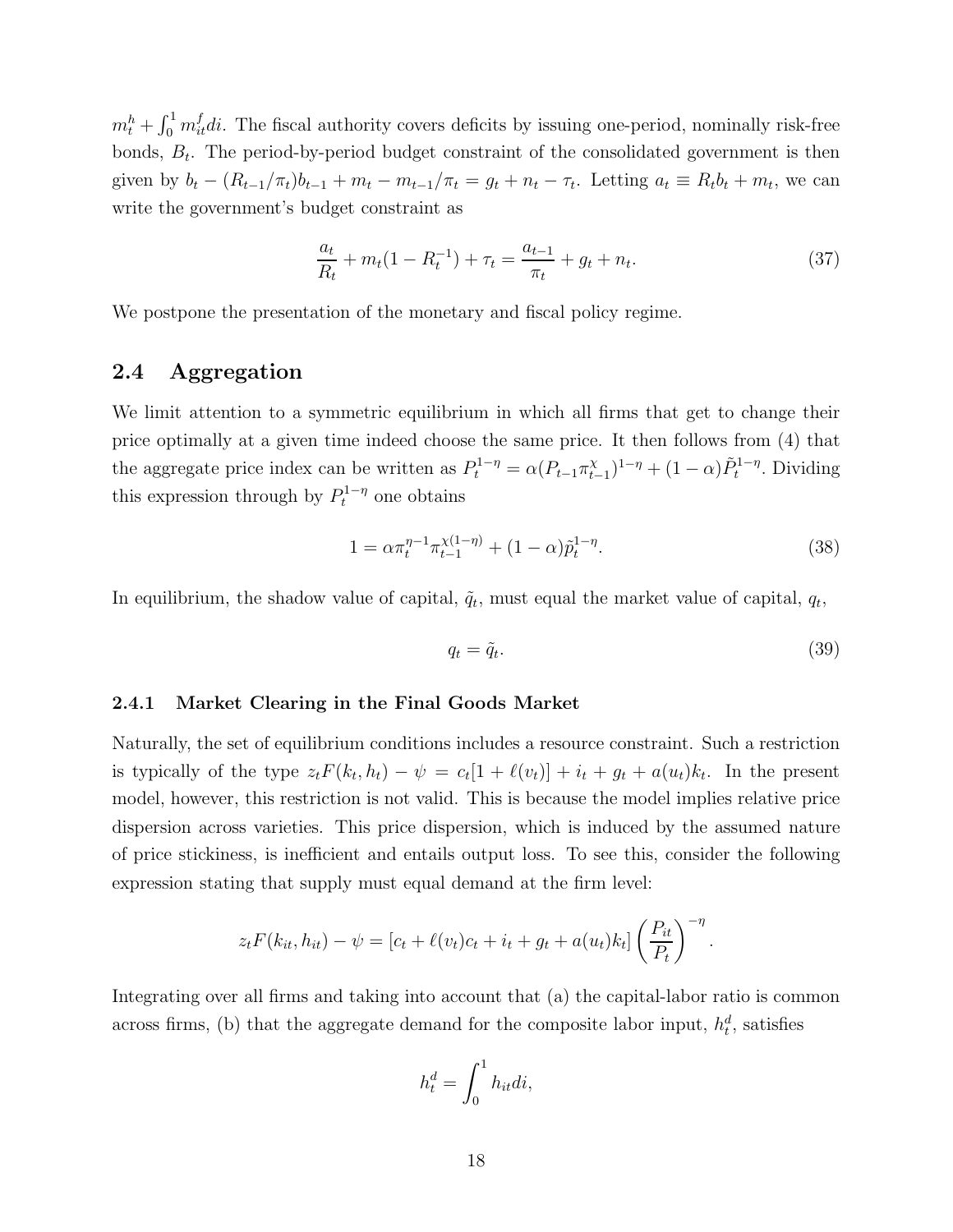and that (c) the aggregate effective level of capital,  $u_t k_t$  satisfies

$$
u_t k_t = \int_0^1 k_{it} di,
$$

we obtain

$$
h_t^d z_t F\left(\frac{u_t k_t}{h_t^d}, 1\right) - \psi = \left[c_t + \ell(v_t)c_t + i_t + g_t + a(u_t)k_t\right] \int_0^1 \left(\frac{P_{it}}{P_t}\right)^{-\eta} dt.
$$

Let  $s_t \equiv \int_0^1$  $\int P_{it}$  $P_t$  $\sqrt{-\eta}$ di. Then we have

$$
s_{t} = \int_{0}^{1} \left(\frac{P_{it}}{P_{t}}\right)^{-\eta} di
$$
  
\n
$$
= (1 - \alpha) \left(\frac{\tilde{P}_{t}}{P_{t}}\right)^{-\eta} + (1 - \alpha) \alpha \left(\frac{\tilde{P}_{t-1} \pi_{t-1}^{\chi}}{P_{t}}\right)^{-\eta} + (1 - \alpha) \alpha^{2} \left(\frac{\tilde{P}_{t-2} \pi_{t-1}^{\chi} \pi_{t-2}^{\chi}}{P_{t}}\right)^{-\eta} + \dots
$$
  
\n
$$
= (1 - \alpha) \sum_{j=0}^{\infty} \alpha^{j} \left(\frac{\tilde{P}_{t-j} \prod_{s=1}^{j} \pi_{t-j-1+s}^{\chi}}{P_{t}}\right)^{-\eta}
$$
  
\n
$$
= (1 - \alpha) \tilde{p}_{t}^{-\eta} + \alpha \left(\frac{\pi_{t}}{\pi_{t-1}^{\chi}}\right)^{\eta} s_{t-1}.
$$

Summarizing, the resource constraint in the present model is given by the following two expressions

$$
z_t F(u_t k_t, h_t^d) - \psi = [c_t + \ell(v_t)c_t + i_t + g_t + a(u_t)k_t]s_t
$$
\n(40)

$$
s_t = (1 - \alpha)\tilde{p}_t^{-\eta} + \alpha \left(\frac{\pi_t}{\pi_{t-1}^{\chi}}\right)^{\eta} s_{t-1},\tag{41}
$$

with  $s_{-1}$  given. The state variable  $s_t$  summarizes the resource costs induced by the inefficient price dispersion featured in the Calvo model in equilibrium. Three observations are in order about the price dispersion measure  $s_t$ . First,  $s_t$  is bounded below by 1. That is, price dispersion is always a costly distortion in this model. To see that  $s_t$  is bounded below by 1, let  $v_{it} \equiv (P_{it}/P_t)^{1-\eta}$ . It follows from the definition of the price index given in equation (4) that  $\left[\int_0^1 v_{it}\right]^{n/(n-1)} = 1$ . Also, by definition we have  $s_t = \int_0^1 v_{it}^{n/(n-1)}$ . Then, taking into account that  $\eta/(\eta-1) > 1$ , Jensen's inequality implies that  $1 = \left[\int_0^1 v_{it}\right]_0^{\eta/(\eta-1)} \leq \int_0^1 v_{it}^{\eta/(\eta-1)} = s_t$ . Second, in an economy where the non-stochastic level of inflation is nil (i.e., when  $\pi = 1$ ) or where prices are fully indexed to any variable  $\omega_t$  with the property that its deterministic steady-state value equals the deterministic steady-state value of inflation (i.e.,  $\omega = \pi$ ), the variable  $s_t$  follows, up to first order, the univariate autoregressive process  $\hat{s}_t = \alpha \hat{s}_{t-1}$ . In these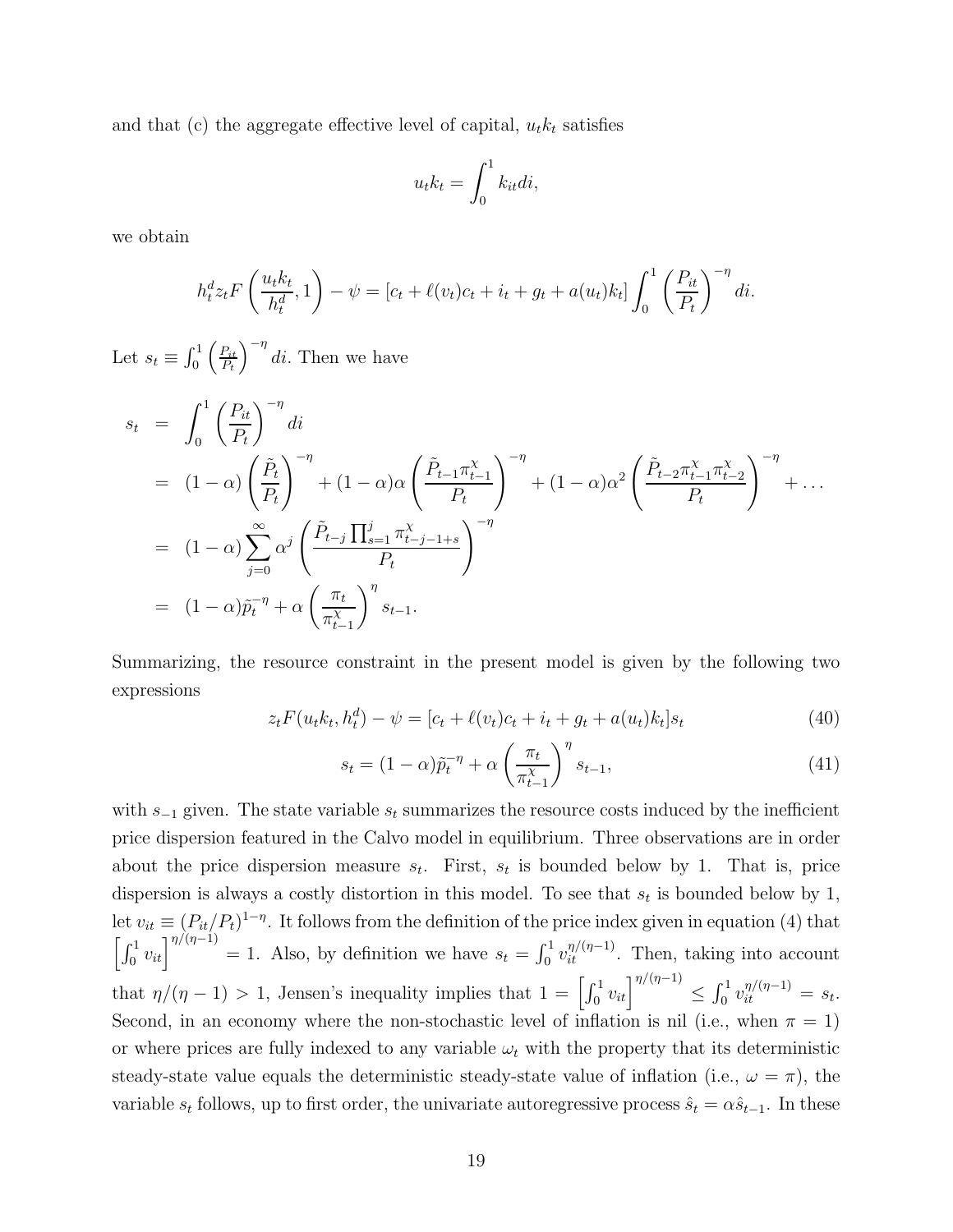cases, the price dispersion measure  $s_t$  has no first-order real consequences for the stationary distribution of any endogenous variable of the model. This means that studies that restrict attention to linear approximations to the equilibrium conditions are justified to ignore the variable  $s_t$  if the model features no price dispersion in the deterministic steady state. But  $s_t$ matters up to first order when the deterministic steady state features movements in relative prices across goods varieties. More importantly, the price dispersion variable  $s_t$  must be taken into account if one is interested in higher-order approximations to the equilibrium conditions even if relative prices are stable in the deterministic steady state. Omitting  $s_t$ in higher-order expansions would amount to leaving out certain higher-order terms while including others. Finally, when prices are fully flexible,  $\alpha = 0$ , we have that  $\tilde{p}_t = 1$  and thus  $s_t = 1$ . (Obviously, in a flexible-price equilibrium there is no price dispersion across varieties.)

As discussed above, equilibrium marginal costs and capital-labor ratios are identical across firms. Therefore, one can aggregate the firm's optimality conditions with respect to labor and capital, equations (26) and (27), as

$$
\mathrm{mc}_{t}z_{t}F_{h}(u_{t}k_{t},h_{t}^{d})=w_{t}\left[1+\nu\frac{R_{t}-1}{R_{t}}\right]
$$
\n(42)

and

$$
\mathrm{mc}_t z_t F_k(u_t k_t, h_t^d) = r_t^k. \tag{43}
$$

#### **2.4.2 Market Clearing in the Labor Market**

It follows from equation (33) that the aggregate demand for labor of type  $j \in [0,1]$ , which we denote by  $h_t^j \equiv \int_0^1 h_{it}^j di$ , is given by

$$
h_t^j = \left(\frac{W_t^j}{W_t}\right)^{-\tilde{\eta}} h_t^d,\tag{44}
$$

where  $h_t^d \equiv \int_0^1 h_{it} dt$  denotes the aggregate demand for the composite labor input. Taking into account that at any point in time the nominal wage rate is identical across all labor markets at which wages are allowed to change optimally, we have that labor demand in each of those markets is

$$
\tilde{h}_t = \left(\frac{\tilde{w}_t}{w_t}\right)^{-\tilde{\eta}} h_t^d.
$$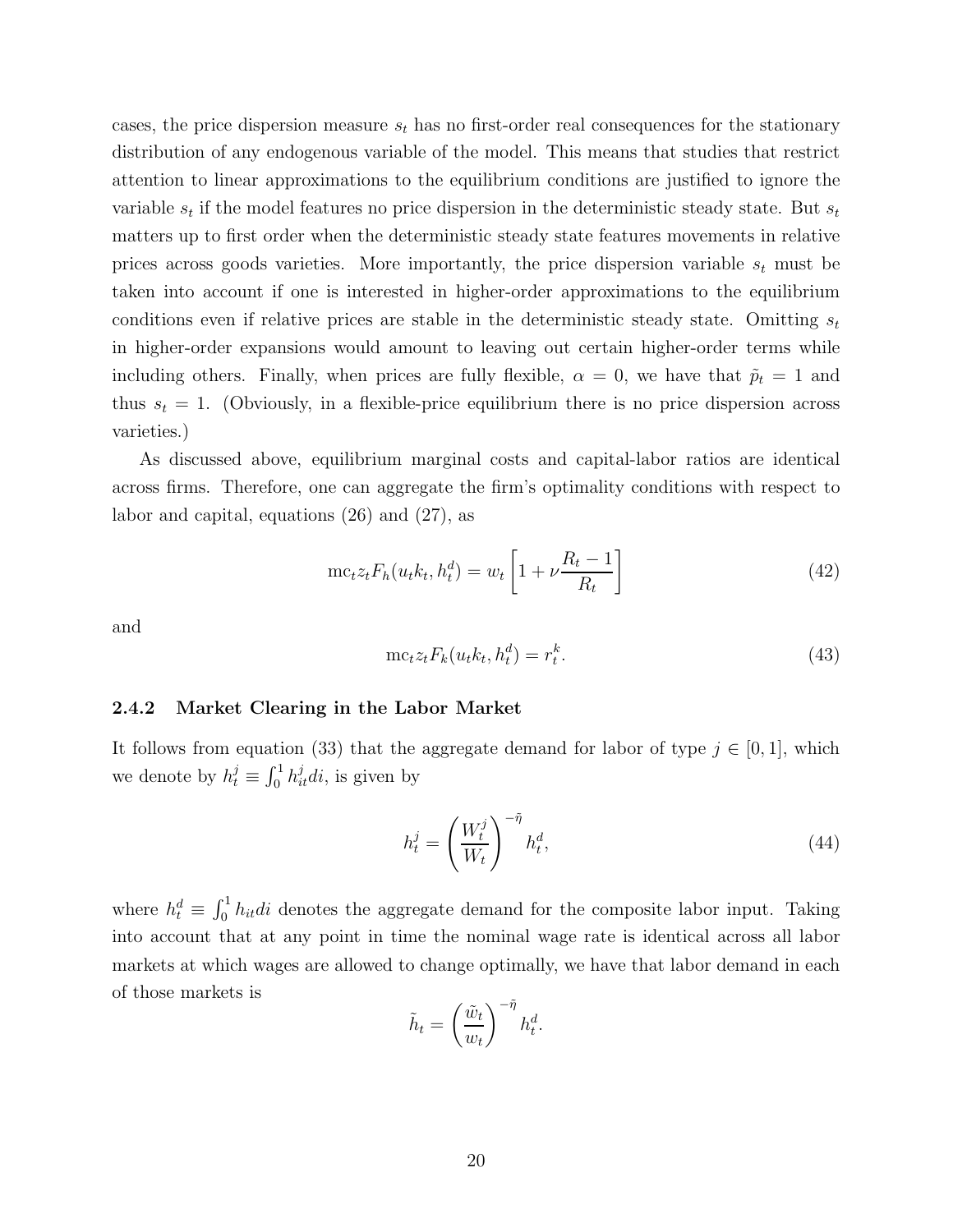Combining this expression with equation (44), describing the demand for labor of type  $j \in [0, 1]$ , and with the time constraint (6), which must hold with equality, we can write

$$
h_t = (1 - \tilde{\alpha}) h_t^d \sum_{s=0}^{\infty} \tilde{\alpha}^s \left( \frac{\tilde{W}_{t-s} \prod_{k=1}^s \pi_{t+k-s-1}^{\tilde{\chi}}}{W_t} \right)^{-\tilde{\eta}}
$$

Let  $\tilde{s}_t \equiv (1 - \tilde{\alpha}) \sum_{s=0}^{\infty} \tilde{\alpha}^s$  $\left(\frac{\tilde{W}_{t-s}\prod_{k=1}^s\pi_{t+k-s-1}^{\tilde{\chi}}}{W_t}\right.$  $\sqrt{-\tilde{\eta}}$ . The variable  $\tilde{s}_t$  measures the degree of wage dispersion across different types of labor. The above expression can be written as

$$
h_t = \tilde{s}_t h_t^d. \tag{45}
$$

The state variable  $\tilde{s}_t$  evolves over time according to

$$
\tilde{s}_t = (1 - \tilde{\alpha}) \left(\frac{\tilde{w}_t}{w_t}\right)^{-\tilde{\eta}} + \tilde{\alpha} \left(\frac{w_{t-1}}{w_t}\right)^{-\tilde{\eta}} \left(\frac{\pi_t}{\pi_{t-1}^{\tilde{\chi}}}\right)^{\tilde{\eta}} \tilde{s}_{t-1}.
$$
\n(46)

We note that because all job varieties are ex-ante identical, any wage dispersion is inefficient. This is reflected in the fact that  $\tilde{s}_t$  is bounded below by 1. The proof of this statement is identical to that offered earlier for  $s_t$ . To see this, note that  $\tilde{s}_t$  can be written as  $\tilde{s}_t = \int_0^1$  $\int W_{it}$  $W_t$  $\sqrt{-\tilde{\eta}}$ di. This inefficiency introduces a wedge that makes the number of hours supplied to the market,  $h_t$ , larger than the number of productive units of labor input,  $h_t^d$ . In an environment without long-run wage dispersion, the dead-weight loss created by wage dispersion is nil up to first order. Formally, a first-order approximation of the law of motion of  $\tilde{s}_t$  yields a univariate autoregressive process of the form  $\hat{\tilde{s}}_t = \tilde{\alpha} \hat{\tilde{s}}_{t-1}$ , as long as there is no wage dispersion in the deterministic steady state. When wages are fully flexible,  $\tilde{\alpha} = 0$ , wage dispersion disappears, and thus  $\tilde{s}_t$  equals 1.

It follows from our definition of the wage index given in equation (34) that in equilibrium the real wage rate must satisfy

$$
w_t^{1-\tilde{\eta}} = (1-\tilde{\alpha})\tilde{w}_t^{1-\tilde{\eta}} + \tilde{\alpha}w_{t-1}^{1-\tilde{\eta}} \left(\frac{\pi_{t-1}^{\tilde{\chi}}}{\pi_t}\right)^{1-\tilde{\eta}}.
$$
\n(47)

Aggregating the expression for firm's profits given in equation (25) yields

$$
\phi_t = y_t - r_t^k u_t k_t - w_t h_t^d - \nu (1 - R_t^{-1}) w_t h_t^d. \tag{48}
$$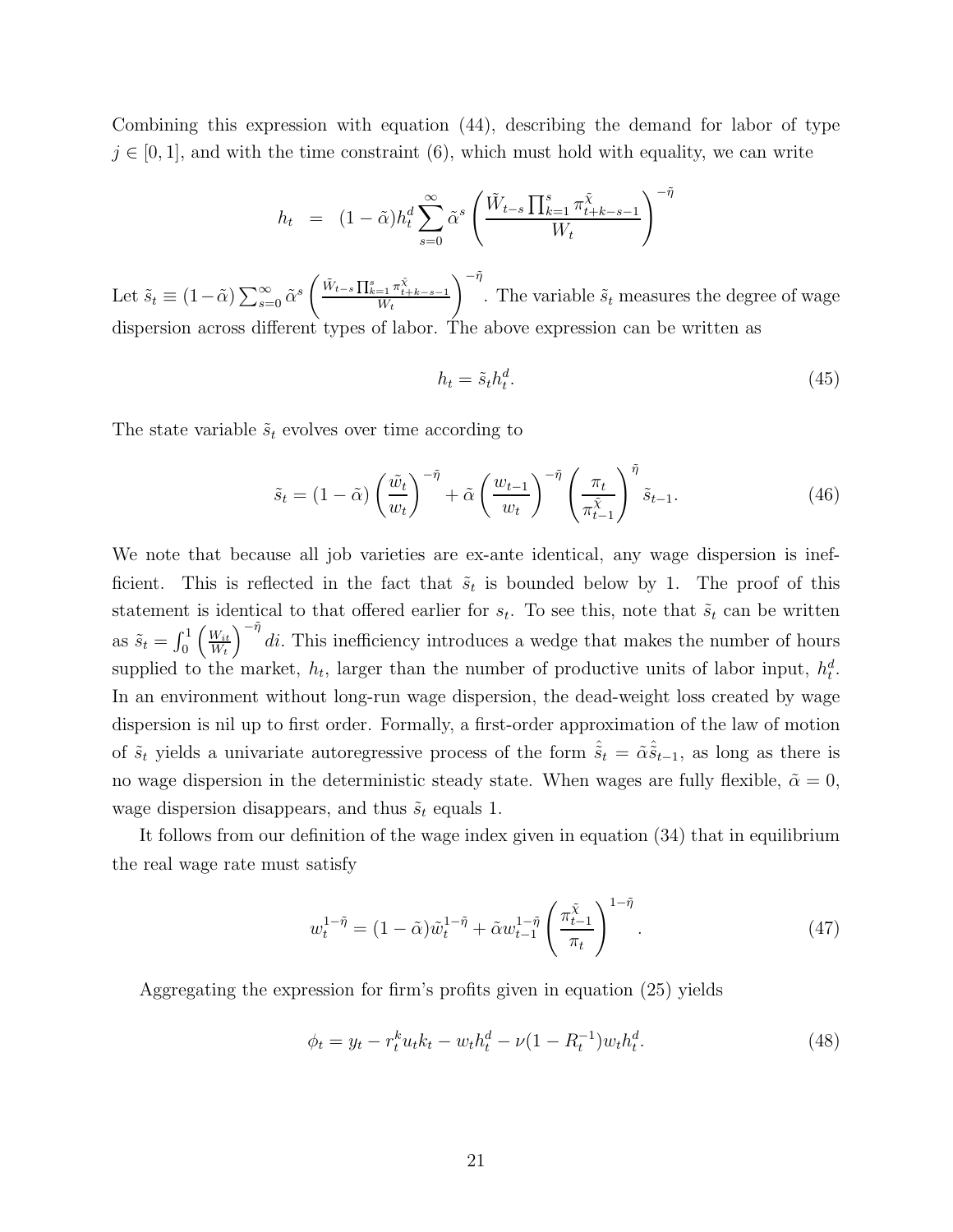In equilibrium, tax collection and real money holdings can be expressed as

$$
m_t = m_t^h + \nu w_t h_t^d \tag{49}
$$

and

$$
\tau_t = \tau_t^k [r_t^k u_t - a(u_t) - q_t \delta] k_t + \tau_t^h h_t^d w_t + \tau_t^{\phi} \phi_t \tag{50}
$$

#### **2.5 Competitive Equilibrium**

A stationary competitive equilibrium is a set of stationary processes  $u_t$ ,  $c_t$ ,  $h_t$ ,  $i_t$ ,  $k_{t+1}$ ,  $v_t$ ,  $m_t^h, m_t, a_t, \lambda_t, \pi_t, w_t, \tilde{\mu}_t, q_t, \tilde{q}_t, r_t^k, \phi_t, f_t^1, f_t^2, \tilde{w}_t, h_t^d, y_t, \text{mc}_t, x_t^1, x_t^2, \tilde{p}_t, s_t, \tilde{s}_t, \tau_t, \tau_t^h, \tau_t^k,$  $\tau_t^{\phi}, R_t, z_t, g_t, n_t$ , satisfying (7), (8), (10), (12)-(22), (29)-(31), (37)-(43), and (45)-(50), given a monetary-fiscal regime (which adds 4 more restrictions), exogenous stochastic processes  $\{\epsilon_t^g, \epsilon_t^z, \epsilon_t^n\}_{t=0}^{\infty}$ , and initial conditions  $z_0, g_0, n_0, c_{-1}, w_{-1}, s_{-1}, \tilde{s}_{-1}, \pi_{-1}, i_{-1}, a_{-1},$  and  $k_0$ .

#### **2.6 The Ramsey Equilibrium**

We assume that at  $t = 0$  the benevolent government has been operating for an infinite number of periods. In choosing optimal policy, the government is assumed to honor commitments made in the past. This form of policy commitment has been referred to as 'optimal from the timeless perspective' (Woodford, 2003).

Formally, we define a Ramsey equilibrium as a set of stationary processes  $u_t$ ,  $c_t$ ,  $h_t$ ,  $i_t$ ,  $k_{t+1}, v_t, m_t^h, m_t, a_t, \lambda_t, \pi_t, w_t, \tilde{\mu}_t, q_t, \tilde{q}_t, r_t^k, \phi_t, f_t^1, f_t^2, \tilde{w}_t, h_t^d, y_t, \text{mc}_t, x_t^1, x_t^2, \tilde{p}_t, s_t, \tilde{s}_t, \tau_t,$  $\tau_t^h$ ,  $\tau_t^k$ ,  $\tau_t^{\phi}$ ,  $R_t$ ,  $z_t$ ,  $g_t$ , and  $n_t$ , for  $t \geq 0$  that maximize

$$
E_0 \sum_{t=0}^{\infty} \beta^t U(c_t - bc_{t-1}, h_t),
$$

subject to the competitive equilibrium conditions  $(7)$ ,  $(8)$ ,  $(10)$ ,  $(12)-(22)$ ,  $(29)-(31)$ ,  $(37)-$ (43), and (45)-(50), and  $R_t \ge 1$ , for  $t > -\infty$ , given exogenous stochastic processes  $\{\epsilon_t^g, \epsilon_t^z, \epsilon_t^z, \epsilon_t^z, \epsilon_t^z, \epsilon_t^z, \epsilon_t^z, \epsilon_t^z, \epsilon_t^z, \epsilon_t^z, \epsilon_t^z, \epsilon_t^z, \epsilon_t^z, \epsilon_t^z, \epsilon_t^z, \epsilon_t^z, \epsilon_t^z, \epsilon_t^z, \epsilon_t^z, \epsilon_t^z, \epsilon_t^z, \epsilon_t^z, \$  $\{\epsilon_t^n\}_{t=0}^{\infty}$ , values of the variables listed above dated  $t < 0$ , and values of the Lagrange multipliers associated with the constraints listed above dated  $t < 0$ .

Technically, the difference between the usual Ramsey equilibrium concept and the one employed here is that here the structure of the optimality conditions associated with the Ramsey equilibrium is time invariant. By contrast, under the standard Ramsey equilibrium definition, the equilibrium conditions in the initial periods are different from those applying to later periods.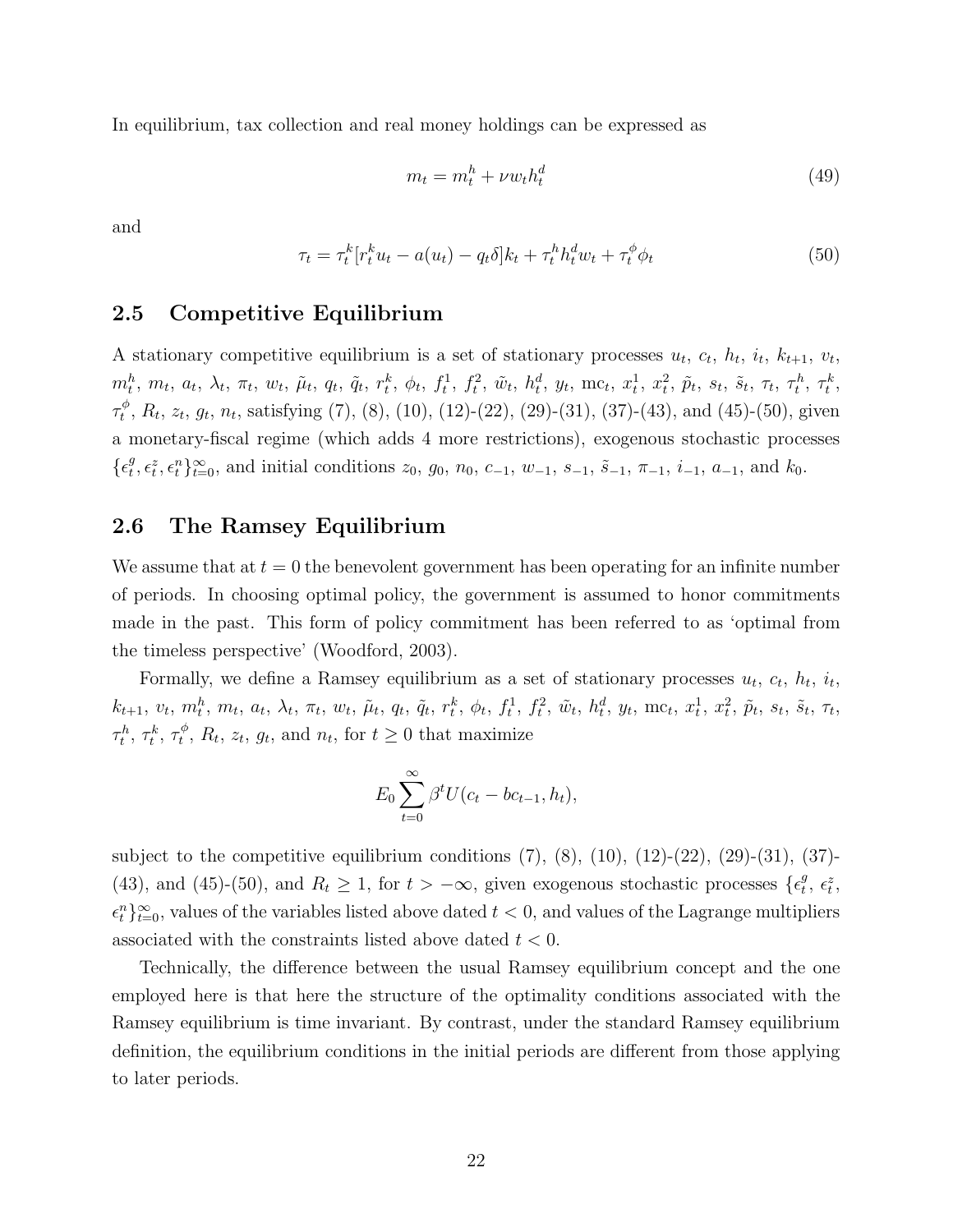Our results concerning the business-cycle properties of Ramsey-optimal policy are comparable to those obtained in the existing literature under the standard definition of Ramsey optimality (e.g., Chari, Christiano, and Kehoe, 1995). The reason is that existing studies of business cycles under the standard Ramsey policy focus on the behavior of the economy in the stochastic steady state (i.e., they limit attention to the properties of equilibrium time series excluding the initial transition).

### **3 Calibration and Functional Forms**

We use the following standard functional forms for utility and technology:

$$
U = \frac{\left[ (c_t - bc_{t-1})^{1 - \phi_4} (1 - h_t)^{\phi_4} \right]^{1 - \phi_3} - 1}{1 - \phi_3}
$$

and

$$
F(k, h) = k^{\theta} h^{1-\theta}.
$$

Following Christiano, Eichenbaum, and Evans (2005) we assume an investment adjustment cost function of the form:

$$
\mathcal{S}\left(\frac{i_t}{i_{t-1}}\right) = \frac{\kappa}{2}\left(\frac{i_t}{i_{t-1}} - 1\right)^2.
$$

As in Schmitt-Grohé and Uribe (2004a) we assume that the transaction cost technology takes the form

$$
\ell(v) = \phi_1 v + \phi_2/v - 2\sqrt{\phi_1 \phi_2}.
$$
\n(51)

The money demand function implied by this transaction technology is of the form

$$
v_t^2 = \frac{\phi_2}{\phi_1} + \frac{1}{\phi_1} \frac{R_t - 1}{R_t}.
$$

Note the existence of a satiation point for consumption-based money velocity,  $v$ , equal to  $\sqrt{\phi_2/\phi_1}$ . The money demand has a unit elasticity with respect to consumption expenditures. This feature is a consequence of the assumption that transaction costs,  $cl(c/m)$ , are homogenous of degree one in consumption and real balances and is independent of the particular functional form assumed for  $\ell(\cdot)$ . Further, as the parameter  $\phi_2$  approaches zero, the transaction cost function  $\ell(\cdot)$  becomes linear in velocity and the demand for money adopts the Baumol-Tobin square root form with respect to the opportunity cost of holding money,  $(R-1)/R$ . That is, the log-log elasticity of money demand with respect to the opportunity cost of holding money converges to  $1/2$ , as  $\phi_2$  vanishes.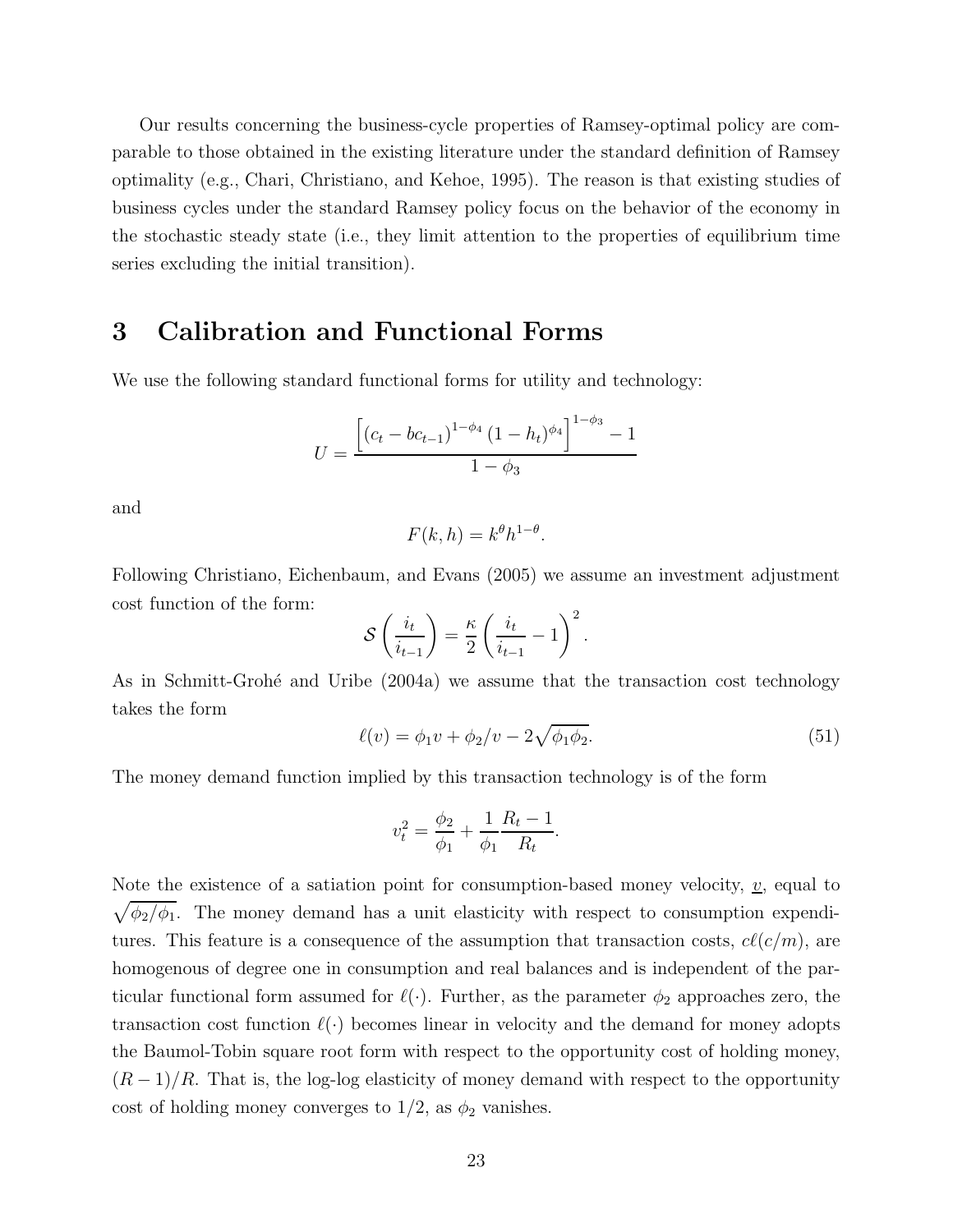The costs of higher capacity utilization are parameterized as follows:

$$
a(u) = \gamma_1(u-1) + \frac{\gamma_2}{2}(u-1)^2.
$$

This is the parameterization estimated in Christiano, Eichenbaum, and Evans (2005).

The equilibrium conditions listed in section 2.5 contain 32 equations (without counting the 4 restrictions defining the monetary/fiscal regime) and 36 variables: 29 endogenous variables  $(u_t, c_t, h_t, i_t, k_{t+1}, v_t, m_t^h, m_t, a_t, \lambda_t, \pi_t, w_t, \tilde{\mu}_t, q_t, \tilde{q}_t, r_t^k, \phi_t, f_t^1, f_t^2, \tilde{w}_t, h_t^d, y_t,$ mc<sub>t</sub>,  $x_t^1$ ,  $x_t^2$ ,  $\tilde{p}_t$ ,  $s_t$ ,  $\tilde{s}_t$ ,  $\tau_t$ ), 4 policy variables  $(\tau_t^h, \tau_t^k, \tau_t^{\phi})$ , and  $R_t$ ), and 3 exogenous shocks  $(z_t,$  $g_t$ , and  $n_t$ ). In addition, the equilibrium conditions feature 27 parameters  $(\phi_1, \phi_2, \phi_3, \phi_4, \phi_5)$  $\gamma_1$ ,  $\gamma_2$ ,  $\theta$ ,  $\kappa$ ,  $b$ ,  $\beta$ ,  $\delta$ ,  $\tilde{\eta}$ ,  $\tilde{\alpha}$ ,  $\eta$ ,  $\alpha$ ,  $\chi$ ,  $\tilde{\chi}$ ,  $\psi$ ,  $\nu$ ,  $\rho_z$ ,  $\sigma_{\epsilon^z}$ ,  $\rho_g$ ,  $\sigma_{\epsilon^g}$ , ,  $\rho_n$ ,  $\sigma_{\epsilon^n}$ ,  $\bar{g}$ ,  $\bar{n}$ ). This means that in order to obtain values for the steady-state levels of variables and for the deep structural parameters, we need to impose 31 restrictions.

We take from Christiano, Eichenbaum and Evans (2005) the following 5 parameter values, which they estimate:

$$
\eta = 6
$$

$$
\alpha = 0.6
$$

$$
\tilde{\alpha} = 0.64
$$

$$
b = 0.65
$$

and

We draw from the estimates reported in Altig, et al. (2004) to assign values to the following parameter:

 $\kappa = 2.48.$ 

$$
\epsilon_{m^h,R} \equiv \frac{1}{4} \frac{\partial \ln(m^h)}{\partial R} = -0.81
$$

 $\gamma_2$  $\gamma_1$ 

and

The parameter  $\epsilon_{m^h,R}$  denotes the annualized interest semielasticity of money demand. The assumed form for the transaction cost function implies that

 $= 2.02.$ 

$$
\epsilon_{m^h,R} = -\frac{1}{8} \frac{1}{R\left(\phi_2 R + -1\right)}.
$$

We follow Christiano, Eichenbaum and Evans (2005) and impose the following 6 calibration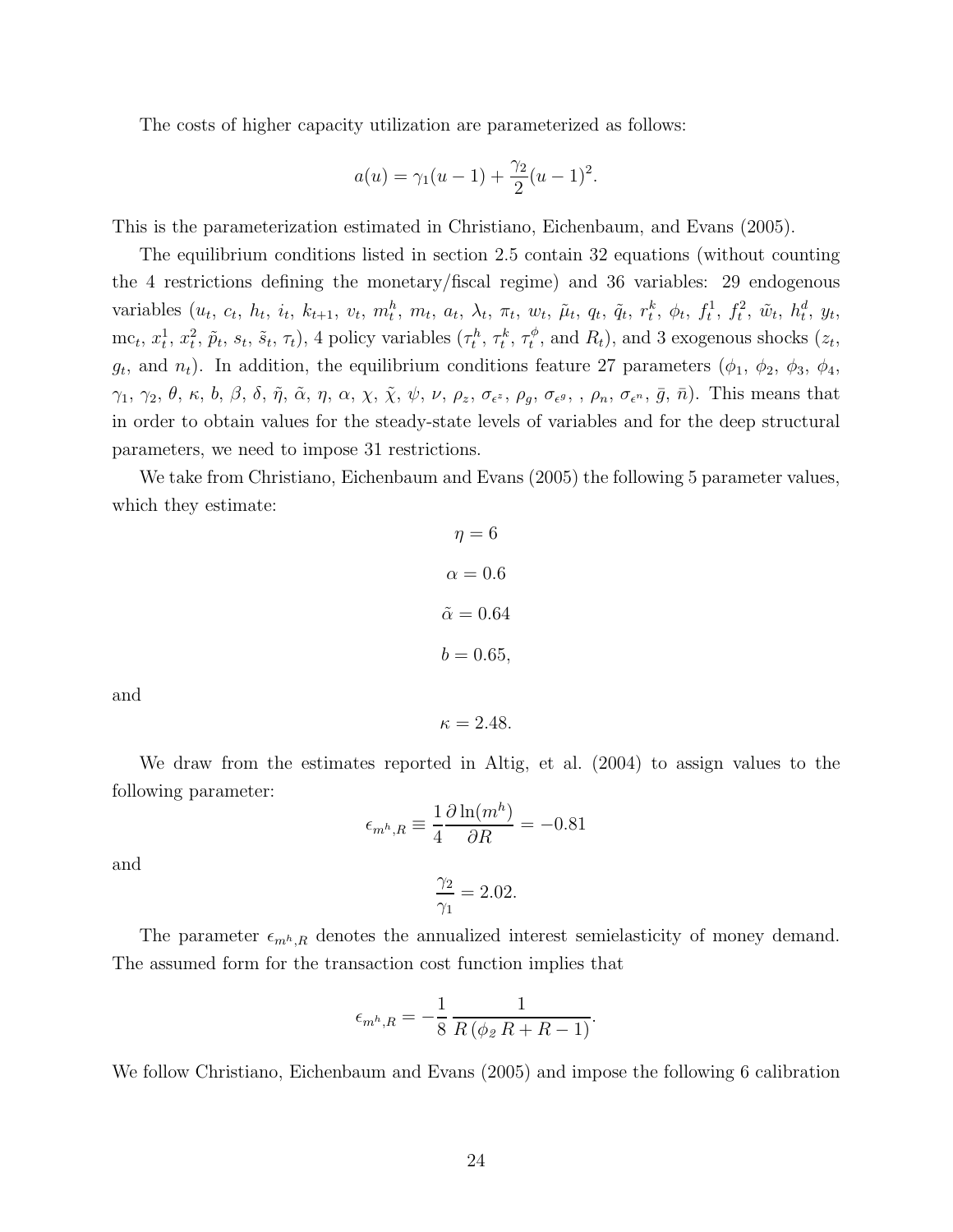(i.e., nonestimated) restrictions:

$$
\tilde{\eta} = 21,
$$
  
\n
$$
\frac{m^h}{m} \equiv s_{mh} = 0.44,
$$
  
\n
$$
\phi = 0,
$$
  
\n
$$
u = 1,
$$

and

 $\phi_3 = 1.$ 

The last restriction implies that the period utility function is separable in consumption and leisure.

We set the capital share in value added at 25 percent, the discount rate at 4 percent per year, and the Frisch elasticity of labor supply with respect to the wage rate equal to 4 (which implies that households allocate about 20 percent of their time to remunerated work), that is,

$$
\frac{r^k u k}{y} \equiv s_k = 0.25,
$$
  

$$
\beta = 1.04^{-1/4},
$$

and

 $h = 0.195$ .

These values are commonly used in business-cycle studies. Christiano, Eichenbaum, and Evans (2005) do not estimate these parameters. We adopt these figures because we believe they are more in line with actual data (particularly, the values for the capital share and the real interest rate).

Using postwar U.S. data, we measure the average money-to-output ratio as the ratio of M1 to GDP, and set it equal to 16.95 percent per year. Christiano, Eichenbaum, and Evans (2005) do not impose this calibration restriction. Instead, they assume that all of the wage bill is subject to a cash-in-advance constraint. Our calibration implies that only 51 percent of wage payments must be held in money.

We measure  $i_t$  as gross private investment and obtain an average ratio of investment to GDP of 0.1275. An alternative calibration strategy would be to simply assume a value for the depreciation rate, as in Christiano, Eichenbaum, and Evans (2005). We believe our approach makes the observable implications of the model more in line with the data. We measure  $n_t$  as net transfer to private persons and obtain an average ratio of transfers to GDP of 0.078. Government spending is measured as public consumption expenditure. We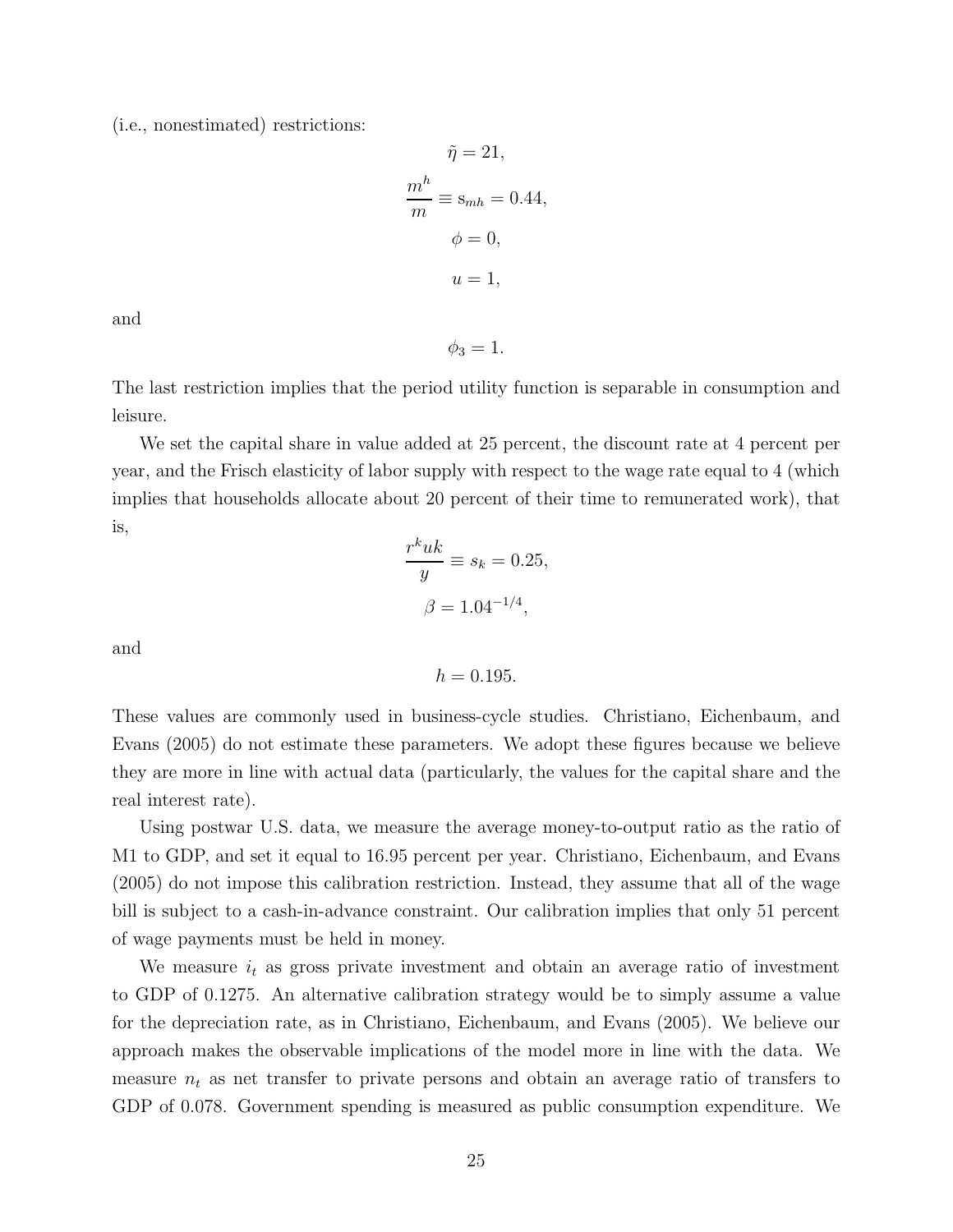estimate its mean share in GDP to be 0.17. Finally, we measure inflation as the growth rate of the GDP deflator, and obtain an average annual rate of 4.2 percent. Thus,

$$
\frac{m}{y} = s_m \equiv 0.1695 \times 4,
$$
  

$$
\frac{i}{y} = s_i \equiv 0.1275,
$$
  

$$
\frac{g}{y} \equiv s_g = 0.17,
$$
  

$$
\frac{n}{y} \equiv s_n = 0.078,
$$

and

In calibrating the model, we assume that the economy is in the deterministic steady state of a competitive equilibrium in which the capital and labor income tax rates are constant. We follow Mendoza, Razin, and Tesar (1994) in setting values for the income tax rates:

 $\pi = 1.042^{1/4}.$ 

$$
\tau^k = 0.407
$$

and

$$
\tau^h = 0.285.
$$

These tax rates correspond to the year 1988, which is the last year in their sample. Because tax rates appear to have a trend, we use the last observation rather than an average over their sample.

Note that because profits are restricted to be nil in the competitive equilibrium at which we calibrate the economy, the rate at which profits are taxed plays no role for the calibration.

We do not draw from the work of Christiano, Eichenbaum, and Evans (2005) to calibrate the degree of indexation in product prices and wages. The reason is that in their study the parameters governing the degree of indexation are not estimated. They simply assume full indexation of all prices to past product price inflation. Instead, we draw from the econometric work of Cogley and Sbordone (2004) and Levin et al. (2005) who find no evidence of indexation in product prices. We therefore set

$$
\chi=0.
$$

At the same time, Levin et al. estimate a high degree of indexation in nominal wages. We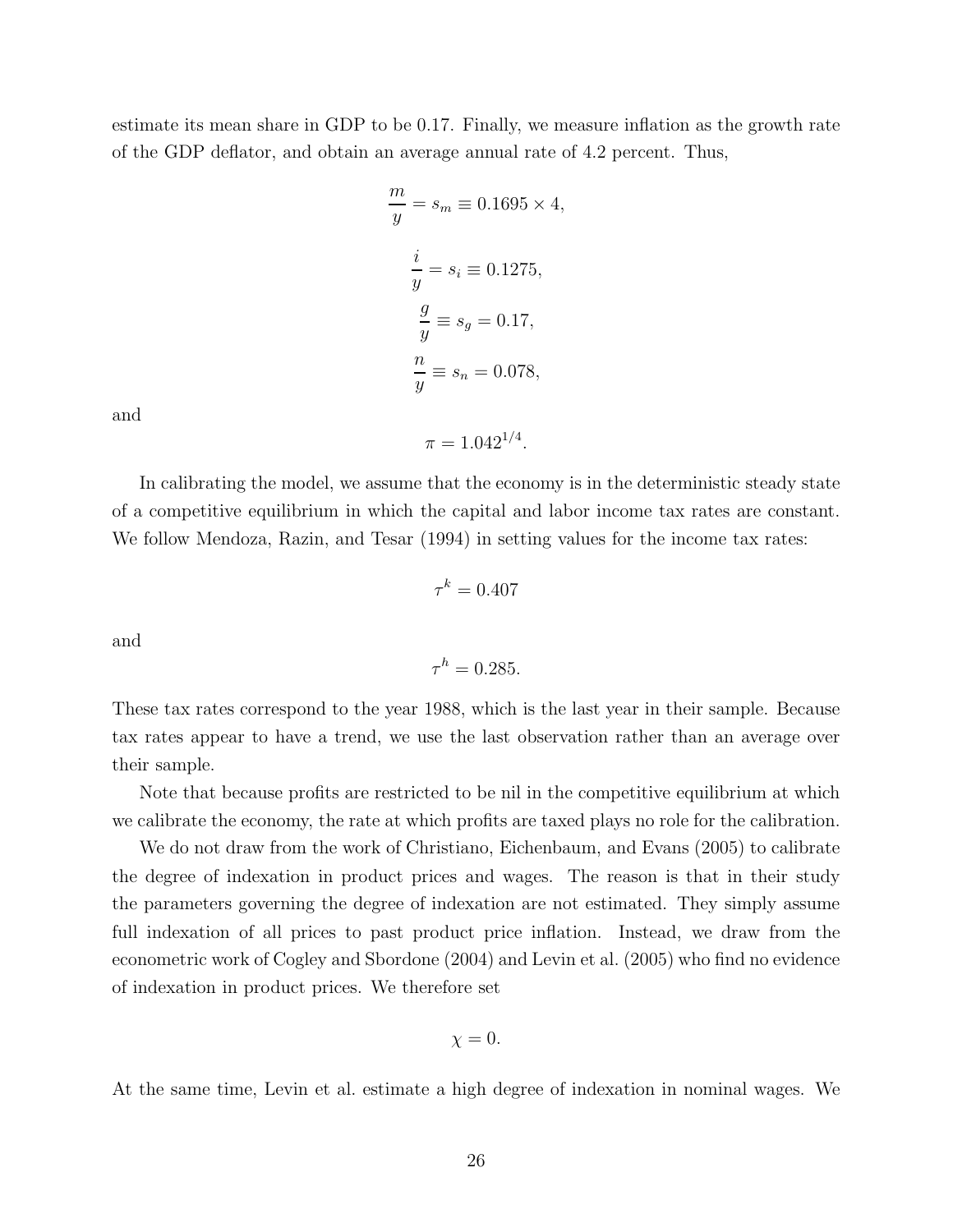therefore assume that

 $\tilde{\chi} = 1.$ 

We estimate by OLS the processes for government purchases and transfers using data from 1947:I to 2004:III. In the case of transfers we eliminated the years 1947-1950 because they contain two outliers in which the government paid unusually high veteran benefits. To obtain the cyclical behavior of all variables involved in the estimation we use the HP filter with a parameter of 1600. We obtain

$$
\rho_g = 0.87,
$$
  

$$
\sigma_{\epsilon^g} = 0.016,
$$
  

$$
\rho_n = 0.78,
$$

and

 $\sigma_{\epsilon^n} = 0.022$ .

Given the multitude of distortions in our model, a simple Solow residual is a poor measure of the technology shock in our model. Thus, instead of relying on existing estimates for the stochastic process of Solow residuals, we calibrate the productivity shock process as follows. We require that the process is such, that is,  $\rho_z$  and  $\sigma_{\epsilon^z}$  are such that the model matches the observed unconditional standard deviation and serial correlation of the cyclical component of output and inflation during the postwar era. This exercise requires making assumptions about fiscal and monetary policy. We assume that income tax rates are constant at the levels given above (i.e,  $\tau^k = 0.407$  and  $\tau^h = 0.285$ ), and that fiscal policy is passive. Specifically, we assume that lump-sum taxes ensure the stationarity of government assets for any onor off-equilibrium path of the price level. We assume that monetary policy takes the form of a simple Taylor-type rule whereby the current nominal interest rate is set as a function of contemporaneous inflation and output. We then pick the 4 parameters describing the technology process and the monetary policy rule so that the model matches the volatility and serial correlation of output and inflation observed in the postwar U.S. economy. The resulting parameter values for the technology shock process are  $\rho_z = 0.8556$  and  $\sigma_{\epsilon^z} = 0.0064$ .

In computing Ramsey equilibria, we assume that the economy has been operating under the Ramsey policy for a long time and that the average ratio of government debt to GDP is 42 percent per year. That is, we impose that

$$
\frac{(a-m)/R}{y} = 0.42 \times 4.
$$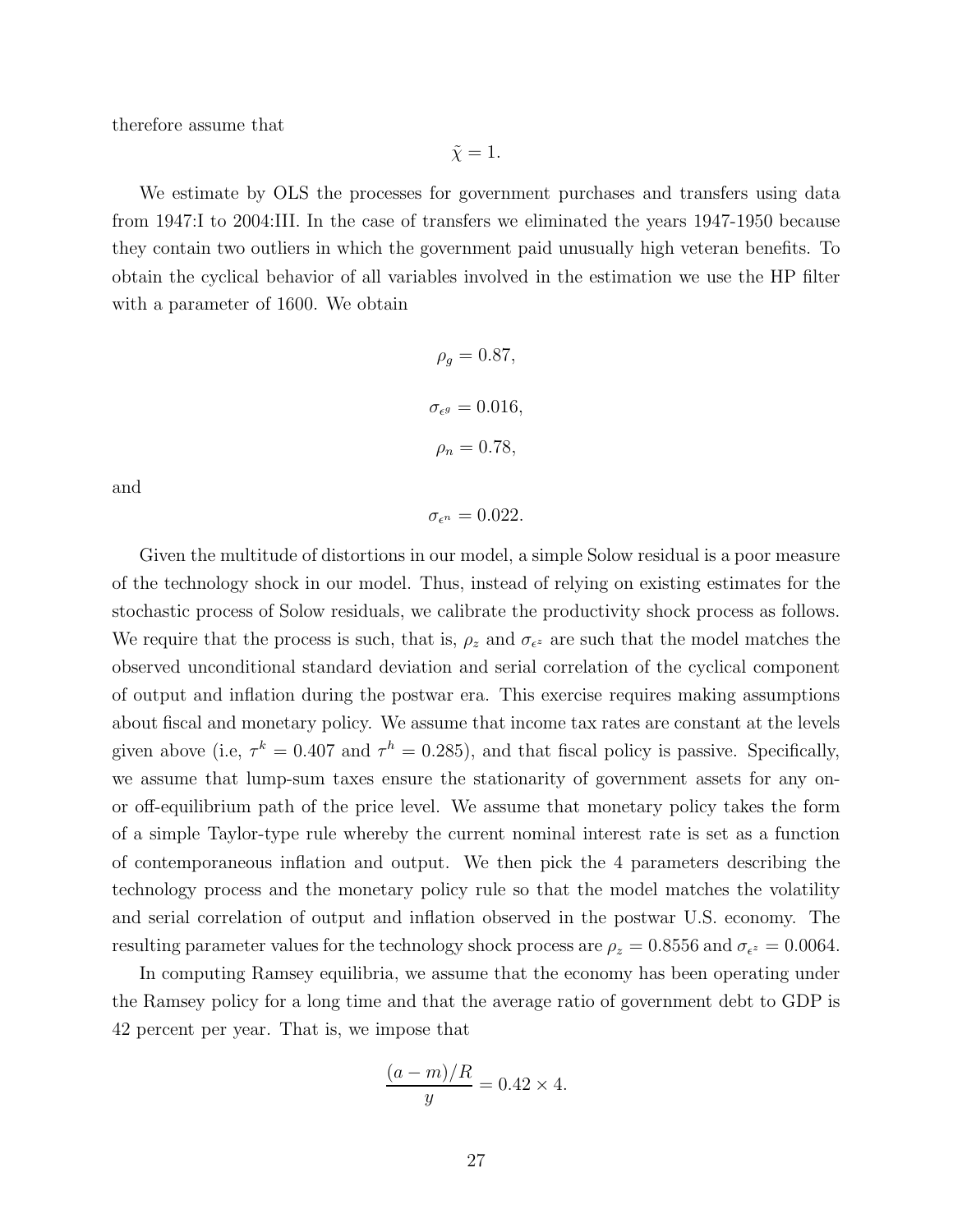This value corresponds to the average federal debt held by the public as a percent of GDP in the United States between 1984 and 2003.<sup>4</sup>

Table 1 gathers the values of the deep structural parameters of the model implied by our calibration strategy.

### **4 Ramsey Steady States**

Consider the long-run state of the Ramsey equilibrium in an economy without uncertainty. We refer to this state as the Ramsey steady state. Note that the Ramsey steady state is in general different from the allocation/policy that maximizes welfare in the steady state of a competitive equilibrium.

Table 2 displays the Ramsey steady-state values of inflation, the nominal interest rate, and labor and capital income tax rates under a number of environments of interests. The figures reported in the table correspond to the exact numerical solution to the steady-state of the Ramsey problem.

### **4.1 The Optimal Level of Inflation**

Consider first the case in which profits are taxed at the same rate as income from capital  $(\tau_t^{\phi} = \tau_t^k$  for all t). In this case, the Ramsey planner chooses to conduct monetary policy in such a way as to nearly stabilize the price level. The optimal inflation rate is 18 basis points per year (line 1 of table 2). It is worth noting that, although small, the steady-state inflation rate is positive. This finding is somewhat surprising, for a well-known result in the context of simpler versions of the new Keynesian model is that the Ramsey steady-state level of inflation is negative and lies between the one called for by the Friedman rule and the one corresponding to full price stabilization. In calibrated example economies, the optimal deflation rate is, however, small (see, for instance, Schmitt-Grohé and Uribe, 2004a; and Khan, et al., 2003). In these simpler models the optimal inflation rate is determined by the tradeoff between minimizing the opportunity cost of holding money (which requires setting the inflation rate equal to minus the real interest rate) and minimizing price dispersion arising from nominal rigidities (which requires setting inflation at zero). Clearly, our finding of a positive inflation rate suggests that in the medium-scale economy we study in this paper there must be an additional tradeoff that the Ramsey planner faces in setting the rate of inflation. To make the presence of the third tradeoff nitid, we consider the case of indexation of product prices to lagged inflation,  $\chi = 1$  (line 2 of table 2). In this case, the long-run

<sup>&</sup>lt;sup>4</sup>The source is the Economic Report of the President, February 2004, table B79.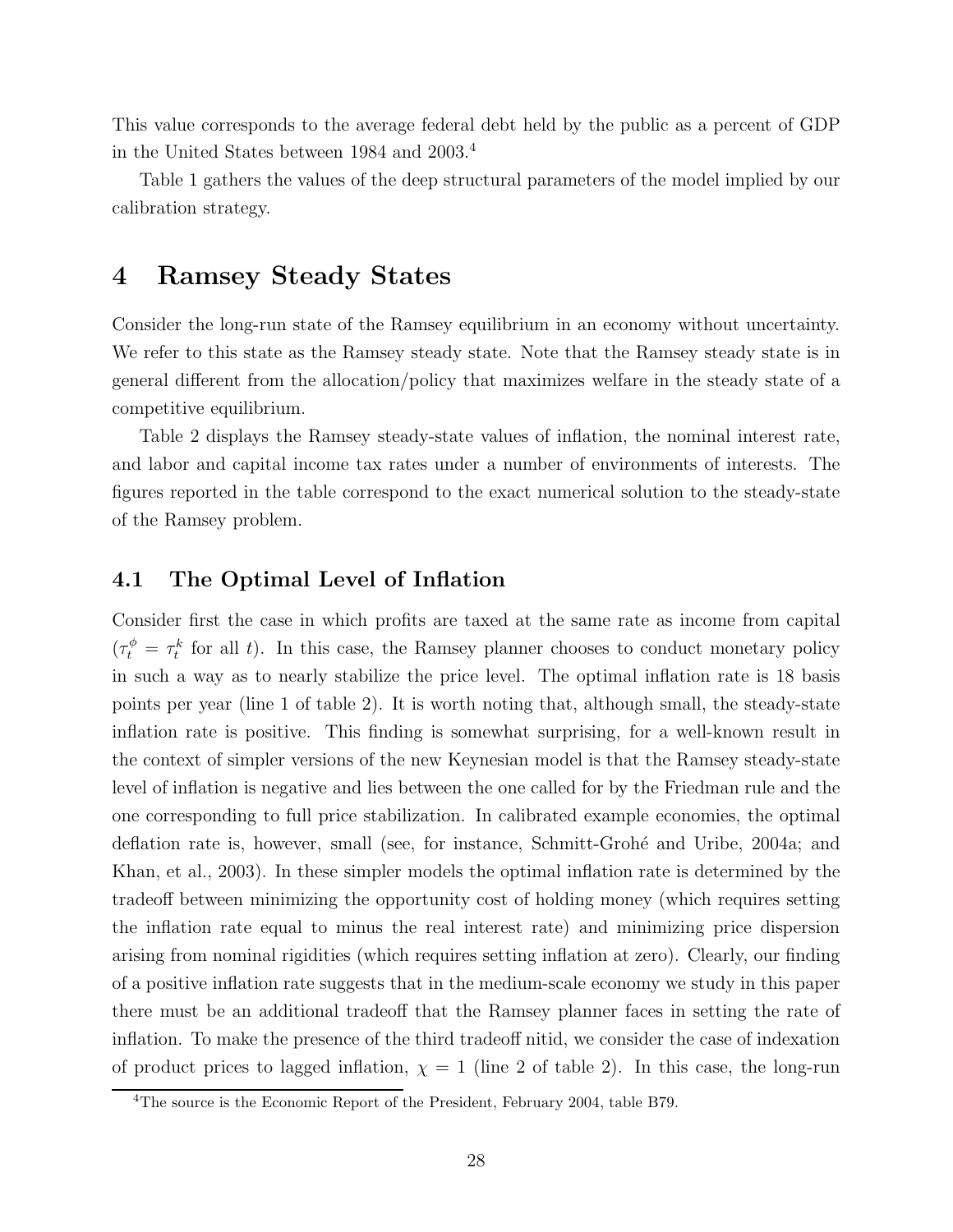| Parameter                                                | Value    | Description                                                        |
|----------------------------------------------------------|----------|--------------------------------------------------------------------|
| $\beta$                                                  | 0.9902   | Subjective discount factor (quarterly)                             |
| $\theta$                                                 | 0.25     | Share of capital in value added                                    |
| $\psi$                                                   | 0.0594   | Fixed cost                                                         |
| $\delta$                                                 | 0.0173   | Depreciation rate (quarterly)                                      |
| ν                                                        | 0.5114   | Fraction of wage bill subject to a CIA constraint                  |
| $\eta$                                                   | 6        | Price-elasticity of demand for a specific good variety             |
| $\tilde{\eta}$                                           | 21       | Wage-elasticity of demand for a specific labor variety             |
| $\alpha$                                                 | 0.6      | Fraction of firms not setting prices optimally each quarter        |
| $\tilde{\alpha}$                                         | 0.64     | Fraction of labor markets not setting wages optimally each quarter |
| b                                                        | 0.65     | Degree of habit persistence                                        |
| $\phi_1$                                                 | 0.0267   | Transaction cost parameter                                         |
| $\phi_2$                                                 | 0.1284   | Transaction cost parameter                                         |
| $\phi_3$                                                 | 1        | Preference parameter                                               |
| $\phi_4$                                                 | 0.75     | Preference parameter                                               |
| $\kappa$                                                 | 2.48     | Parameter governing investment adjustment costs                    |
| $\gamma 1$                                               | 0.0339   | Parameter of capacity-utilization cost function                    |
| $\gamma$ <sup>2</sup>                                    | 0.0685   | Parameter of capacity-utilization cost function                    |
|                                                          | $\theta$ | Degree of price indexation                                         |
| $\begin{array}{c}\chi\\ \tilde \chi\\ \bar g\end{array}$ | 1        | Degree of wage indexation                                          |
|                                                          | 0.0505   | Steady-state value of government consumption (quarterly)           |
| $\bar{n}$                                                | 0.0232   | Steady-state value of government transfers (quarterly)             |
| $\rho_z$                                                 | 0.8556   | Serial correlation of the log of the technology shock              |
| $\sigma_{\epsilon^z}$                                    | 0.0064   | Std. dev. of the innovation to log of technology                   |
| $\rho_g$                                                 | 0.87     | Serial correlation of the log of government spending               |
| $\sigma_{\epsilon^g}$                                    | 0.016    | Std. dev. of the innovation to log of gov. consumption             |
| $\rho_n$                                                 | 0.78     | Serial correlation of the log of government transfers              |
| $\sigma_{\epsilon^n}$                                    | 0.022    | Std. dev. of the innovation to log of gov. transfers               |
| b/y                                                      | 1.68     | Debt-to-GDP ratio (quarterly)                                      |

Table 1: Structural Parameters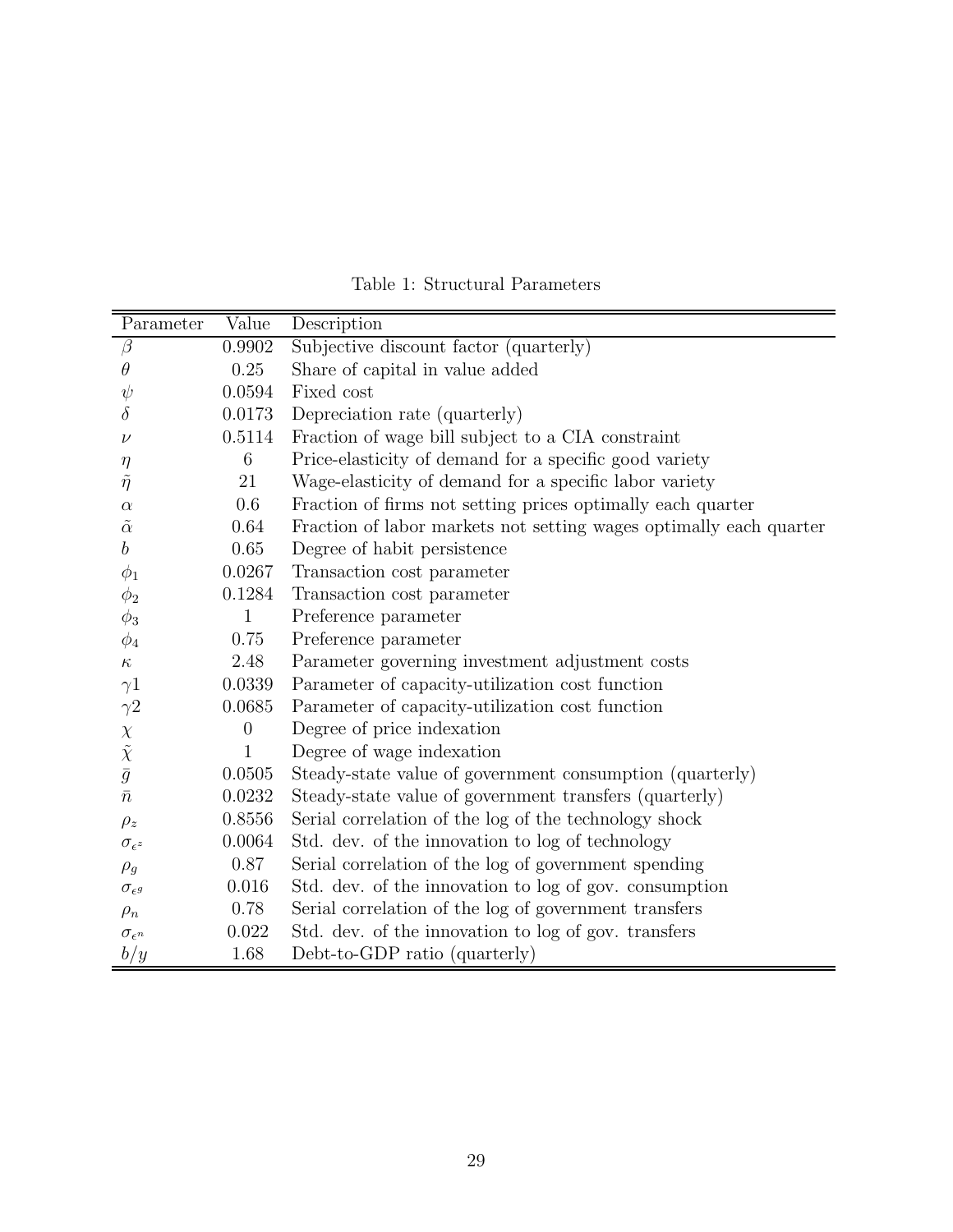| Environment  |        |          |            | Steady-State Outcome |               |      |              |     |
|--------------|--------|----------|------------|----------------------|---------------|------|--------------|-----|
|              | $\chi$ | $\, n$   | $\gamma_2$ | $\pi$                | $\tau^k$<br>R |      | profit share |     |
| $\tau_t^k$   |        |          |            | 0.2                  | 4.2           | 35.4 | $-6.3$       | 0.6 |
| $\tau^k_t$   |        |          |            | 4.6                  | 8.8           | 34.7 | $-6.6$       | 0.6 |
| $\tau^k_t$   | 1      |          |            | $-3.8$               | $\theta$      | 24.1 | $-5.3$       | 2.3 |
| $\tau_t^k$   |        | $\theta$ |            | $-0.2$               | 3.8           | 23.3 | $-5.2$       | 2.3 |
| $\mathbf{1}$ |        |          |            | 0.3                  | 4.3           | 38.2 | $-44.3$      | 0.8 |
|              |        |          | 6850       | 0.3                  | 4.3           | 37.8 | $-84.9$      | 1.4 |
|              |        |          |            | 0.5                  | 4.5           | 30.0 | 30.0         | 0.3 |

Table 2: Ramsey Steady States

Note: The inflation rate,  $\pi$ , and the nominal interest rate,  $R$ , are expressed in percent per year. The labor income tax rate,  $\tau^h$ , and the capital income tax rate,  $\tau^k$ , are expressed in percent. Unless indicated otherwise, parameters take their baseline values, given in table 1.

distortions stemming from nominal rigidities are nil. (Recall that in our calibration nominal wages are fully indexed, i.e.,  $\tilde{\chi} = 1$ .) Therefore, in this case there is no tradeoff between the sticky-price and money-demand frictions. In the absence of any additional tradeoffs, one should expect the Friedman rule to be optimal in this case. However, line 2 of table 2 shows that under long-run price flexibility, the optimal rate of inflation is 4.6 percent per year, a value even further removed from the Friedman rule than the one that is optimal under no indexation in product markets (line 1 of table 2).

The third tradeoff turns out to originate in the presence of government transfer payments to households,  $n_t$ . Line 3 of table 2 shows that under full indexation and in the absence of government transfers, the Friedman rule emerges as the optimal monetary policy. That is, the nominal interest rate is zero and the inflation rate is negative and equal to the rate of discount in absolute value. The reason why lump-sum government transfers induce positive inflation is that from the viewpoint of the Ramsey planner they represent pure rents accruing to households and as such can be taxed without creating a distortion. In the absence of a specific instrument to tax transfer income, the government chooses to tax this source of income indirectly when it is used for consumption. Specifically, in the model consumption purchases require money. As a result, a positive opportunity cost of holding money—i.e., a positive nominal interest rate—acts as a tax on consumption.<sup>5</sup>

Clearly, in the present model, if lump-sum transfers could be set optimally, they would

<sup>5</sup>A formal analytical derivation of the result that the Friedman rule fails in the presence of government transfers is given in Schmitt-Grohé and Uribe (2005).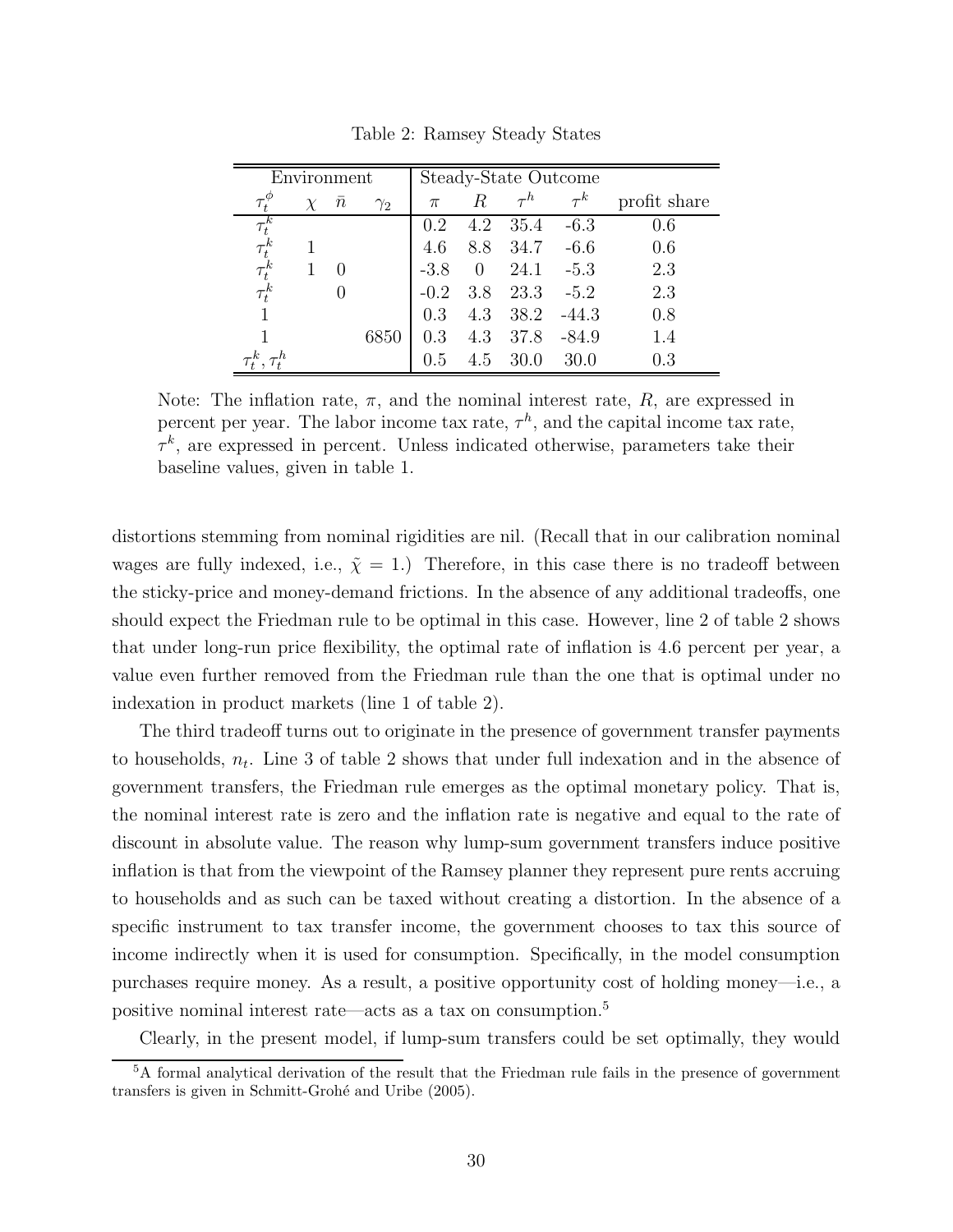be set at a negative value in a magnitude sufficient to finance government expenditures and output subsidies aimed at eliminating monopolistic distortions in product and factor markets. But in reality government transfers are positive and large. In the United States, they averaged 7 percent of GDP in the postwar era. Justifying this amount of government transfers as an optimal outcome lies beyond the scope of this paper. One obvious theoretical element that would introduce a rationale for positive government transfers would be the introduction of some form of heterogeneity across households.

Whether set optimally or not, government transfers must be financed. Comparing lines 1 and 4 of table 2 it follows that the government must increase the labor income tax rate by 12 percentage points to finance transfer payments of 7 percent of GDP. Thus, the economy featuring transfers is significantly more distorted than the one without transfers. Because, in general, optimal stabilization policy will depend on the average level of distortion present in the economy, it is of importance for the purpose of this paper to explicitly include transfers into the model. It is noteworthy that under the calibration shown in table 1 (particularly, under no indexation), allowing for transfers has virtually no effect on the steady-state Ramsey policy except for the level of the labor income tax rate. Specifically, comparing lines 1 and 4 of table 2 shows that removing transfers has virtually no bearing on the optimal rate of inflation and capital income taxation in the steady state.

We conclude that the tripodal tradeoff that determines the Ramsey long-run rate of inflation is resolved in favor of price stability. In this sense, the nominal price friction appears to dominate the money demand friction and the transfer-taxation motive in shaping optimal monetary policy in the long run.

#### **4.2 Optimal Tax Rates**

Consider first the economy where profit income are taxed at 100 percent  $(\tau_t^{\phi} = 1)$ . In this case, shown in line 5 of table 2, the Ramsey plan calls for subsidizing capital at the rate of 44.3 percent in the deterministic steady state. It is well known from the work of Judd (2002) that in the presence of imperfect competition in product markets, the markup of prices over marginal costs introduces a distortion between the private and the social returns to capital that increases exponentially over the investment horizon. As a result, optimal policy calls for eliminating this distortion by setting negative capital income tax rates. To gain insight into the nature of the capital income subsidy, note that in steady state the private return to investment is given by  $(1 - \tau^k)(uF_k/\mu - \delta - a(u))$ , where  $\mu$  denotes the steady-state markup,  $uF_k$  denotes the marginal product of capital,  $\delta$  denotes the depreciation rate, and  $a(u)$  denotes the cost of utilizing capital at the rate u. The social return to capital is given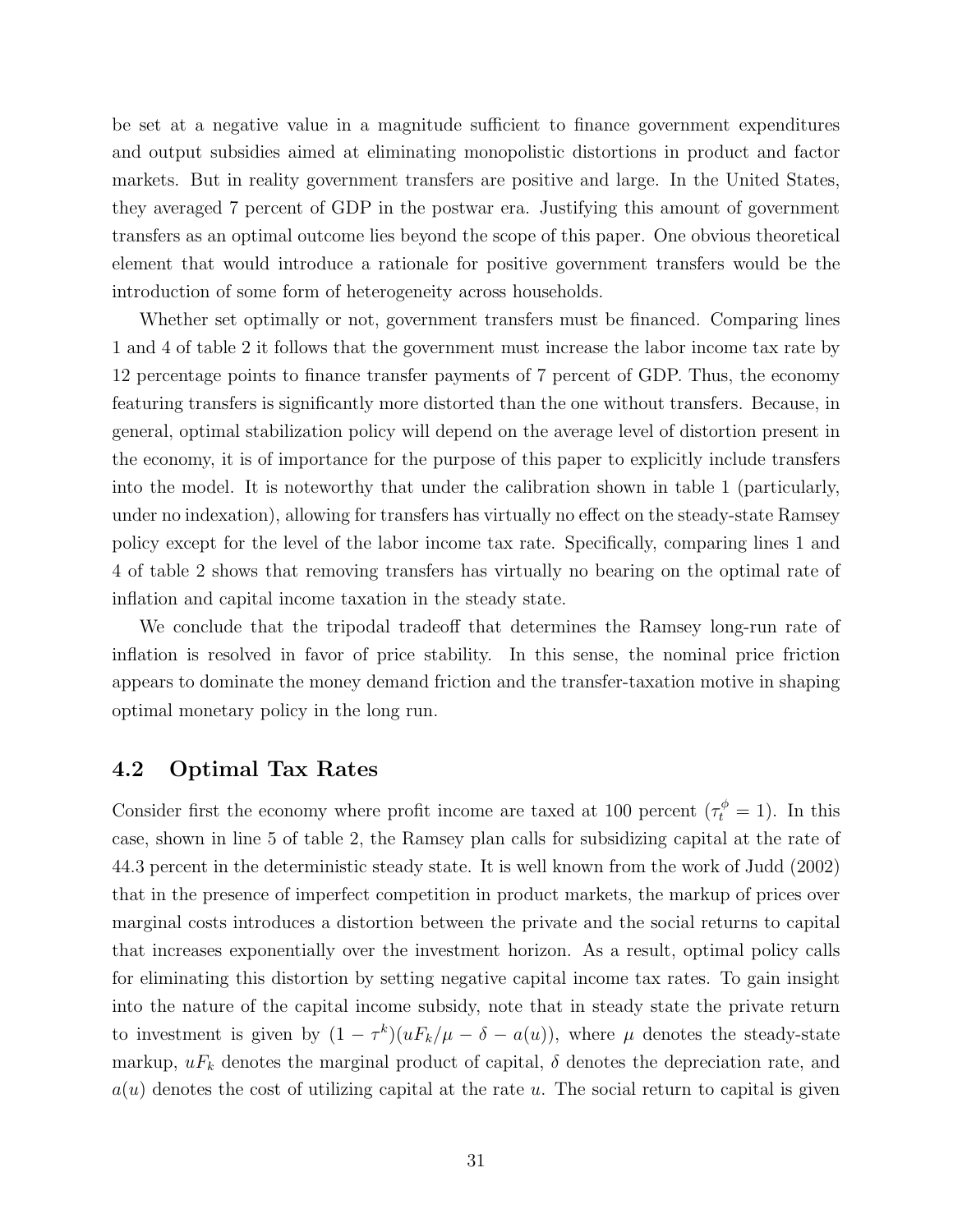by  $uF_k - \delta - a(u)$ . Equating the private and social returns to investment requires setting  $\tau^k$ so that

$$
(1 - \tau^k)(uF_k/\mu - \delta - a(u)) = uF_k - \delta - a(u).
$$

Because in the presence of market power in product markets, the markup is greater than unity ( $\mu > 1$ ), it follows that  $\tau^k$  must be negative. Using the fact that in the steady state  $1 = \beta[(1 - \tau^k)(uF_k/\mu - \delta - a(u)) + 1]$ , we can write the above expression as:

$$
1 - \tau^{k} = \mu \left[ \frac{(\beta^{-1} - 1)}{\beta^{-1} - 1 - (\mu - 1)(\delta + a(u))} \right].
$$
 (52)

It is clear from this expression that if the depreciation rate is zero  $(\delta=0)$ , and capacity utilization is fixed at unity (so that  $a(u) = 0$ ), then the optimal capital income tax rate is equal to the net markup in absolute value. The case of zero depreciation and constant capacity utilization is the one considered in Judd (2002). We find that the introduction of depreciation in combination with a depreciation allowance, which is clearly the case of greatest empirical interest, magnifies significantly the size of the optimal capital subsidy. For instance, in our economy the markup is 20 percent, the depreciation rate is 7 percent per year, and the discount factor is 4 percent per year. In the case of no depreciation and fixed capacity utilization, the formula in equation (52) implies a capital subsidy of 20 percent. However, with a conservative depreciation rate of 7 percent per year and fixed capacity utilization—which we induce by increasing  $\gamma_2$  by a factor of 10<sup>5</sup>—the optimal subsidy on capital income skyrockets to 85 percent (see line 6 of table 2). The reason for this tremendous rise in the size of the subsidy is that the government taxes the rate of return on capital net of depreciation, whereas the markup distorts the rate of return on capital gross of depreciation.

Allowing for variable capacity utilization (by setting  $\gamma_2$  at its baseline value of 0.0685), reduces the capital subsidy from 85 percent (line 6 of table 2) to 44 percent (line 5 of table 2). The reason why the subsidy is smaller in this case is that  $a(u)$  is negative, which results in a lower effective depreciation rate.<sup>6</sup>

An additional factor determining the size of the optimal subsidy on capital is the fiscal treatment of profits. The formula given in equation (52) applies when profits are taxed at a 100 percent rate. Consider instead the case in which profit income is taxed at the same rate as capital income  $(\tau_t^{\phi} = \tau_t^k)$ , which is assumed in lines 1-4 of table 2. Because profits are

<sup>&</sup>lt;sup>6</sup>To see why the level of capacity utilization  $u_t$  is less than one (which is necessary for  $(a(u_t))$ ) to be negative) in the Ramsey equilibrium, recall that in the competitive equilibrium used for the calibration of the function  $a(\cdot)$ , the tax rate on capital was set at 40.7 percent and  $u_t$  was set at unity. In the Ramsey equilibrium,  $\tau^k$  is negative, which induces a larger level of capital. With a higher capital stock, its rate of return at full utilization falls, which induces capitalists to lower it degree of utilization. In the steady state shown in line 5 of table2,  $u$  equals 0.85.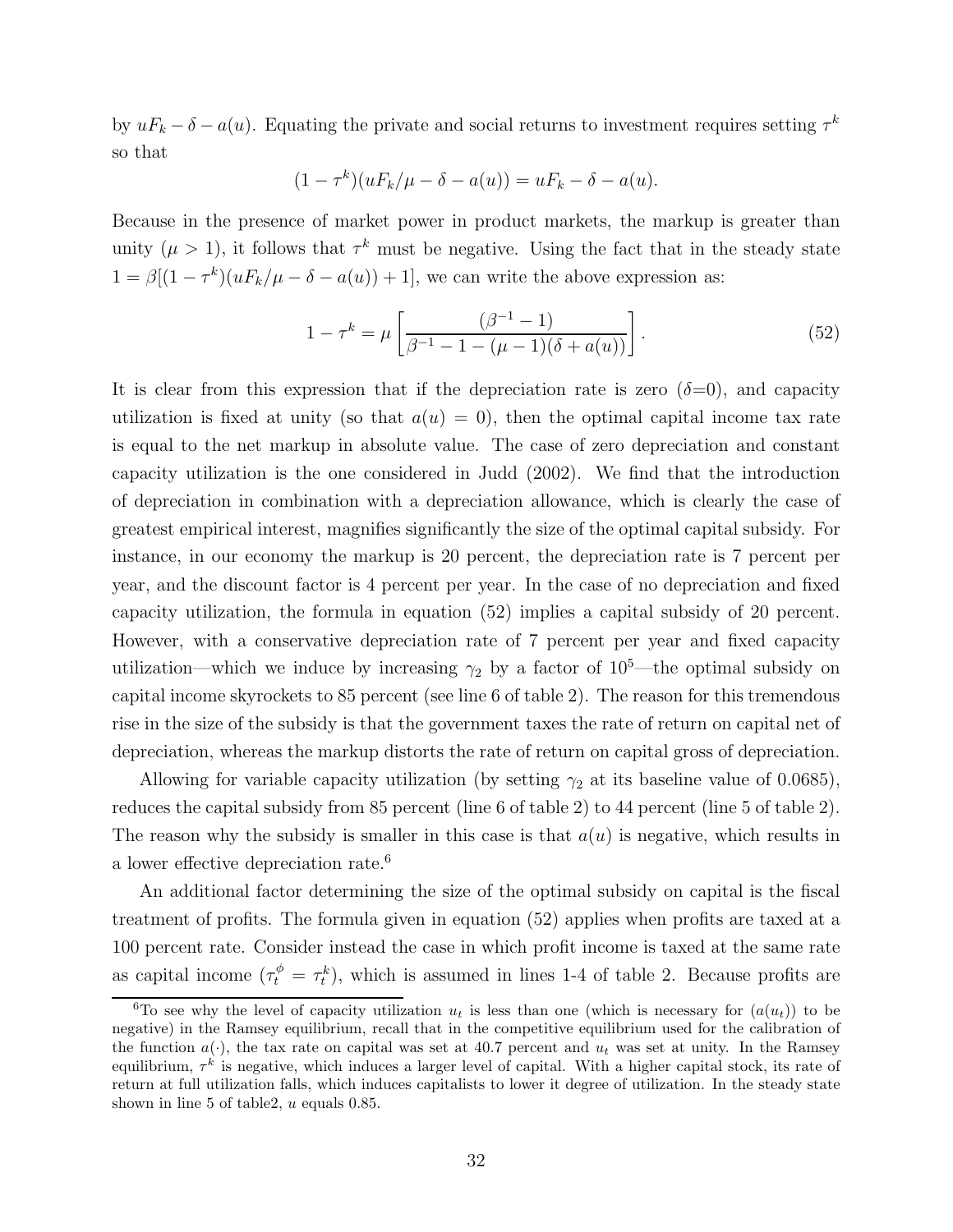pure rents, the Ramsey planner has an incentive to confiscate them. This creates a tension between setting  $\tau^k$  equal to 100 percent, so as to fully tax profits, and setting  $\tau^k$  at the negative value that equates the social and private returns to investment. This explains why when the Ramsey planner is constrained to tax profits and capital income at the same rate, the optimal subsidy to capital is 6.3 percent, a number much smaller than the 85 percent implied by equation (52).

Line 7 of table 2 displays the case in which the Ramsey planner is constrained to follow an income tax policy. That is, fiscal policy stipulates  $\tau_t^h = \tau_t^k = \tau_t^{\phi}$ . Not surprisingly, the optimal income tax rate falls in between the values of the labor and capital income tax rates that are optimal when the fiscal authority is allowed to set these tax rates separately (line 5 of table 2). The optimal rate of inflation under an income tax is small, half a percent per annum, and not significantly different from the one that emerges when taxes can vary across income sources. The reason why the inflation rate is higher than in the baseline case is that in this way the Ramsey planner can tax labor at a higher rate than capital, a point we discuss in detail later.

### **5 Ramsey Dynamics Under Income Taxation**

In this section, we study the business-cycle implications of Ramsey-optimal policy when tax rates are restricted to be identical across all sources of income. Specifically, we study the case in which,

$$
\tau_t^h = \tau_t^k = \tau_t^{\phi} \equiv \tau_t^y,
$$

for all t, where  $\tau_t^y$  denotes the income tax rate.

We approximate the Ramsey equilibrium dynamics by solving a first-order approximation to the Ramsey equilibrium conditions. There is evidence that first-order approximations to the Ramsey equilibrium conditions deliver dynamics that are fairly close to those associated with the exact solution. For instance, in Schmitt-Grohé and Uribe  $(2004b)$  we compute the exact solution to the Ramsey equilibrium in a flexible-price dynamic economy with money, income taxes, and monopolistic competition in product markets. In Schmitt-Grohé and Uribe (2004a) we then compute the solution to the exact same economy using a first-order approximation to the Ramsey equilibrium conditions. We find that the exact solution is not significantly different from the one based on a first-order approximation.

It has also been shown in the context of environments with fewer distortions than the medium-scale macroeconomic model studied here that a first-order approximation to the Ramsey equilibrium conditions implies dynamics that are very close to the dynamics asso-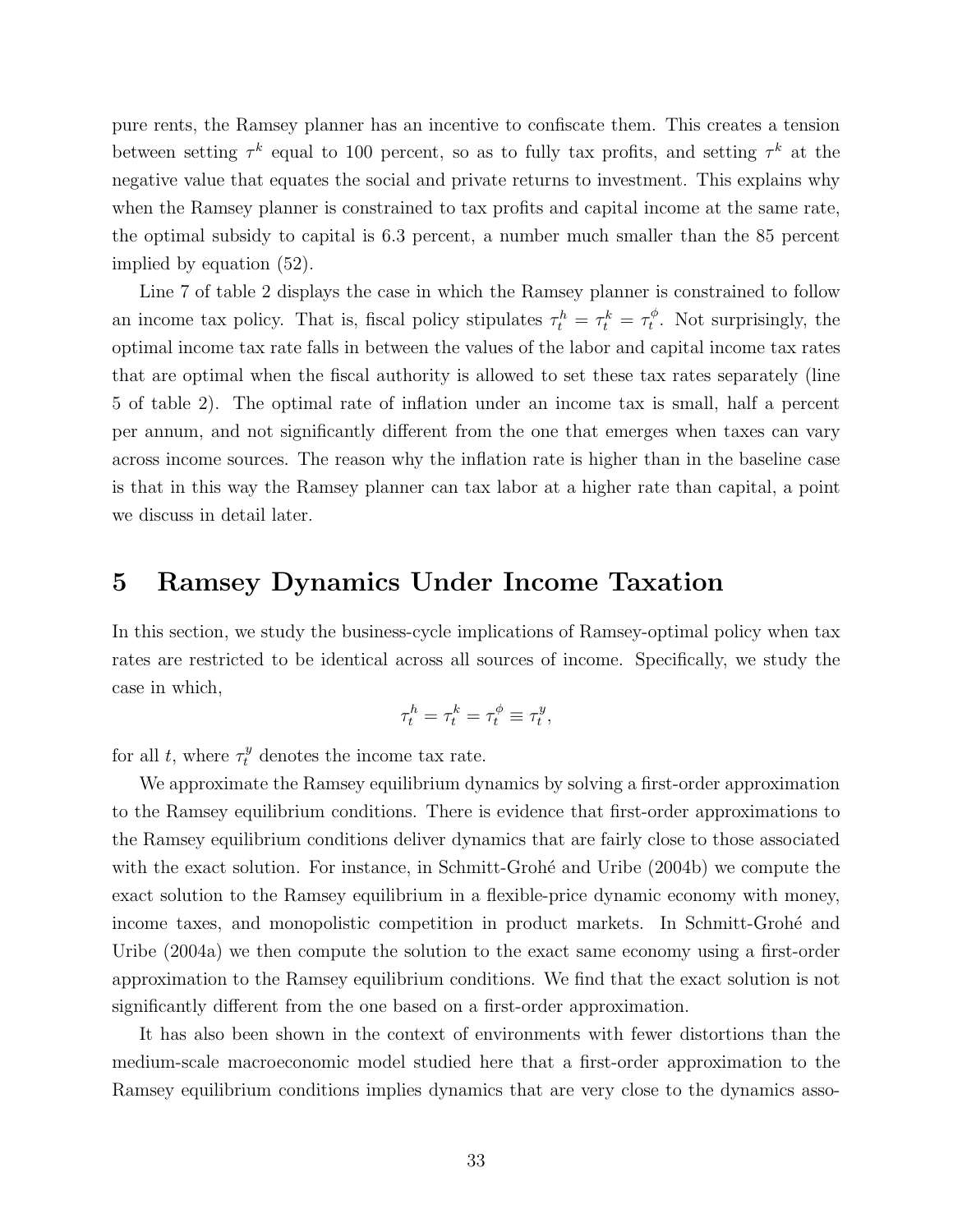| Variable   | Steady | Standard  | Serial      | Correlation |
|------------|--------|-----------|-------------|-------------|
|            | state  | deviation | correlation | with output |
| $\tau_t^y$ | 30     | 1.1       | 0.62        | $-0.51$     |
| $R_t$      | 4.53   | 1.43      | 0.74        | $-0.11$     |
| $\pi_t$    | 0.51   | 1.1       | 0.55        | 0.11        |
| $y_t$      | 0.3    | 1.96      | 0.97        | 1           |
| $c_t$      | 0.21   | 1.16      | 0.98        | 0.89        |
| $i_t$      | 0.04   | 7.87      | 0.98        | 0.95        |
| $h_t$      | 0.19   | 1.34      | 0.75        | 0.59        |
| $w_t$      | 1.17   | 0.94      | 0.93        | 0.80        |
| $a_t$      | 0.72   | 4.44      | 0.99        | 0.31        |

Table 3: Cyclical Implications of Optimal Policy Under Income Taxation

Note:  $R_t$  and  $\pi_t$  are expressed in percent per year, and  $\tau_t^y$  is expressed in percent. The steady-state values of  $y_t$ ,  $c_t$ ,  $i_t$ ,  $w_t$ , and  $a_t$  are expressed in levels. The standard deviations, serial correlations, and correlations with output of these 5 variables correspond to percent deviations from their steady-state values.

ciated with a second-order approximation to the Ramsey system. Specifically, in Schmitt-Grohé and Uribe  $(2004a)$  we establish this result using a dynamic general equilibrium model with money, income taxes, sticky prices in product markets, and imperfect competition.<sup>7</sup>

Table 3 displays the standard deviation, serial correlation, and correlation with output of a number of macroeconomic variables of interest in the Ramsey equilibrium with income taxation. In computing these second moments, all structural parameters of the model take the values shown in table 1. Second moments are calculated using Monte Carlo simulations. We perform 1000 simulations of 200 quarters each. For each simulation, we compute second moments and then average these figures over the 1000 simulations.

An important result that emerges from table 3 is that under the optimal policy regime inflation is remarkably stable over the business cycle. This result is akin to the one derived in the context of models with a single distortion, namely sticky product prices and no fiscal considerations (Goodfriend and King, 1997 among many others). In the canonical Neo Keynesian model studied in Goodfriend and King, the optimality of price stability is a straightforward result. For in that environment, the single cause of inefficiencies is price dispersion due to exogenous impediments to the adjustment of nominal prices. By contrast,

<sup>7</sup>More recently, Benigno and Woodford (2005) arrive at a similar conclusion in the context of optimal taxation in the standard RBC model. They show that the first- and second-order approximations of the Ramsey equilibrium conditions are similar to the approximation based on a minimum-weighted-residual method reported in Chari et al. (1995).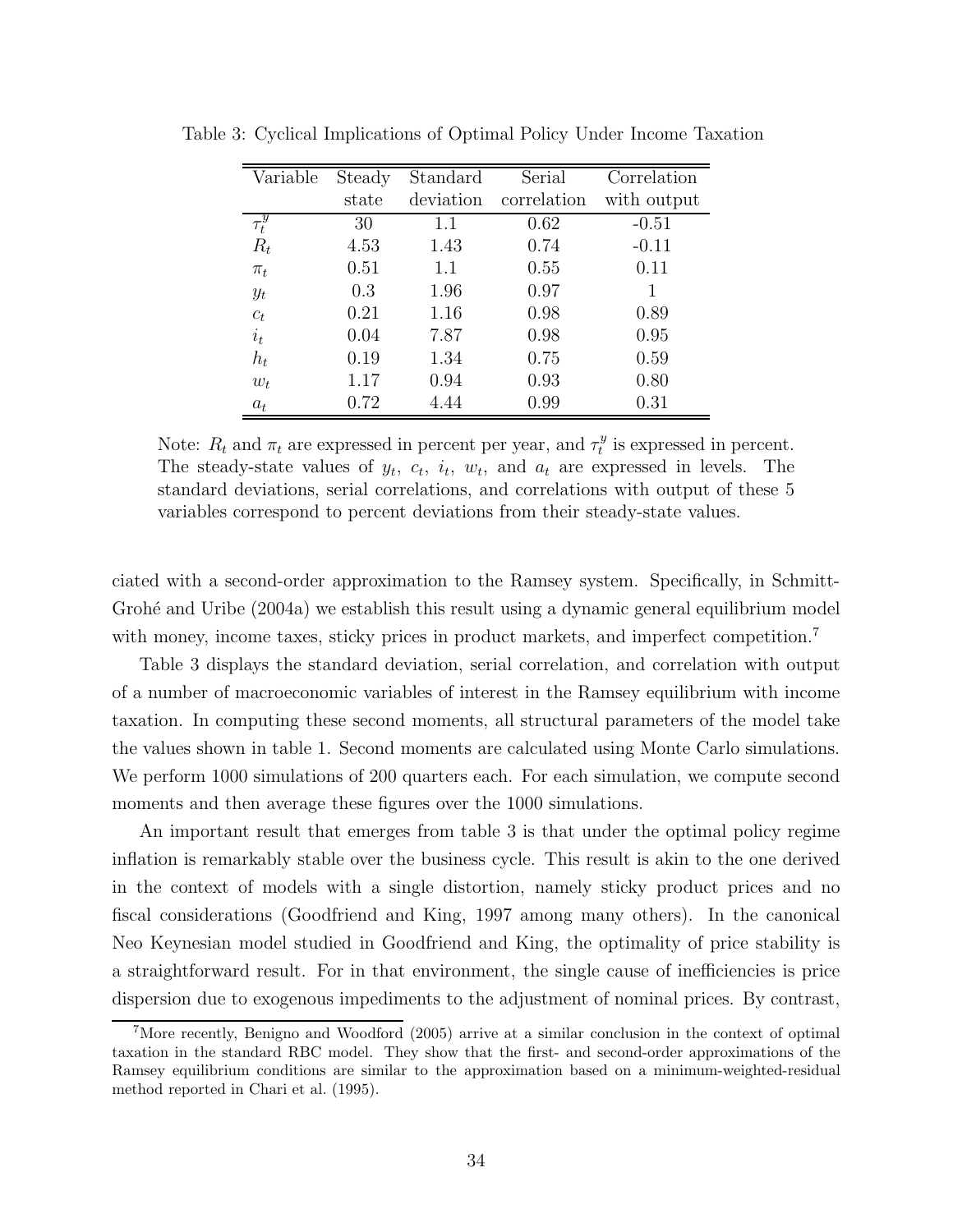the medium-scale model studied here features, in addition to price stickiness, distortions that in isolation would call for a highly volatile inflation rate under the Ramsey plan.

First, the fact that the government does not have access to lump-sum taxation provides an incentive for the Ramsey planner to use unexpected variations in the inflation rate as a capital levy on private holdings of nominal assets to finance innovations in the fiscal deficit. In effect, Chari et al. (1995) show in the context of a flexible-price model that the optimal rate of inflation volatility is extremely high (above 10 percent per year). So in setting the optimal level of inflation volatility, the Ramsey planner faces a tradeoff between using inflation as a capital levy and minimizing the dispersion of nominal prices. For plausible calibrations, this tradeoff has been shown to be resolved overwhelmingly in favor of price stability. For example, Schmitt-Grohé and Uribe (2004a) show within a sticky-price model with distorting taxes that a miniscule amount of price stickiness suffices to induce the Ramsey planner to abandon the use of inflation as a fiscal instrument in favor of virtually complete price stability. Table 3 shows that this result survives in the much richer environment studied here, featuring a relatively large number of nominal and real rigidities.

Second, the fact that our model features sticky wages introduces an incentive for the Ramsey planner to adjust prices so as to bring about efficient real wage movements. As will be shown shortly, nominal wage stickiness in isolation calls for the Ramsey inflation rate to be highly volatile.

With the inflation rate not playing the role of absorber of fiscal shocks, the Ramsey planner must finance fiscal disturbances via deficits or changes in tax rates or both. Table 3 shows that in our model the role of shock absorber is picked up to a large extent by fiscal deficits (i.e., by adjustments in the level of public debt). Total government liabilities,  $a_t$ , are relatively volatile and display a near-unit-root behavior. The standard deviation of government liabilities is 4.4 percent per quarter and the serial correlation is 0.99 in our simulated sample paths. By contrast tax rates do not vary much over the business cycle. The Ramsey planner is able to implement tax smoothing by allowing public liabilities to vary in response to fiscal shocks.

#### **5.1 Nominal Rigidities and Optimal Policy**

Table 4 presents the effects of changing the degree of wage or price stickiness on the behavior of policy variables. Panel A considers the case of no transfers  $(n_t = 0 \text{ for all } t)$ . This case is of interest because it removes the government's incentive to tax transfers through long-run inflation, making the economy more comparable to existing related studies. When product and factor prices are fully flexible  $(\alpha = \tilde{\alpha} = 0)$ , the optimal policy features high inflation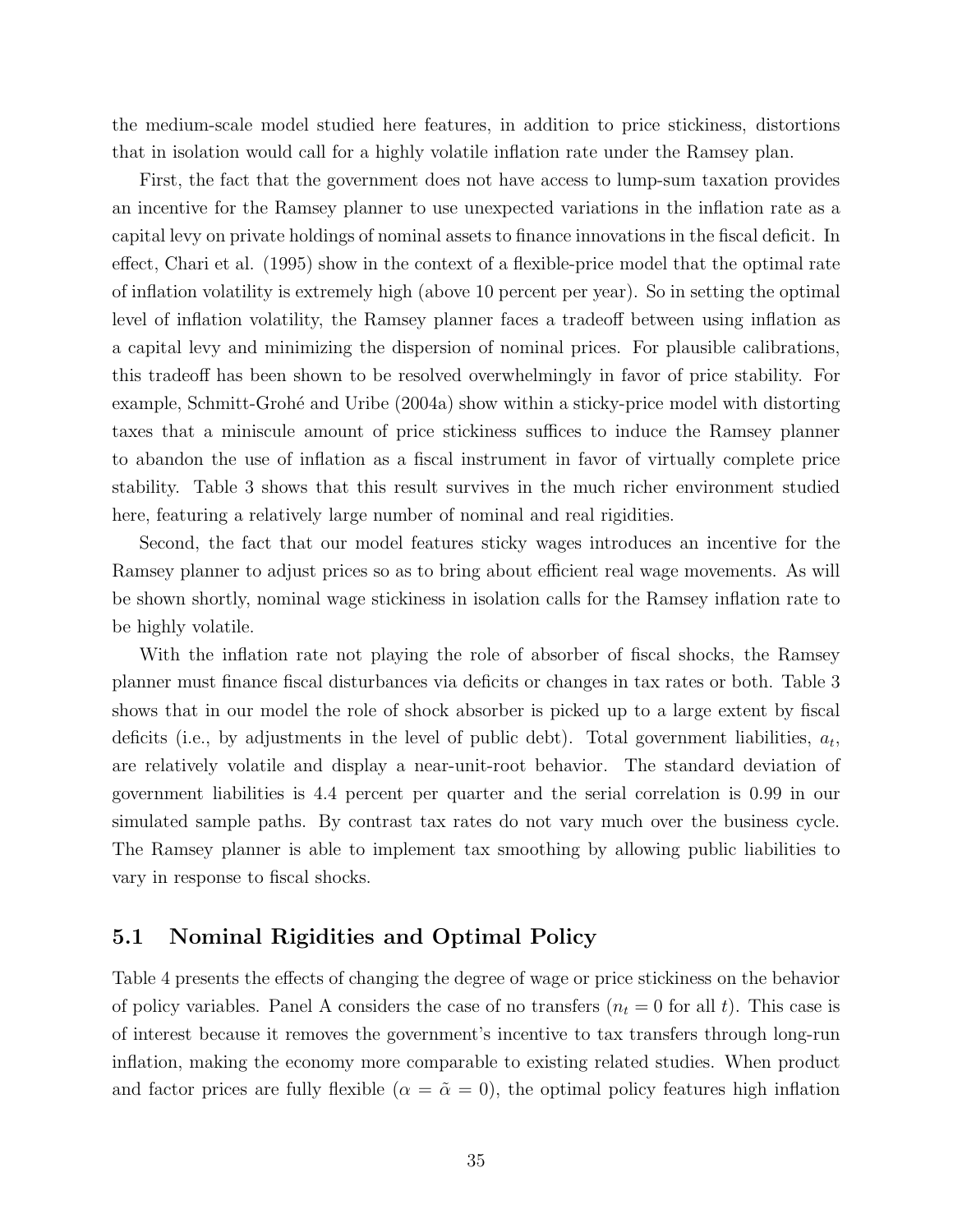| $\alpha$         | $\tilde{}$<br>$\alpha$ |            | $\overline{\tau^y_t}$ | $R_t$ | $\pi_t$ | $w_t$ | $a_t$ |
|------------------|------------------------|------------|-----------------------|-------|---------|-------|-------|
|                  |                        | Mean       | 19.0                  | 4.4   | 0.4     | 1.2   | 0.8   |
| 0                | $\theta$               | Std. dev.  | 0.1                   | 0.2   | 5.8     | 1.4   | 2.5   |
|                  |                        | Ser. corr. | 0.6                   | 0.8   | $-0.1$  | 0.8   | 0.84  |
|                  |                        | Mean       | 19.0                  | 4.0   | 0.02    | 1.2   | 0.8   |
| 0.6              | $\left( \right)$       | Std. dev.  | 0.4                   | 0.7   | 0.1     | 1.4   | 6.3   |
|                  |                        | Ser. corr. | 0.6                   | 0.9   | 0.1     | 0.9   | 1     |
|                  | 0.64                   | Mean       | 19.0                  | 4.4   | 0.4     | 1.2   | 0.8   |
| $\left( \right)$ |                        | Std. dev.  | 1.5                   | 3.1   | 5.8     | 1.7   | 5.1   |
|                  |                        | Ser. corr  | 0.5                   | 0.9   | 0.8     | 0.8   | 0.99  |
|                  | 0.64                   | Mean       | 19.0                  | 4.0   | 0.02    | 1.2   | 0.8   |
| 0.6              |                        | Std. dev.  | 1.0                   | 1.3   | 1.1     | 1     | 3.6   |
|                  |                        | Ser. corr. | 0.6                   | 0.7   | 0.6     | 0.9   | 0.99  |

A. No Transfers  $\left(n_{t}=0\right)$ 

Table 4: Degree of Nominal Rigidity and Optimal Policy

|                  |          | Mean       | 27.5 | 21.2 | 16.6    | 1.2 | 0.7  |
|------------------|----------|------------|------|------|---------|-----|------|
| $\left( \right)$ | $\theta$ | Std. dev.  | 0.5  | 0.5  | 6.8     | 1.5 | 3.0  |
|                  |          | Ser. corr. | 0.4  | 0.9  | $-0.0$  | 0.8 | 0.84 |
|                  |          | Mean       | 30.0 | 4.5  | 0.5     | 1.2 | 0.7  |
| 0.6              | $\theta$ | Std. Dev.  | 0.6  | 0.9  | $0.2\,$ | 1.3 | 7.0  |
|                  |          | Ser. corr. | 0.7  | 0.6  | 0.1     | 0.7 | 1    |
|                  | 0.64     | Mean       | 27.5 | 21.2 | 16.6    | 1.2 | 0.7  |
| $\left( \right)$ |          | Std. dev.  | 1.3  | 4.6  | 6.6     | 1.9 | 4.3  |
|                  |          | Ser. corr. | 0.5  | 0.9  | 0.83    | 0.8 | 0.99 |
|                  | 0.64     | Mean       | 30   | 4.5  | 0.5     | 1.2 | 0.7  |
| 0.6              |          | Std. dev.  | 1.1  | 1.4  | 1.1     | 0.9 | 4.4  |
|                  |          | Ser. corr. | 0.6  | 0.7  | 0.6     | 0.9 | 0.99 |
| 0.6              |          | Mean       | 30   | 4.5  | 0.5     | 1.2 | 0.7  |
|                  | 0.87     | Std. dev.  | 2.0  | 1.4  | 1.8     | 0.9 | 3.7  |
|                  |          | Ser. corr. | 0.5  | 0.6  | 0.7     | 0.9 | 0.99 |

B. Baseline Transfers

Note: See note to table 3.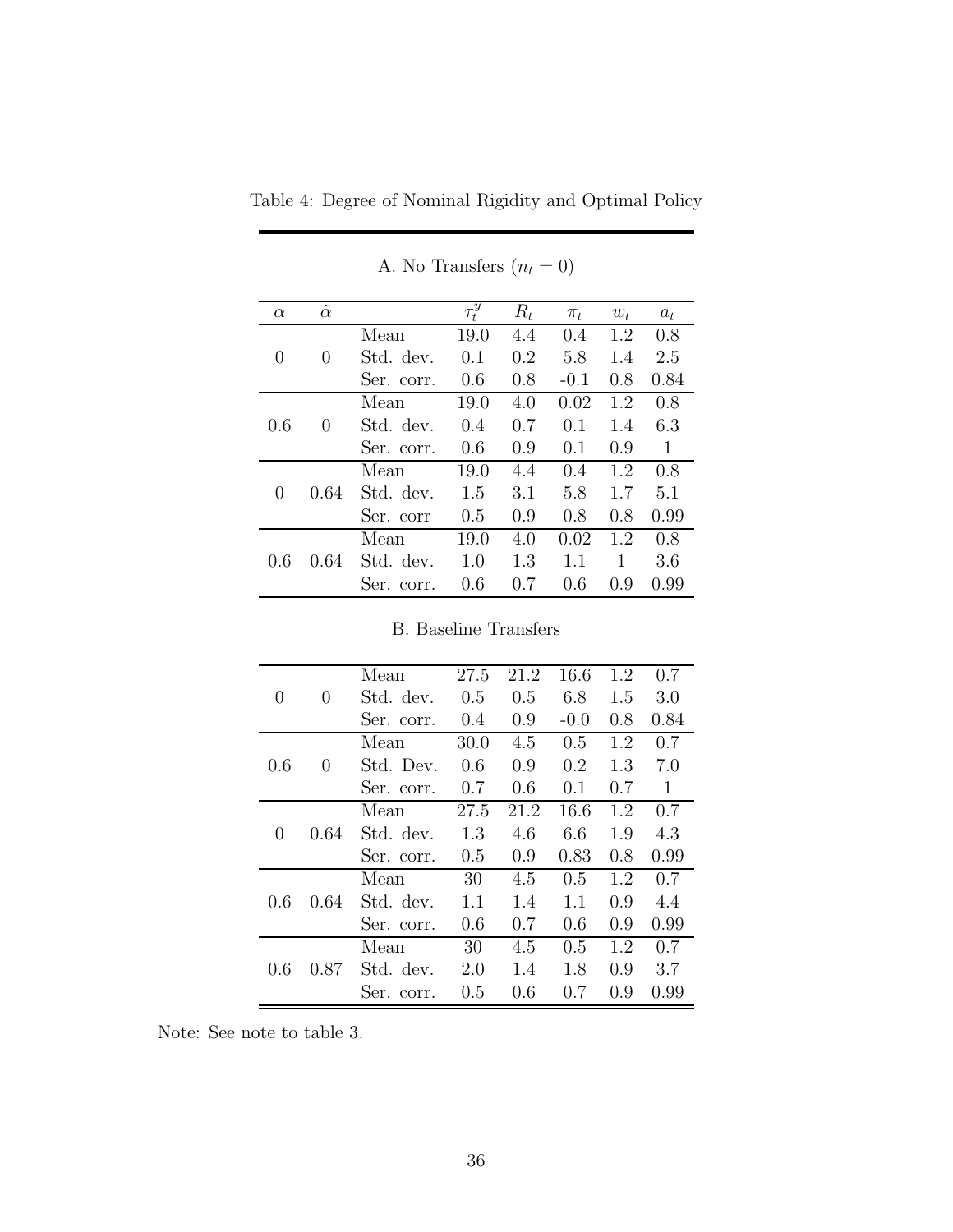volatility (5.8 percentage points per quarter at an annual rate) and relatively stable tax rates, with a standard deviation of 0.1 percent. In this case, as discussed earlier, variations in inflation are used as a state-contingent tax on nominal government liabilities, allowing the Ramsey planner to smooth taxes. Public debt is stationary with a serial correlation of 0.84.

When prices are sticky but wages are flexible ( $\alpha = 0.6$  and  $\tilde{\alpha} = 0$ ), the optimal inflation volatility falls dramatically from 5.8 percent to less than 0.1 percent. Because prices are costly to adjust, the Ramsey planner relinquishes the use of surprise inflation as a fiscal shock absorber. Instead, he uses variations in fiscal deficits and some small adjustments in the income tax rate to guarantee fiscal solvency. This practice results in a drastic increase in the serial correlation in government assets, which become a (near) random-walk process. These effects of price stickiness on optimal monetary and fiscal policy are known to emerge in the context of models without capital and fewer nominal and real frictions (see, for instance, Schmitt-Grohé and Uribe, 2004a).

In the benchmark case, where both prices and wages are sticky ( $\alpha = 0.6$  and  $\tilde{\alpha} = 0.64$ ), inflation is more volatile than under product price stickiness alone. As stressed by Erceg et al. (2000) in the context of a much simpler model without a fiscal sector or capital, the reason for the increased volatility of inflation in the case of both price and wage stickiness relative to the case of price stickiness alone, is that the central bank faces a tradeoff between minimizing relative product price dispersion and minimizing relative wage dispersion. Quantitatively, however, this tradeoff appears to be resolved in favor of minimizing product price dispersion rather than wage dispersion. In effect, under price stickiness alone, the volatility of inflation is 0.09 percent, whereas under wage stickiness alone it is  $5.8$  percent.<sup>8</sup> When both nominal rigidities are present, the optimal inflation volatility falls in between these two values, but, at 1.1 percent, is much closer to the lower one. Interestingly, this result obtains even if one assumes that nominal wages are not indexed to past inflation ( $\tilde{\chi} = 0$ ). In this case, the optimal inflation volatility is 0.9 percent, which is even lower than under full wage indexation (see table 5 and the discussion around it). We note that indexation to past consumer price inflation, being an arbitrary scheme, may not necessarily be welfare improving in our model.

<sup>&</sup>lt;sup>8</sup>The result that inflation volatility rises significantly when product prices are allowed to be flexible but wages are sticky is sensitive to the battery of shocks driving business cycles. Chugh (2005) shows that when the sole source of uncertainty is innovations in government spending, then the Ramsey outcome implies low inflation volatility when prices are flexible but wages are sticky. Indeed, in our model, when prices are flexible but wages are sticky, the volatility of inflation is 5.8 percent in the environment with productivity and government spending shocks but only 0.3 percent in an environment with only government purchases shocks. The intuition for why adding productivity shocks increases the optimal volatility of inflation when prices are flexible and wages are sticky, stems from the fact that in response to productivity shocks, the real wage tends to move more than in response to government spending shocks and that the role of inflation is to bring real wages closer to their efficient level. It follows that the high volatility of inflation in the case of sticky wages and flexible prices is not fiscal in nature.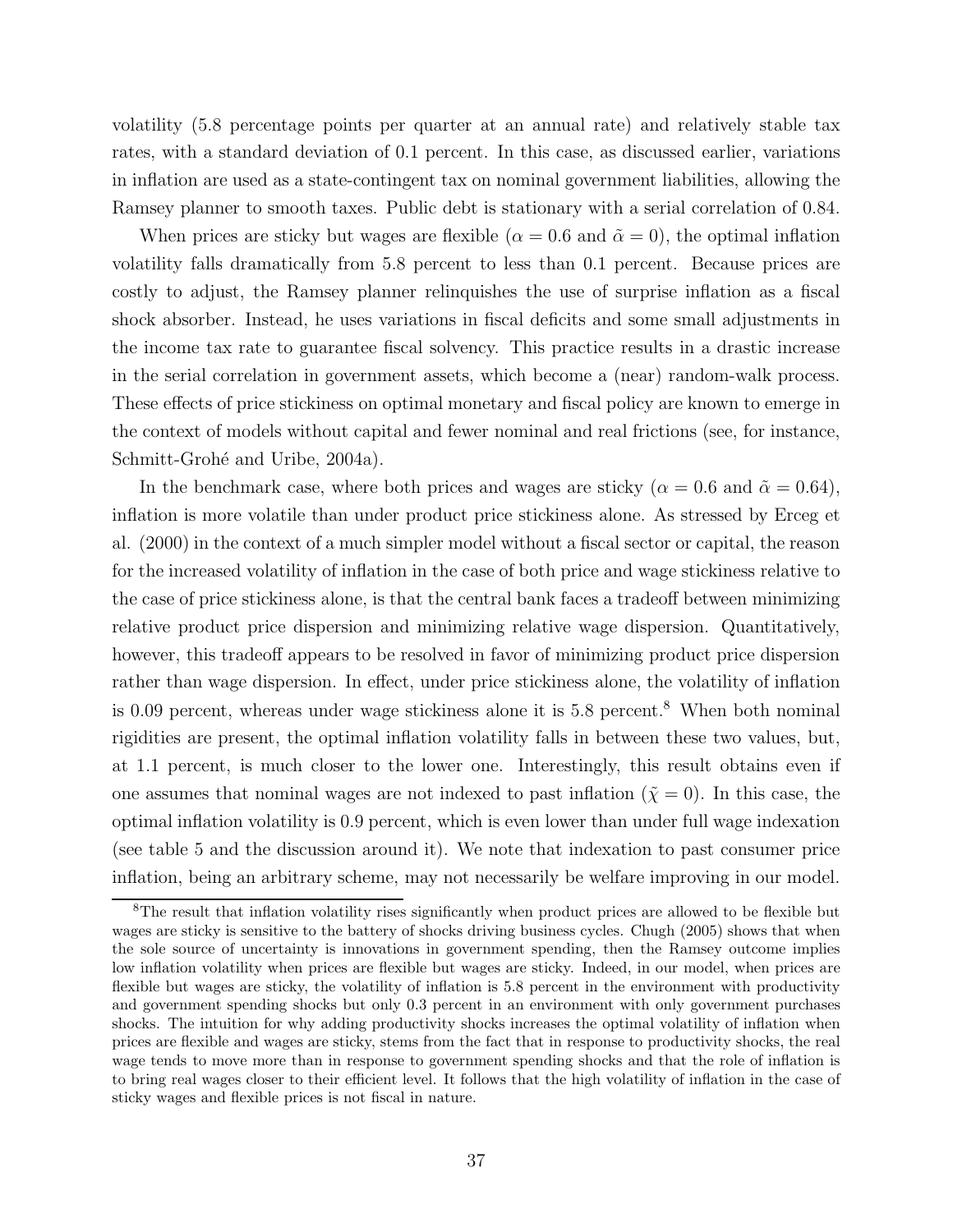Panel B of table 4 considers the baseline case of positive transfers. All of the results obtained under the assumption of no transfers carry over to the economy with transfers.<sup>9</sup> In particular, it continues to be the case that inflation stability is the dominant characteristic of Ramsey-optimal policy. It is of interest that the optimality of inflation stability obtains in spite of the fact that nominal wages are set optimally less frequently than are product prices. As will be clear shortly, the fact that wages are assumed to be fully indexed to past inflation is not the crucial factor behind this result. Panel B of table 4 presents a further robustness check of our main result. It displays the case in which wages are reoptimized every 8 quarters  $({\tilde{\alpha}} = 0.87)$  instead of every 3 quarters  $({\tilde{\alpha}} = 0.64)$ , as in the baseline calibration. In this case the optimal inflation volatility is 1.8 percent. This number is higher than the corresponding number under the baseline calibration (1.1 percent), but still relatively small.<sup>10</sup>

The reason why we pick a value of 0.87 for the parameter  $\tilde{\alpha}$  in our robustness test is that this number makes our model of wage rigidities comparable with the formulation in which wage stickiness results in employment heterogeneity across households introduced by Erceg et al. (2000). In effect, it can shown that up to first-order both specifications give rise to a Phillips curve relating current wage inflation to future expected wage inflation and the wage markup. The difference between the two specifications is that the coefficient on the wage markup is smaller in the Erceg et al. model. A value of  $\tilde{\alpha}$  equal to 0.87 ensures that the coefficient on the wage markup in our model is equal to that implied by the Erceg et al. model.<sup>11</sup>

We close this section with a digression. One may wonder why in the case of fully flexible product and factor prices and no transfers  $(\alpha = \tilde{\alpha} = n_t = 0)$ , the Friedman rule fails to be Ramsey optimal. The reason is that under an income-tax regime a positive nominal interest rate allows the Ramsey planner to effectively tax labor at a higher rate than capital. The planner engineers this differential effective tax rate by exploiting the fact that firms are subject to a cash-in-advance constraint on the wage bill. The reason why it is optimal for the planner to tax labor at a higher rate than capital is clear from our analysis of the Ramsey

 $9$ One exception is the fact that the mean rate of inflation increases dramatically when product prices are flexible. As discussed earlier in section 4.1, the reason why the Ramsey planner chooses to inflate when all prices are flexible, is that inflation is an indirect tax on transfer payments.

<sup>&</sup>lt;sup>10</sup>Under this higher level of wage stickiness and price flexibility (i.e.,  $\tilde{\alpha} = 0.87$  and  $\alpha = 0$ ), the optimal inflation volatility is 7.8 percent. On the other hand, under sticky prices and flexible wages (i.e.,  $\tilde{\alpha} = 0$  and  $\alpha = 0.6$ ), the optimal inflation volatility is 0.2 percent. Hence, when price stickiness takes its baseline value but wage stickiness is higher than in the baseline case (i.e.,  $\tilde{\alpha} = 0.87$  and  $\alpha = 0.6$ ), the inflation volatility is closer to the figure associated with product-price rigidity alone.

<sup>&</sup>lt;sup>11</sup>Formally, the wage-inflation Phillips curve can be written up to first order as  $\hat{\pi}_t^W = \beta E_t \hat{\pi}_{t+1}^W - \kappa \hat{\mu}_t$ , where  $\pi_t^W \equiv W_t/W_{t-1}$  denotes wage inflation and  $\tilde{\mu}_t$  denotes the wage markup. The difference between our approach to modeling the labor market and the one adopted in Erceg et al. (2000) is the size of the parameter κ. Under our specification, we have that  $\kappa = \kappa^{SGU} \equiv (1 - \tilde{\alpha})(1 - \tilde{\alpha}\beta)/\tilde{\alpha}$ . The Erceg et al. specification implies that  $\kappa = \kappa^{SGU}/(1 + EHL)$ , where  $EHL$  is a positive constant.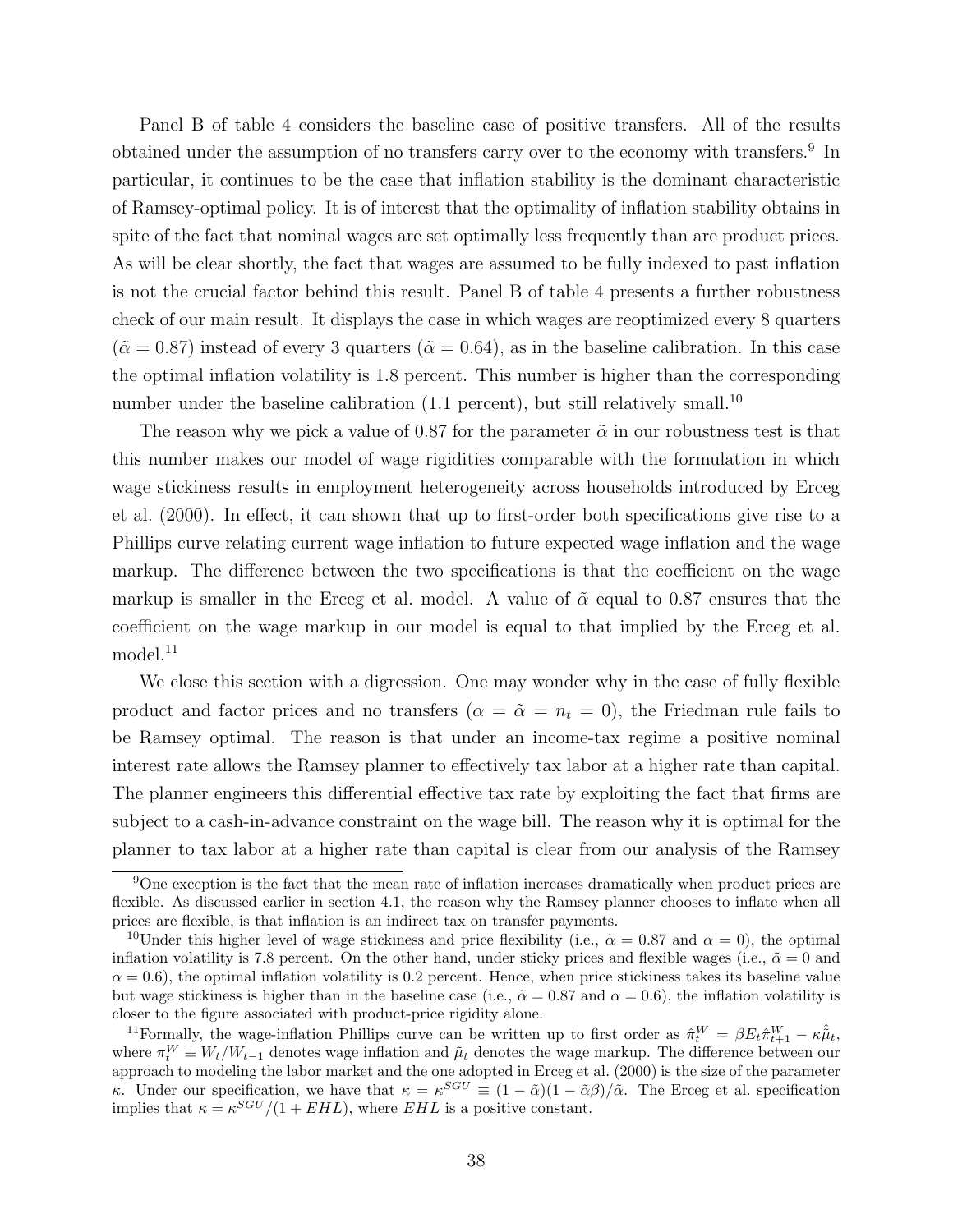steady state in the case in which labor and capital income can be taxed at different rates (section 4). In this case, the Ramsey planner selects to subsidize capital and to tax labor. Under the income-tax regime studied here, the planner is unable to set different tax rates across sources of income. But he does so indirectly by levying an inflation tax on labor.

In the flexible-price economy, the inflation bias introduced by the combination of an income tax and a cash-in-advance constraint on wages is large, above 4 percent per year. If in an economy without nominal rigidities and without government transfers one were to lift the cash-in-advance constraint on wage payment by setting the parameter  $\nu$  equal to zero, the Friedman rule would reemerge as the Ramsey outcome. But the inflation bias introduced by government transfers and the working capital constraint is small in an economy with sticky prices. In effect, under our assumed degree of price stickiness  $(\alpha = 0.6)$ , the steady-state level of inflation falls from 0.51 percent per annum in the economy with transfers and a workingcapital constraint on wage payments to -0.19 percent in an economy without transfers and without a working-capital constraint. We conclude that in our model, the dominant force determining the long-run level of inflation is not the presence of government transfers, nor the demand for money by firms, nor the demand for money by households, but rather the existence of long-run frictions in the adjustment of nominal product prices.

#### **5.2 Indexation and Optimal Policy**

An important policy implication of our analysis of optimal fiscal and monetary policy in a medium-scale model under income taxation is the desirability of price stability. Because our benchmark calibration assumes full indexation in factor prices but no indexation in product prices, one may worry that our central policy result may be driven too much by the assumed indexation scheme. But this turns out not to be the case.

Consider a symmetric indexation specification in which neither factor nor good prices are indexed  $(\chi = \tilde{\chi} = 0)$ . This case is shown in line 1 of table 5. In the non-indexed economy the Ramsey plan calls for even more emphasis on price stability than in the environment with factor price indexation. The mean and standard deviation of inflation both fall from 0.51 and 1.1, respectively, in the economy with wage indexation to 0.11 and 0.94 in the economy without any type of indexation. The reason why the average inflation rate is lower in the absence of indexation is that removing wage indexation creates an additional source of long-run inefficiency stemming from inflation, namely, wage dispersion. The reason why inflation volatility also falls when one removes wage indexation is less clear. We simply note, as we did before, that the indexation scheme assumed here, namely indexing to past price inflation, being arbitrary, may or may not be welfare improving in the short run.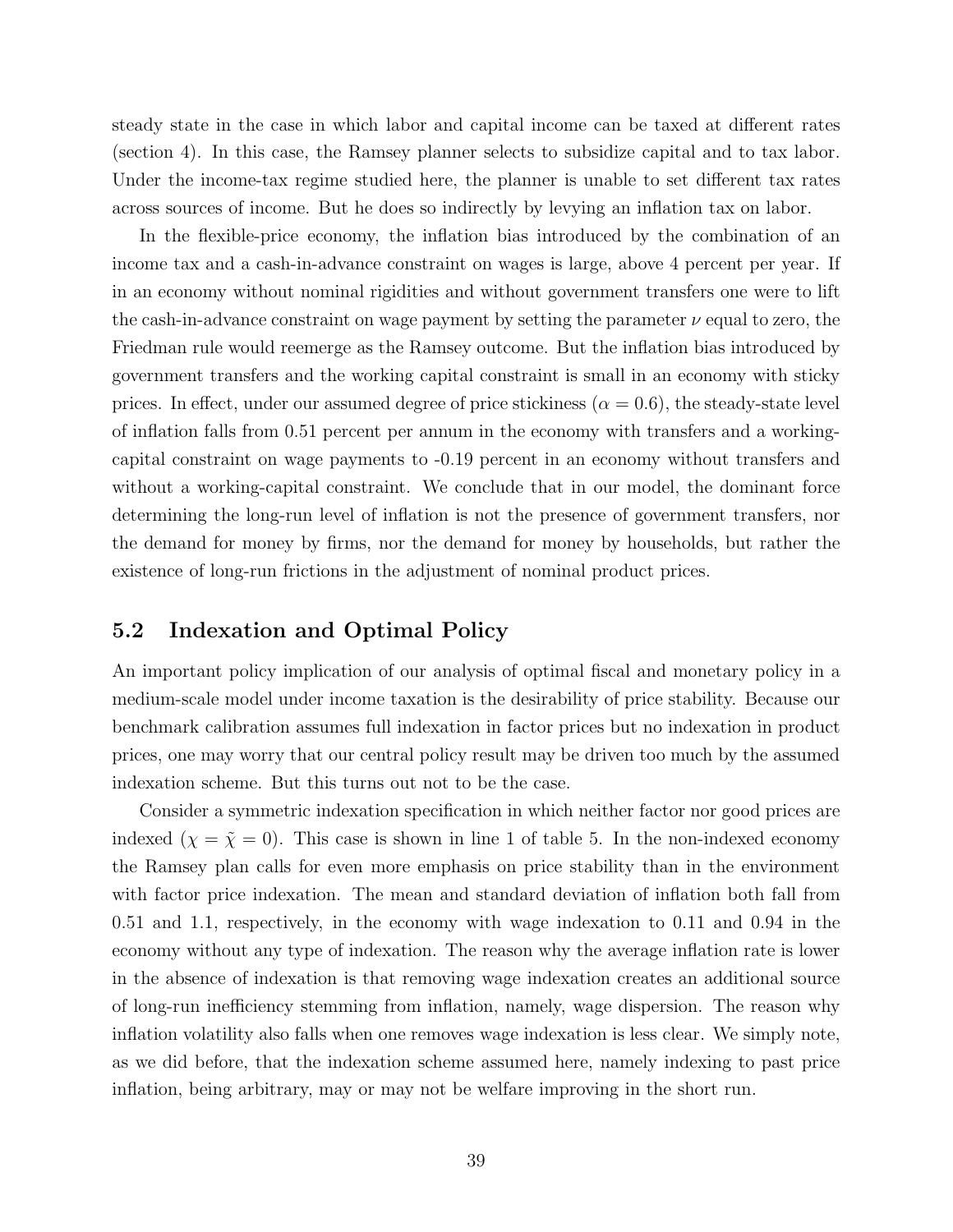|              | $\chi$       |               | $\overline{\tau_t^y}$ | $R_t$ | $\pi_t$ | $w_t$ | $a_t$ |
|--------------|--------------|---------------|-----------------------|-------|---------|-------|-------|
|              |              | Mean          | 30                    | 4.1   | 0.11    | 1.2   | 0.72  |
| $\theta$     | $\cup$       | Std. dev.     | 0.66                  | 1.2   | 0.94    | 1     | 4.9   |
|              |              | Ser. corr.    | 0.56                  | 0.6   | 0.44    | 0.96  | 0.99  |
|              |              | Mean          | 30                    | 4.1   | 0.13    | 1.2   | 0.72  |
| 1            | $\mathbf{0}$ | Std. dev.     | 0.66                  | 1     | 1.1     | 1.1   | 5     |
|              |              | Ser. corr.    | 0.51                  | 0.58  | 0.77    | 0.96  | 0.99  |
|              |              | Mean          | 30                    | 4.5   | 0.51    | 1.2   | 0.72  |
| $\mathbf{0}$ |              | Std. dev.     | 1.1                   | 1.4   | 1.1     | 0.95  | 4.3   |
|              |              | Ser. corr.    | 0.62                  | 0.74  | 0.55    | 0.93  | 0.99  |
|              |              | Mean          | 28                    | 21    | 17      | 1.1   | 0.74  |
|              |              | Std. dev.     | 1                     | 2.7   | 2.9     | 1.2   | 4     |
|              |              | Ser.<br>corr. | 0.47                  | 0.88  | 0.94    | 0.96  | 1     |

Table 5: Indexation and Optimal Policy

Note: See note to table 3.

Consider now the case that prices are fully indexed but wages are not  $(\chi = 1)$  and  $\tilde{\chi} = 0$ . If our main result, namely the optimality of inflation stabilization, was driven by our indexation assumption, then the indexation scheme considered now would stack the deck against short-run price stability. Line 2 of table 5 shows that even when prices are indexed and wages are not, the Ramsey plan calls for the same low level of inflation volatility as under the reverse indexation scheme considered in the benchmark economy (line 3 of table 5). The reason is that if the planner were to move prices around over the business cycle so as to minimize the distortions introduced by nominal wage stickiness, then such price movements still would lead to important inefficiencies in the product market because prices although indexed are still sticky. Indexation removes the distortions associated with nominal rigidities only in the long run, not necessarily in the short run.

The fact that indexation removes the long-run inefficiencies associated with nominal product and factor price dispersion due to price stickiness is illustrated in line 4 of table 5, displaying the case of indexation in both product and factor markets. The Ramsey-optimal mean inflation rate is in this case 17 percent per year. This large number is driven by two fiscal policy factors identified earlier in this paper: high inflation allows the Ramsey planner to tax transfers indirectly and at the same time provides an opportunity to tax labor income at a higher rate than capital income.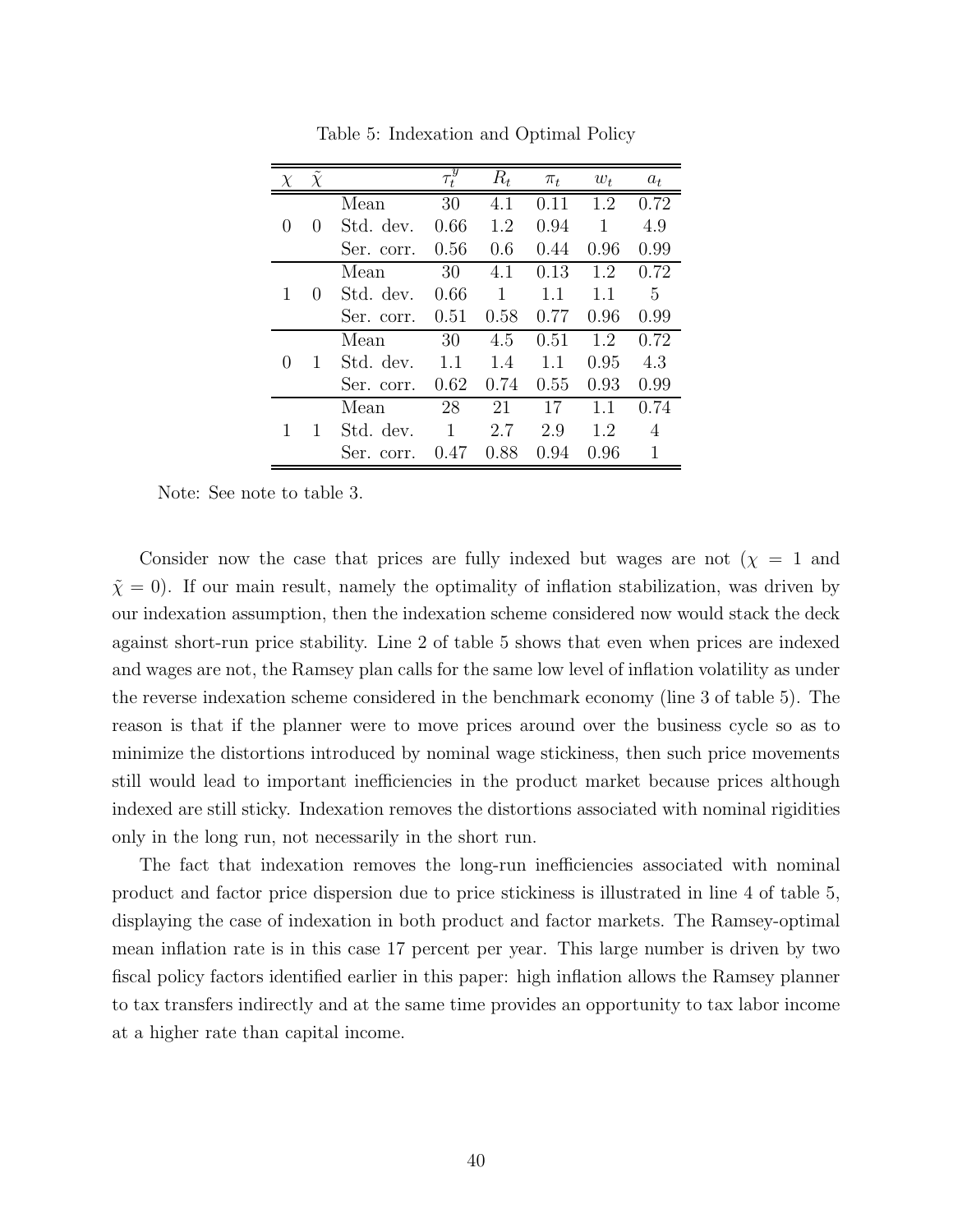### **6 Optimized Policy Rules**

Ramsey outcomes are mute on the issue of what policy regimes can implement them. The information on policy one can extract from the solution to the Ramsey problem is limited to the equilibrium behavior of policy variables such as tax rates and the nominal interest rate. But this information is in general of little use for central banks or fiscal authorities seeking to implement the Ramsey equilibrium. Specifically, the equilibrium process of policy variables in the Ramsey equilibrium is a function of all of the states of the Ramsey equilibrium. These state variables include all of the exogenous driving forces and all of the endogenous predetermined variables. Among this second set of variables are past values of the Lagrange multipliers associated with the constraints of the Ramsey problem. Even if the policymaker could observe the state of all of these variables, using the equilibrium process of the policy variables to define a policy regime would not guarantee the Ramsey outcome as the competitive equilibrium. The problem is that such a policy regime could give rise to multiple equilibria.

In this section, we do not attempt to resolve the issue of what policy implements the Ramsey equilibrium in the medium-scale model under study. Rather, we focus on finding parameterizations of monetary and fiscal rules that satisfy the following 3 conditions: (a) They are simple, in the sense that they involve only a few observable macroeconomic variables; (b) They guarantee local uniqueness of the rational expectations equilibrium; and (c) They minimize some distance (to be specified shortly) between the competitive equilibrium they induce and the Ramsey equilibrium. We refer to rules that satisfy criteria (a) and (b) as implementable. We refer to implementable rules that satisfy criterion (c) as optimized rules.<sup>12</sup>

We define the distance between the competitive equilibrium induced by an implementable rule and the Ramsey equilibrium as follows. Let  $IR_{T,S,Y}^{R}$  denote the impulse response function associated with the Ramsey equilibrium of length  $T$  quarters, for shocks in the set  $S$ , and variables in the set Y. Similarly, let  $IR_{T,S,Y}^{CE}$  denote the impulse responses associated with the competitive equilibrium induced by a particular policy rule. Let  $x \equiv \text{vec}(IR_{T,S,Y}^R IR_{T,S,Y}^{CE}$ ). Then, we define the distance between the Ramsey equilibrium and the competitive equilibrium associated with a particular implementable rule as  $x'x$ .

An alternative definition of the distance between the competitive equilibrium induced by an implementable rule and the Ramsey equilibrium is given by the difference in the

 $12A$  further criterion one could impose is that the nominal interest rate not violate the zero bound. In Schmitt-Grohé and Uribe (2004c), we approximate this constraint by requiring that in the competitive equilibrium the standard deviation be less than a fraction of the steady-state value of the nominal interest rate.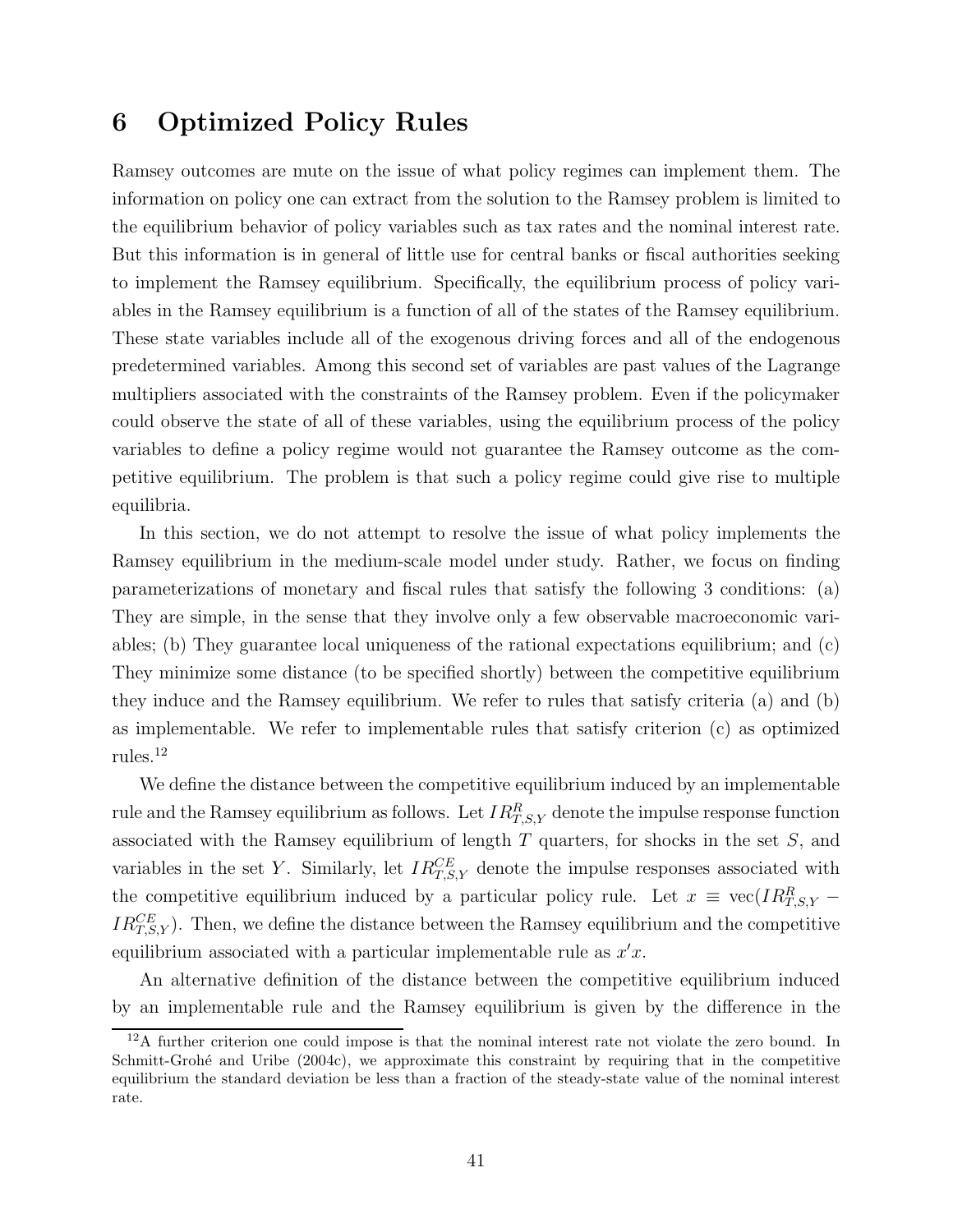associated welfare levels. This definition of an optimized rule is equivalent to selecting policy-rule coefficients within the set of implementable rules so as to maximize the level of welfare associated with the resulting competitive equilibrium. We adopt this definition in Schmitt-Grohé and Uribe  $(2004c,e)$ . In general, a policy rule that is optimal under this definition will not coincide with the one that is optimal according to criteria (a), (b), and (c). It is clear, however, from the quantitative welfare analysis reported later in this section that the gains from following such a strategy in lieu of the one adopted here are small.

In the present analysis, we take as reference the Ramsey equilibrium under the restriction of an income tax. We compute impulse response functions from a first-order accurate approximation to the Ramsey and competitive equilibria. We set the length of the impulse response function at 20 quarters  $(T = 20)$ . The set of shocks is given by the three shocks that drive business cycles in the model presented above, productivity, government consumption, and government transfers shocks. That is,  $S = \{z_t, g_t, n_t\}$ . Finally, we include in the set Y 17 endogenous variables. Namely, we let  $Y = \{c_t, h_t^d, \pi_t, R_t, y_t, i_t, w_t, \tau_t^y, q_t, \lambda_t, f_t^2, x_t^2, u_t, \tilde{s}_t, \tau_t^y, \tau_t^y, \tau_t^y, \tau_t^y, \tau_t^z, \tau_t^z, \tau_t^z, \tau_t^z, \tau_t^z, \tau_t^z, \tau_t^z, \tau_t^z, \tau_t^z, \tau_t^z, \tau_t^z, \tau_t^z, \tau_t^z, \tau_t^z, \tau_t^z, \tau_t^z$  $s_t, a_t, k_t$ . Up to first order, all variables listed in the definition of a competitive equilibrium given in section 2.5 can be obtained as a linear combination of the elements of the sets  $Y$  and S. Of course, adding variables to the set Y would not be in general inconsequential, for it would amount to altering the weights assigned to each impulse response in the criterion that is minimized. However, as will be clear from the discussion that follows, expanding the set Y or altering the weights given to each individual variable would result at best in negligible welfare gains.

The family of rules that we consider here consists of an interest-rule and a tax-rate rule. In the interest-rate rule, the nominal interest rate depends linearly on its own lag, the rates of price and wage inflation, and the log deviation of output from its steady state value. The tax-rate rule features the tax rate depending linearly on its own lag and log deviations of government liabilities and output from their respective steady-state values. Formally, the interest-rate and tax-rate rules are given by

$$
\ln(R_t/R^*) = \alpha_{\pi} \ln(\pi_t/\pi^*) + \alpha_W \ln(\pi_t^W/\pi^*) + \alpha_y \ln(y_t/y^*) + \alpha_R \ln(R_{t-1}/R^*)
$$

and

$$
\tau_t^y - \tau^{y*} = \beta_a \ln(a_{t-1}/a^*) + \beta_y \ln(y_t/y^*) + \beta_\tau \ln(\tau_{t-1}^y - \tau^{y*}).
$$

The target values  $R^*, \pi^*, y^*, \tau^{y^*}$ , and  $a^*$  are assumed to be the Ramsey steady-state values of their associated endogenous variables, given in the second column of table 3. The variable  $\pi_t^W \equiv W_t/W_{t-1}$  denotes wage inflation. It follows that in our search for the optimized policy rule, we pick  $7$  parameters so as to minimize the Euclidean norm of the vector  $x$  containing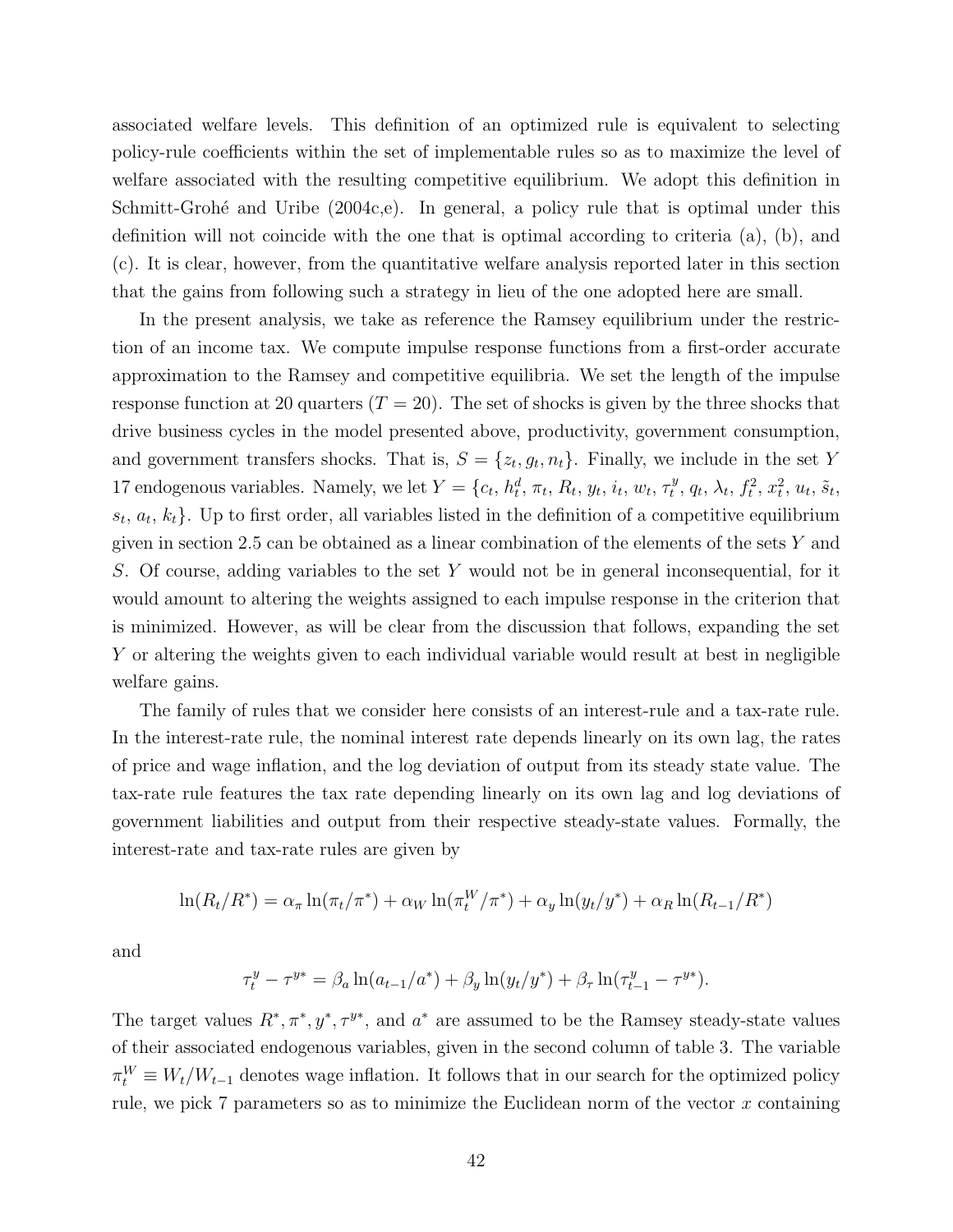1020 elements. We set the initial impulse equal to 1 standard deviation of the innovation in the corresponding shock. That is, for impulse responses associated with shocks  $z_t$ ,  $g_t$ , and  $n_t$ , the initial impulse is given by  $\sqrt{\frac{\sigma_{\epsilon}^2}{(1-\rho_z^2)}}$ ,  $\sqrt{\frac{\sigma_{\epsilon g}^2}{(1-\rho_g^2)}}$ , and  $\sqrt{\frac{\sigma_{\epsilon}^2}{(1-\rho_g^2)}}$  $\frac{\sigma_{\epsilon}^2 n}{(1-\rho_n^2)}$ , respectively.

The optimized rule is given by

$$
\ln(R_t/R^*) = 0.37 \ln(\pi_t/\pi^*) - 0.16 \ln(\pi_t^W/\pi^*) - 0.06 \ln(y_t/y^*) + 0.55 \ln(R_{t-1}/R^*) \tag{53}
$$

and

$$
\tau_t^y - \tau^{y*} = -0.06 \ln(a_{t-1}/a^*) + 0.02 \ln(y_t/y^*) + 1.88 \ln(\tau_{t-1}^y - \tau^{y*}). \tag{54}
$$

The optimized interest-rate rule turns out to be passive, with the sum of the productprice and wage inflation coefficients less than unity. Under this rule, variation in aggregate activity do not trigger a monetary policy response, as can be seen from the fact that the output coefficient is close to zero. The optimized monetary rule exhibits interest rate inertia implying long-run reactions to deviations of inflation from target twice the size of the shortrun response.

The optimized tax-rate rule calls for a mute response to variations in output or government liabilities. In addition, it is superinertial with a coefficient on lagged tax rates of about 2. In equilibrium, this rule induces tax rates that are virtually constant over the business cycle.

#### **6.1 Welfare Under the Optimized Rule**

We measure the level of utility associated with a particular monetary/fiscal policy specification as follows. Let the equilibrium processes for consumption and hours associated with a particular policy regime be denoted by  $\{c_t, h_t\}$ . Then we measure welfare as the conditional expectation of lifetime utility as of time zero evaluated at  $\{c_t, h_t\}$ . We denote this welfare measure by  $V_0$ . Formally,  $V_0$  is given by

$$
V_0 \equiv E_0 \sum_{t=0}^{\infty} \beta^t U(c_t - bc_{t-1}, h_t).
$$
\n(55)

In addition, we assume that at time zero all state variables of the economy, including  $c_{-1}$ , equal their respective Ramsey-steady-state values.

We compute the welfare cost of a particular monetary/fiscal regime relative to the Ramsey-optimal regime as follows. Consider two policy regimes, the Ramsey-optimal policy regime denoted by r and an alternative policy regime denoted by a. Then we define the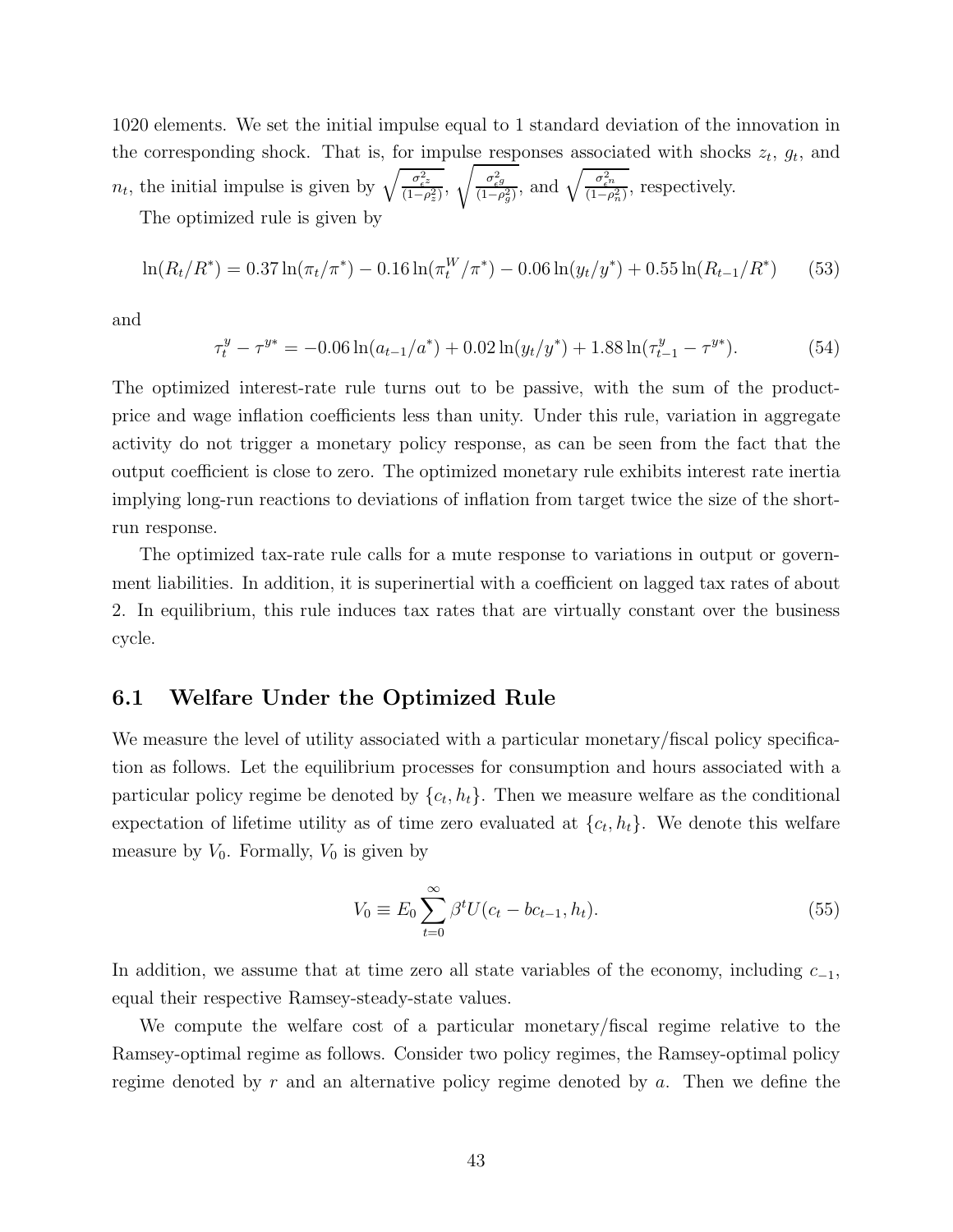welfare level associated with the Ramsey policy regime as

$$
V_0^r = E_0 \sum_{t=0}^{\infty} \beta^t U(c_t^r - bc_{t-1}^r, h_t^r),
$$

where  $c_t^r$  and  $h_t^r$  denote the contingent plans for consumption and hours under the Ramsey policy regime. Similarly, define the welfare level associated with policy regime a as

$$
V_0^a = E_0 \sum_{t=0}^{\infty} \beta^t U(c_t^a - bc_{t-1}^a, h_t^a).
$$

Let  $\lambda$  denote the welfare cost of adopting policy regime a instead of the Ramsey policy regime r. We measure  $\lambda$  as the fraction of the Ramsey consumption process that a household would be willing to give up to be as well off under regime  $a$  as under the Ramsey regime. That is,  $\lambda$  is implicitly defined by

$$
V_0^a = U(c_0^r(1 - \lambda) - bc_{-1}^r, h_0^r) + E_0 \sum_{t=1}^{\infty} \beta^t U((c_t^r - bc_{t-1}^r)(1 - \lambda), h_t^r). \tag{56}
$$

Note that we do not apply the factor  $(1 - \lambda)$  to  $c_{-1}^r$ , because this variable is predetermined at the time of the policy evaluation. Using the particular functional form assumed for the period utility function and taking into account that we calibrate  $\phi_3$  to unity (so that U is log-linear in habit-adjusted consumption), equation (56) can be written as

$$
\frac{V_0^a - V_0^r}{1 - \phi_4} = \ln[(1 - \lambda)c_0^r - bc_{-1}^r] + \frac{\beta}{1 - \beta}\ln(1 - \lambda) - \ln(c_0^r - bc_{-1}^r).
$$

Resorting to the notation introduced in the appendix, let  $V_0^a = g^{va}(x_0^a, \sigma)$ ,  $V_0^r = g^{vr}(x_0^r, \sigma)$ , and  $\ln c_0^r = g^{cr}(x_0^r, \sigma)$ , where  $x_0^a$  and  $x_0^r$  denote the values of the state vector in period zero under regimes a and r, respectively, and  $\sigma$  is a parameter scaling the standard deviation of the exogenous shocks. Then we can rewrite the above expression as

$$
\frac{g^{va}(x_0^a, \sigma) - g^{vr}(x_0^r, \sigma)}{1 - \phi_4} = \ln[(1-\lambda)e^{g^{cr}(x_0^r, \sigma)} - bc_{-1}^r] + \frac{\beta}{1 - \beta} \ln(1-\lambda) - \ln(e^{g^{cr}(x_0^r, \sigma)} - bc_{-1}^r). \tag{57}
$$

It is clear from this expression that  $\lambda$  is a function of  $x_0 \equiv [x_0^r; x_0^a]$ , and  $\sigma$ , which we write as

$$
\lambda = \Lambda(x_0, \sigma).
$$

Consider a second-order approximation of the function  $\Lambda$  around the point  $x_0 = x$  and  $\sigma = 0$ , where x is defined by setting all elements of  $x_0$  at their Ramsey-steady-state values. Because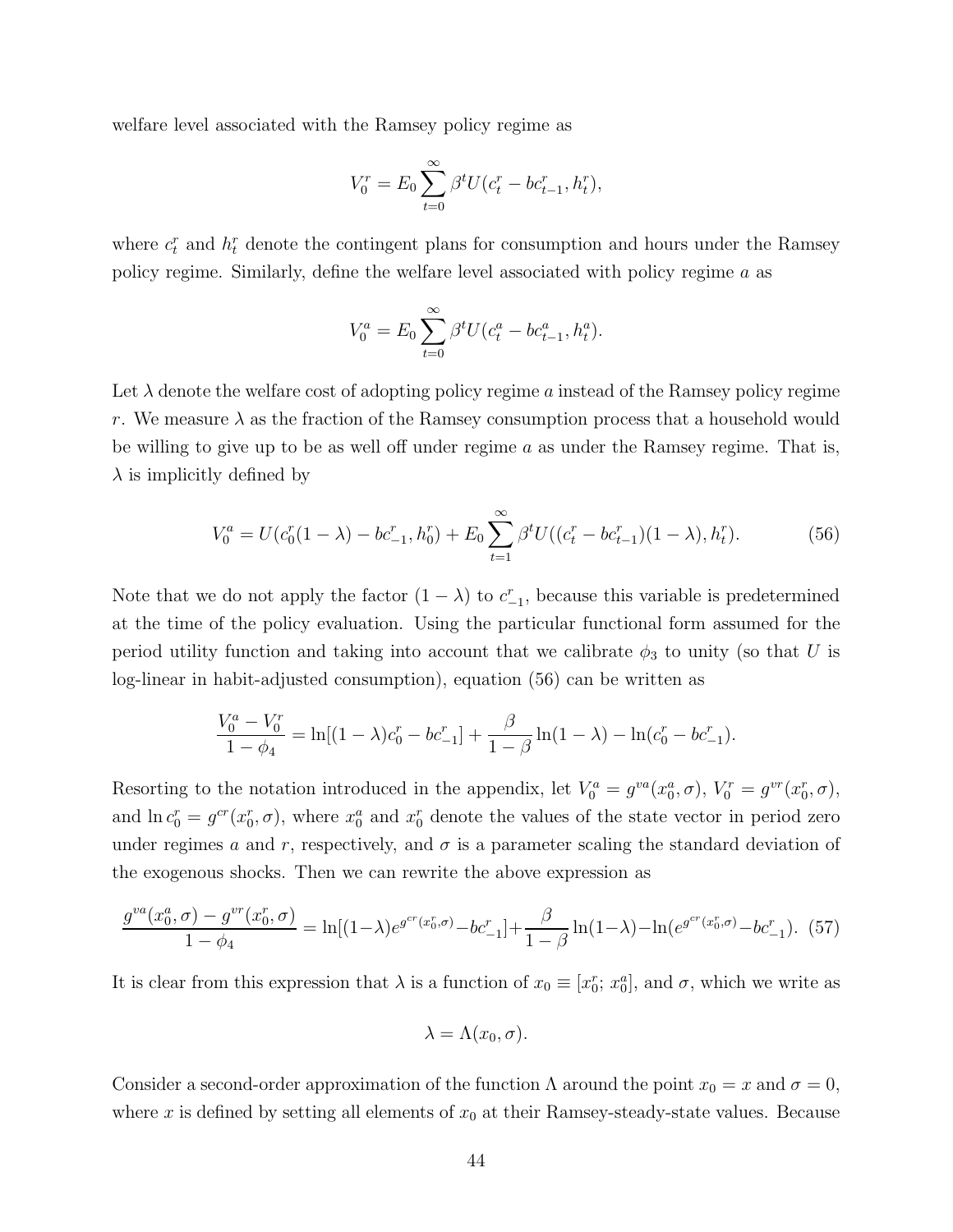we wish to characterize welfare conditional upon the initial state being the deterministic Ramsey steady state, that is,  $x_0 = x$ , in performing the second-order expansion of  $\lambda$  only its first and second derivatives with respect to  $\sigma$  have to be considered. Formally, we have

$$
\lambda \approx \Lambda(x,0) + \Lambda_{\sigma}(x,0)\sigma + \frac{\Lambda_{\sigma\sigma}(x,0)}{2}\sigma^2.
$$

Because, by construction, the deterministic steady-state level of welfare is the same in regimes a and r, it follows that  $\lambda$  vanishes at the point  $(x_0, \sigma)=(x, 0)$ . Formally,

$$
\Lambda(x,0) = 0.
$$

Totally differentiating equation (57) with respect to  $\sigma$  and evaluating the result at  $(x_0, \sigma)$  =  $(x, 0)$  one obtains

$$
\frac{g_{\sigma}^{va}(x,0) - g_{\sigma}^{vr}(x,0)}{1 - \phi_4} = \frac{1}{1 - b} [g_{\sigma}^{cr}(x,0) - \Lambda_{\sigma}(x,0)] + \frac{\beta}{1 - \beta} \Lambda_{\sigma}(x,0) - \frac{1}{1 - b} g_{\sigma}^{cr}(x,0).
$$

Schmitt-Grohé and Uribe (2004d) show that the first derivatives of the policy functions with respect to  $\sigma$  evaluated at  $x_t = x$  and  $\sigma = 0$  are nil (so  $g_{\sigma}^{va} = g_{\sigma}^{vr} = g_{\sigma}^{cr} = 0$ ). It follows immediately from the above expression that

$$
\Lambda_{\sigma}(x,0)=0.
$$

Now totally differentiating (57) twice with respect to  $\sigma$  and evaluating the result at  $(x_0, \sigma)$  =  $(x, 0)$  yields

$$
\Lambda_{\sigma\sigma}(x,0) = -\frac{g_{\sigma\sigma}^{va}(x,0) - g_{\sigma\sigma}^{vr}(x,0)}{(1-\phi_4)\left[\frac{\beta}{1-\beta} + \frac{1}{1-b}\right]}.
$$

Thus, our welfare cost measure, in percentage terms, is given by

welfare cost = 
$$
-\frac{g_{\sigma\sigma}^{va}(x,0) - g_{\sigma\sigma}^{vr}(x,0)}{(1 - \phi_4) \left[\frac{\beta}{1 - \beta} + \frac{1}{1 - b}\right]} \times \frac{\sigma^2}{2} \times 100.
$$

Applying this formula to evaluate the welfare cost of following the optimized policy rules given in equations (53) and (54) instead of implementing the Ramsey-optimal policy, we obtain a cost of 0.017 percent of the Ramsey consumption process. Using figures for personal consumption expenditures per person in the United States in 2003, the welfare cost amounts to 4.42 dollars per person per annum.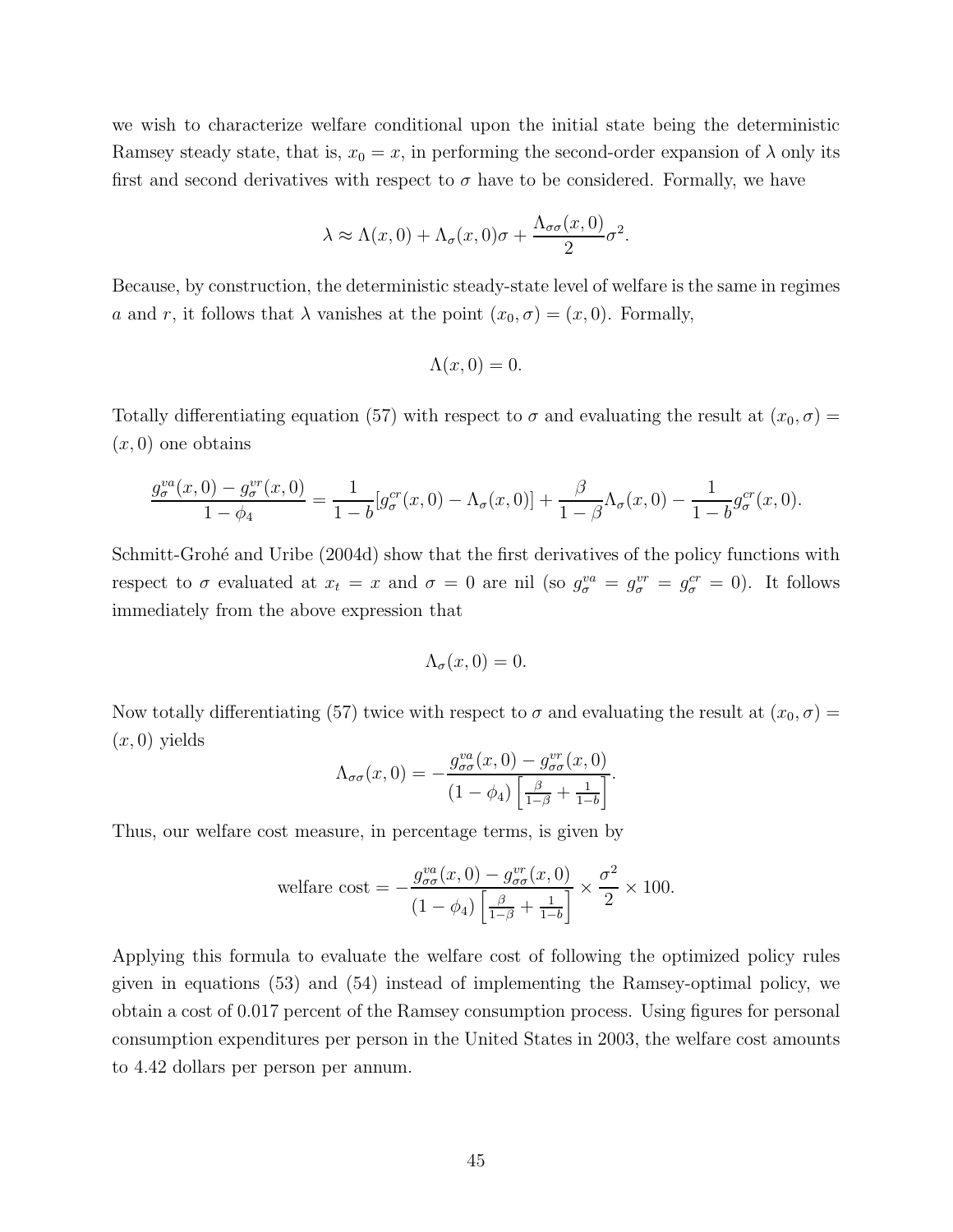#### **6.2 Ramsey and Optimized Impulse Responses**

To provide a sense of how close the dynamics induced by the Ramsey policy and the optimized rule are, in this section we present theoretical impulse responses to the three shocks driving business cycles in our model economy. Figure 1, displays impulse response functions to a one-standard-deviation increase in productivity ( $\ln z_1 = 1.2$  percent). Solid lines correspond to the Ramsey equilibrium, and broken lines correspond to the optimized policy rules.

Remarkably, in response to an increase in productivity, hours worked fall (indeed more than one for one). The reason for this sharp decline in labor effort is the presence of significant costs of adjustment in investment and consumption. Notice that neither consumption nor investment move much on impact. As a result, the increase in productivity must be accompanied by an increase in leisure large enough to ensure that output remains little changed on impact. The contraction in hours following a positive productivity shock is in line with recent econometric studies using data from the U. S. economy (see, for example, Galí and Rabanal, 2004).

The equilibrium dynamics of endogenous nonpolicy variables induced by the optimized policy rules mimic those associated with the Ramsey economy quite well. Surprisingly, these responses are induced with settings for the policy variables that are remarkably different from those associated with the Ramsey equilibrium. In particular, the response of the income tax rate is virtually flat in the competitive equilibrium whereas under the Ramsey policy tax rates increase sharply initially and then quickly fall to below-average levels. At the same time, the Ramsey planner responds to the productivity shock by tightening money market conditions, whereas the policy rule calls for a significant easing. It follows that the initial deceleration in inflation is a not a consequence of the monetary policy action—which is expansionary—but rather a reaction to forces that are fiscal in nature. In effect, the optimized rule leaves the income tax rate unchanged. At the same time output is expected to increase, so that the expected value of tax revenues increases. As a result a higher level of government liabilities can be supported in equilibrium. The initial deflation, therefore, serves as a mechanism to boost the real value of outstanding government liabilities.

Figures 2 and 3 display impulse responses to a government spending shock and a government transfer shock, respectively. In both cases, the size of the initial impulse equals one standard deviation of the shock (3.2 percent for the government spending shock, and 3.5 percent for the government transfer shock). The equilibrium dynamics under the optimized policy rule appear to mimic those associated with the Ramsey policy not as closely as in the case of a productivity shock. This is understandable, however, if one takes into account that these two shocks explain only a small fraction of aggregate fluctuations. In effect, productivity shocks alone explain over 90 percent of variations in aggregate activity under the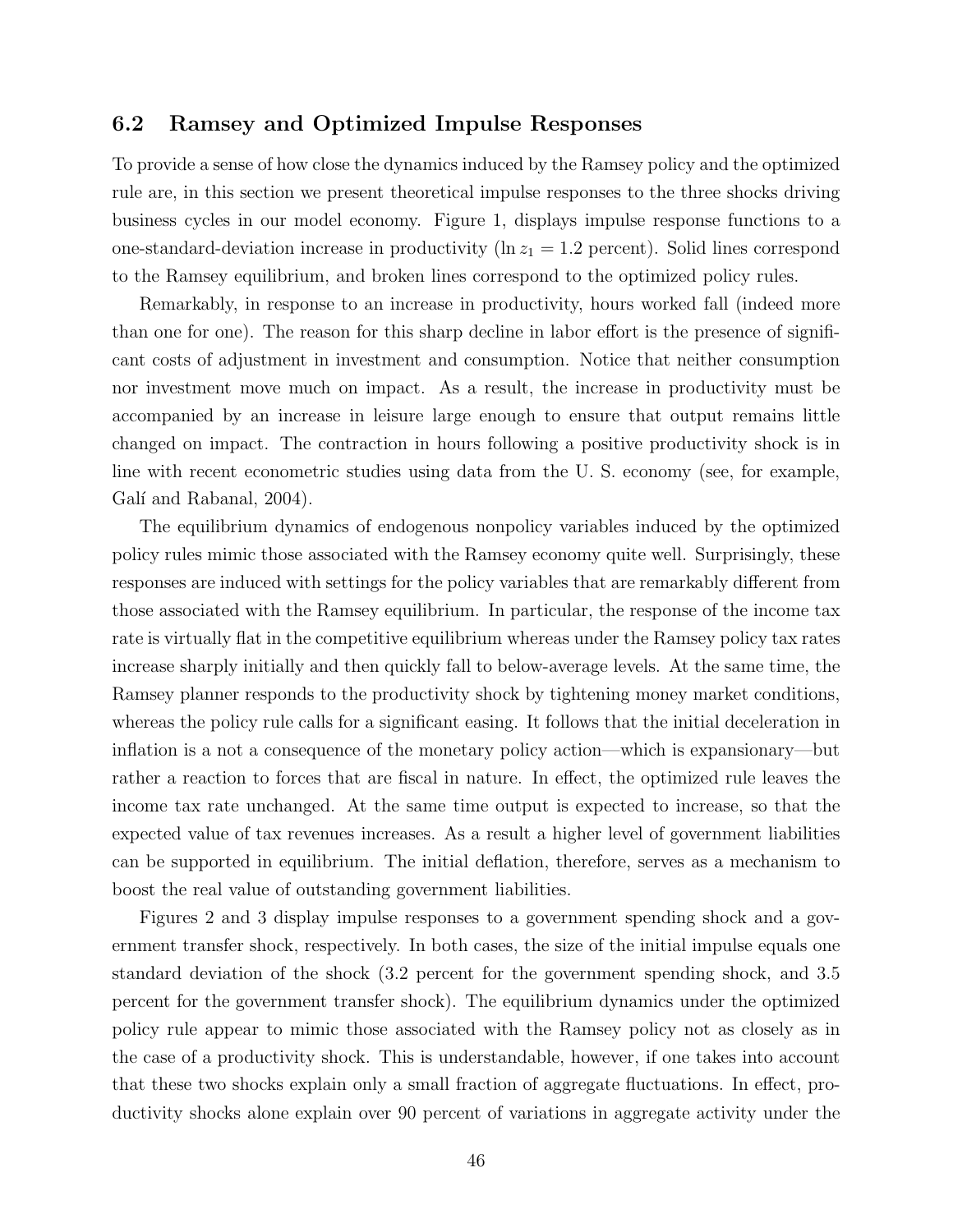

Figure 1: Impulse Response To A Productivity Shock

Note: The size of the initial innovation to the technology shock is one standard deviation,  $\ln(z_1)=1.2\%$ . The nominal interest rate and the inflation rate are expressed in percent per year, the tax rate is expressed in percentage points, and the remaining variables are expressed in percentage deviations from their respective steady-state values.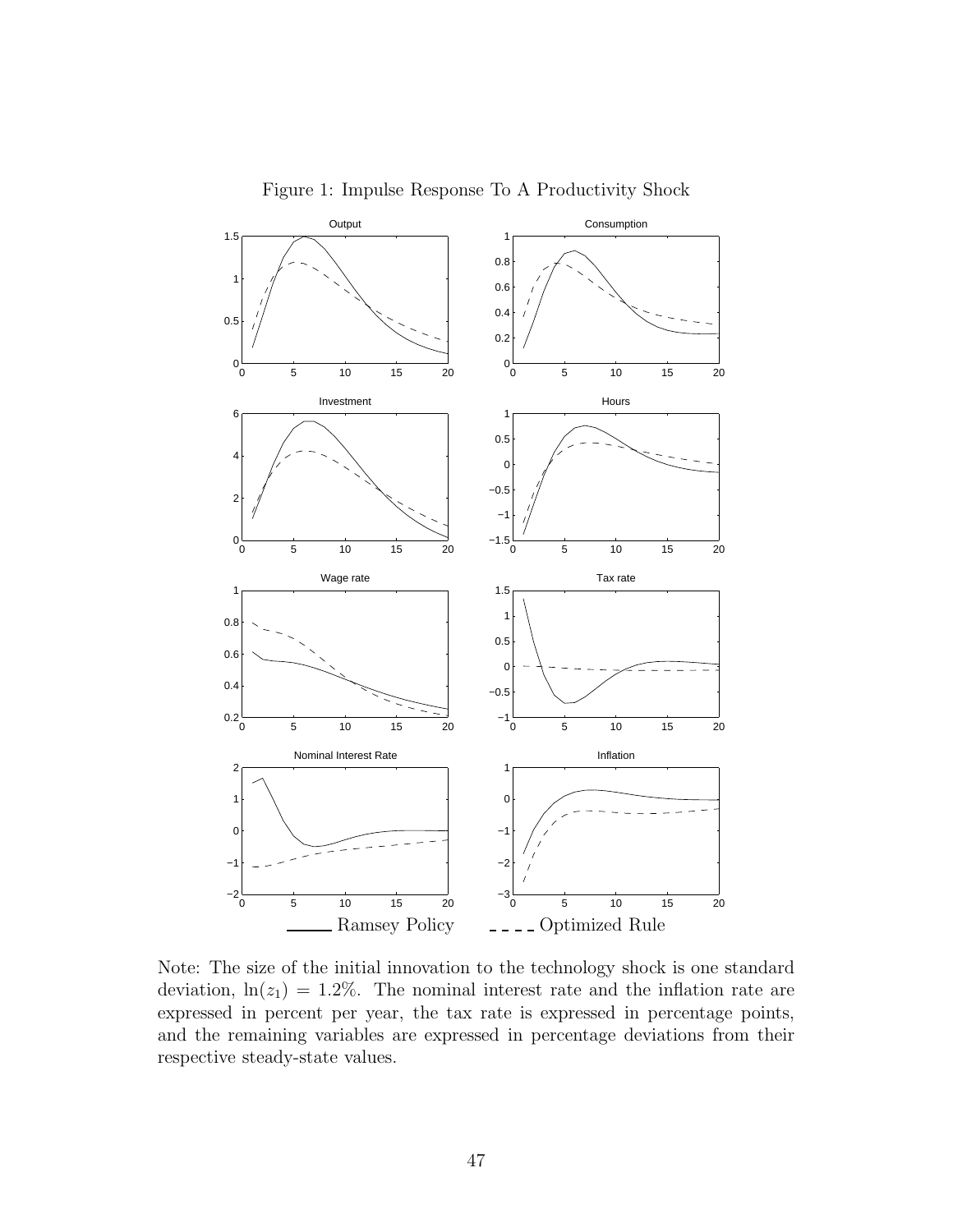

Figure 2: Impulse Response To A Government Spending Shock

Note: The size of the initial innovation to the government spending shock is one standard deviation,  $\ln(g_1/\bar{g})=3.2\%$ . The nominal interest rate and the inflation rate are expressed in percent per year, the tax rate is expressed in percentage points, and the remaining variables are expressed in percentage deviations from their respective steady-state values.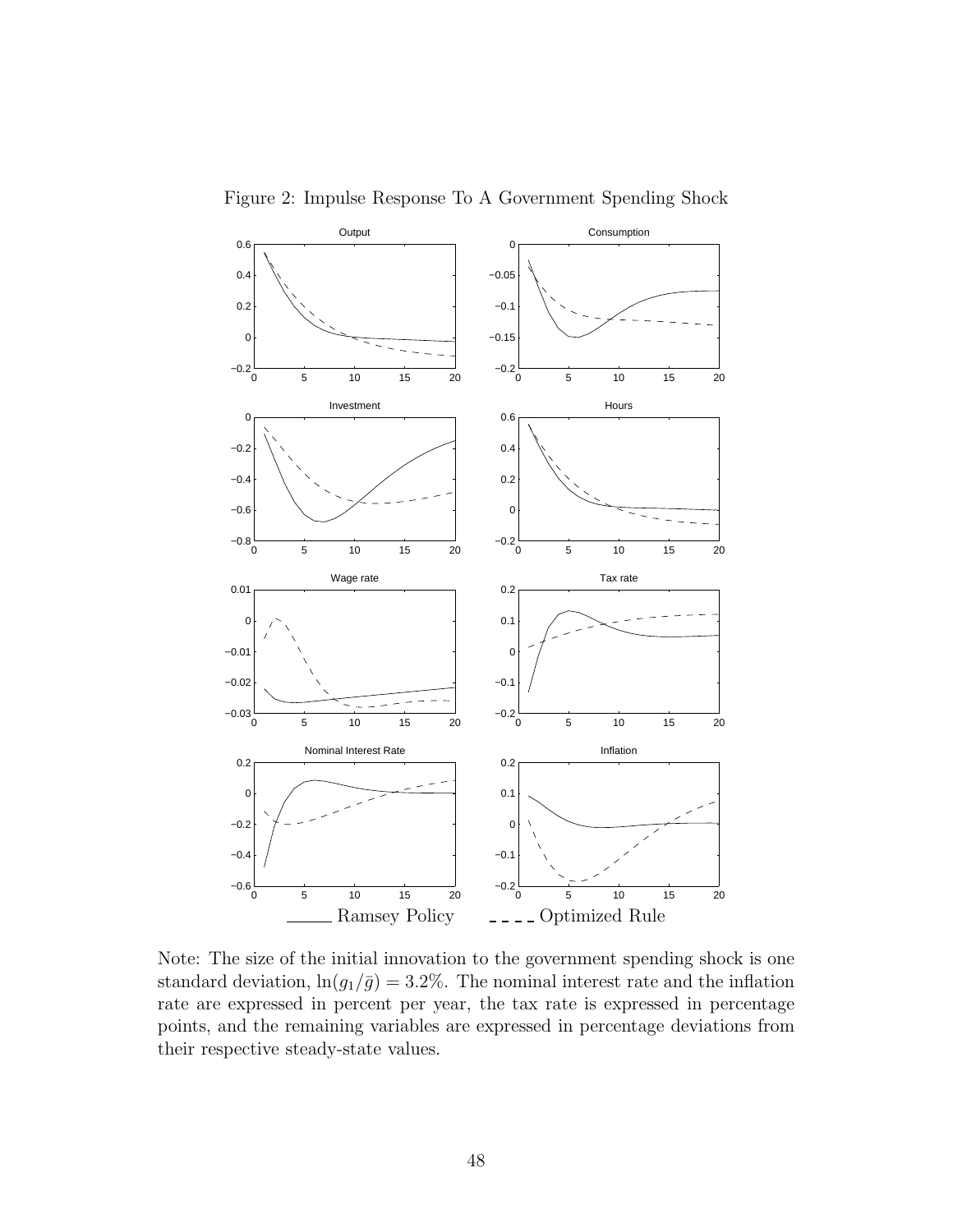

Figure 3: Impulse Response To A Government Transfer Shock

Note: The size of the initial innovation to the government spending shock is one standard deviation,  $\ln(n_1/\bar{n})=3.5\%$ . The nominal interest rate and the inflation rate are expressed in percent per year, the tax rate is expressed in percentage points, and the remaining variables are expressed in percentage deviations from their respective steady-state values.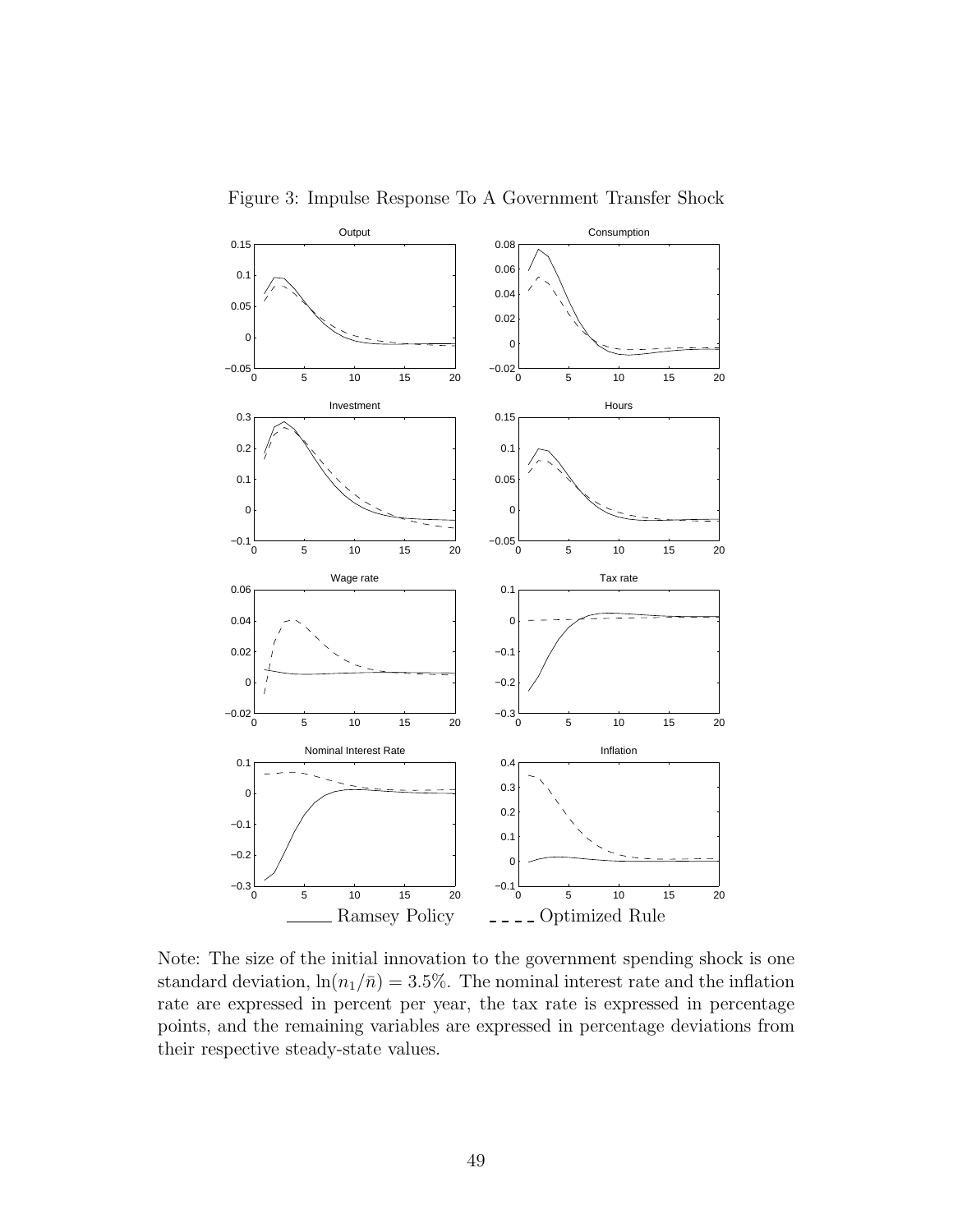Ramsey policy. The optimization estimation procedure therefore naturally assigns a smaller weight on fitting the dynamics induced by  $g_t$  and  $n_t$ .

### **6.3 Ramsey Policy With A Single Instrument**

In this section we ask how optimal policy changes if the government is restricted to setting optimally either monetary or fiscal policy but not both. Of course, the answer to this question may in principle be sensitive to the details of the policy that is assumed to be set non optimally.

We consider two cases. In one, fiscal policy is set optimally, while the monetary authority follows a simple Taylor rule with an inflation coefficient of 1.5, that is,  $R_t/R = (\pi_t/\pi)^{1.5}$ . Here, the parameters R and  $\pi$  correspond to the steady-state values of  $R_t$  and  $\pi_t$  in the Ramsey equilibrium with optimal monetary and fiscal policy. We pick this particular specification for monetary policy because it has been widely used in related empirical and theoretical studies. The other policy regime we consider is one in which monetary policy is determined in a Ramsey optimal fashion but fiscal policy consists in keeping real government liabilities constant over time. That is,  $a_t = a$ , where a denotes the deterministic steady-state value of  $a_t$  in the Ramsey equilibrium with optimal fiscal and monetary policy. Our choice of fiscal policy in this case is motivated by the fact that in most existing studies of monetary policy it is typically assumed implicitly or explicitly that the fiscal authority ensures fiscal solvency under all possible (equilibrium and off-equilibrium) paths of the price level.

Table 6 displays second moments of endogenous variables of interest and welfare of the representative agent conditional on the initial state being the Ramsey steady state with optimal fiscal and monetary policy. The economy with nonoptimal fiscal policy is significantly more volatile than the economy with nonoptimal monetary policy. The reason is that in the economy with nonoptimal fiscal policy the government is forced to adjust tax rates over the business cycle so as to ensure constancy of real public liabilities. Higher volatility of real variables, however, is not associated with lower welfare. On the contrary, the welfare cost of not being able to conduct optimal monetary policy are much larger than the welfare cost of not being able to conduct optimal fiscal policy.

### **7 Capital and Labor Taxation**

In this section, we characterize dynamic Ramsey policy under the assumption that the fiscal authority has access to three tax instruments, taxes on capital income  $(\tau_t^k)$ , taxes on labor income  $(\tau_t^h)$ , and taxes on pure profits  $(\tau_t^{\phi})$ . Clearly, the optimal tax rate on profits is 100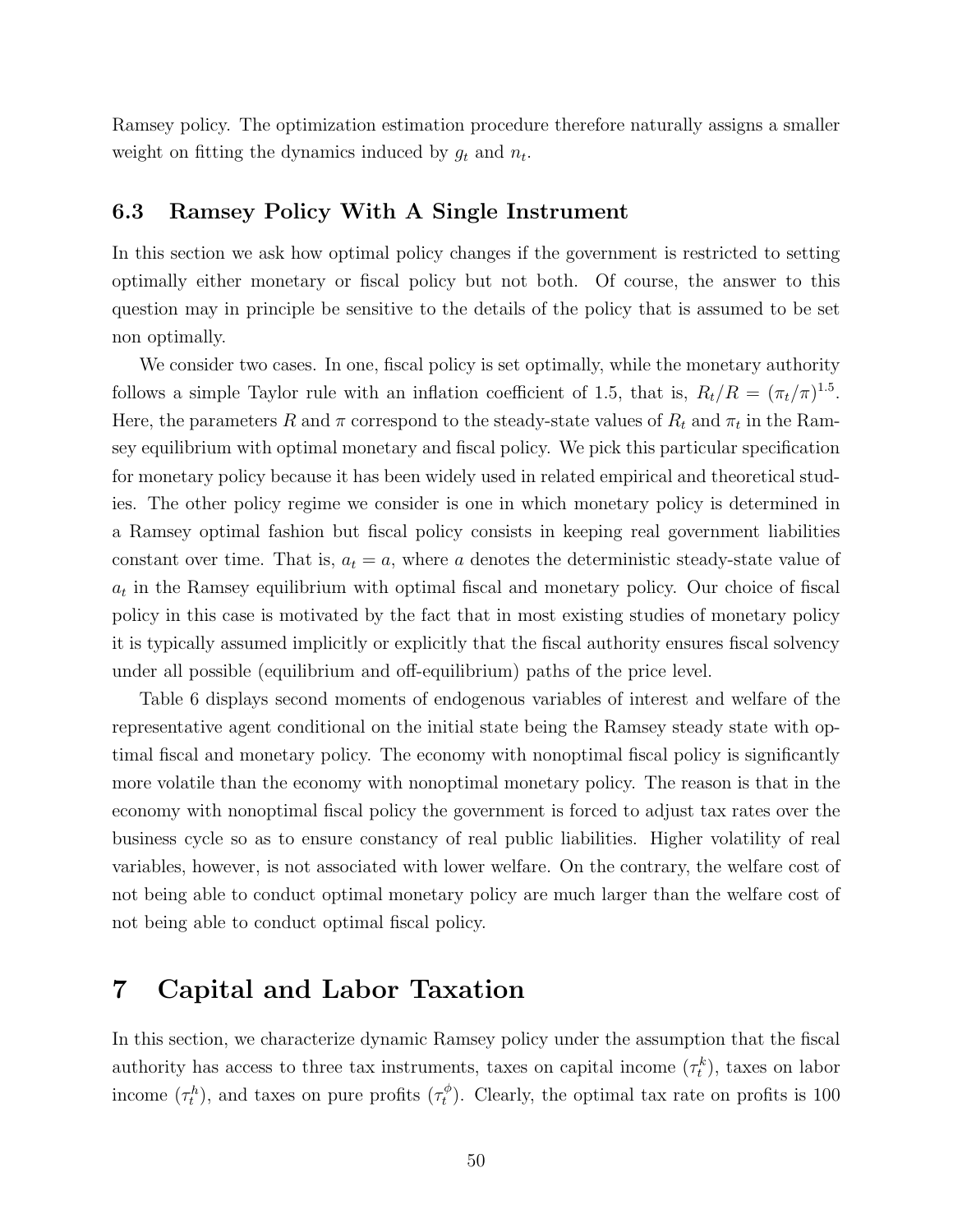|                  |                   | <b>Standard Deviation</b> |                | Serial Correlation |         |          |  |
|------------------|-------------------|---------------------------|----------------|--------------------|---------|----------|--|
| Variable         | Optimal           | Optimal                   | Optimal        | Optimal            | Optimal | Optimal  |  |
|                  | Monetary & Fiscal | Fiscal                    | Monetary       | Monetary & Fiscal  | Fiscal  | Monetary |  |
|                  | Policy            | Policy                    | Policy         | Policy             | Policy  | Policy   |  |
| $\tau^y_t$       | 1.09              | 0.71                      | 1.74           | 0.62               | 0.93    | 0.85     |  |
| $R_t$            | 1.43              | 2.25                      | 1.4            | 0.74               | 0.53    | 0.53     |  |
| $\pi_t$          | 1.1               | 1.5                       | 1.33           | 0.55               | 0.53    | 0.55     |  |
| $y_t$            | 1.98              | 1.74                      | 2.5            | 0.97               | 0.97    | 0.98     |  |
| $c_t$            | 1.17              | 1.1                       | 1.52           | 0.98               | 0.97    | 0.99     |  |
| $\dot{\imath}_t$ | 8.01              | 6.88                      | 10.6           | 0.98               | 0.99    | 0.99     |  |
| $h_t$            | 1.34              | 1.13                      | 1.96           | 0.75               | 0.80    | 0.87     |  |
| $w_t$            | 0.96              | 1.07                      | 0.99           | 0.94               | 0.9     | 0.9      |  |
| $a_t$            | 4.43              | 6.28                      | $\overline{0}$ | 0.99               | 1       | $\theta$ |  |
| Welfare          |                   |                           |                |                    |         |          |  |
| $\cos t$         | \$0.00            | \$9.10                    | \$2.30         |                    |         |          |  |

Table 6: Optimal Policy With One Policy Instrument

Note: In the case of optimal fiscal policy only, monetary policy takes the form of a Taylor rule,  $R_t/R = (\pi_t/\pi)^{1.5}$  (in this formula, we use the notation used in the exposition of the paper, so that  $R_t$  and  $\pi_t$  are expressed in gross quarterly rates), where R and  $\pi$  denote, respectively, the steady-state values of  $R_t$  and  $\pi_t$ in the Ramsey equilibrium with optimal fiscal and monetary policy. In the case of optimal monetary policy only, fiscal policy consists in keeping real government liabilities constant, that is,  $a_t = a$ , where a denotes the steady-state value of  $a_t$  in the Ramsey equilibrium with optimal fiscal and monetary policy. The variables  $R_t$  and  $\pi_t$  are expressed in percent per year, and  $\tau_t^y$  is expressed in percent. The standard deviations and serial correlations of output, consumption, investment, hours, wages, and government liabilities correspond to percent deviations from their steady-state values. The welfare cost is measured in dollars of 2003 per person per year and is defined as the compensation needed to make the representative agent indifferent between living in a world with the policy indicated in the respective column heading and living in a world where both monetary and fiscal policy are Ramsey optimal.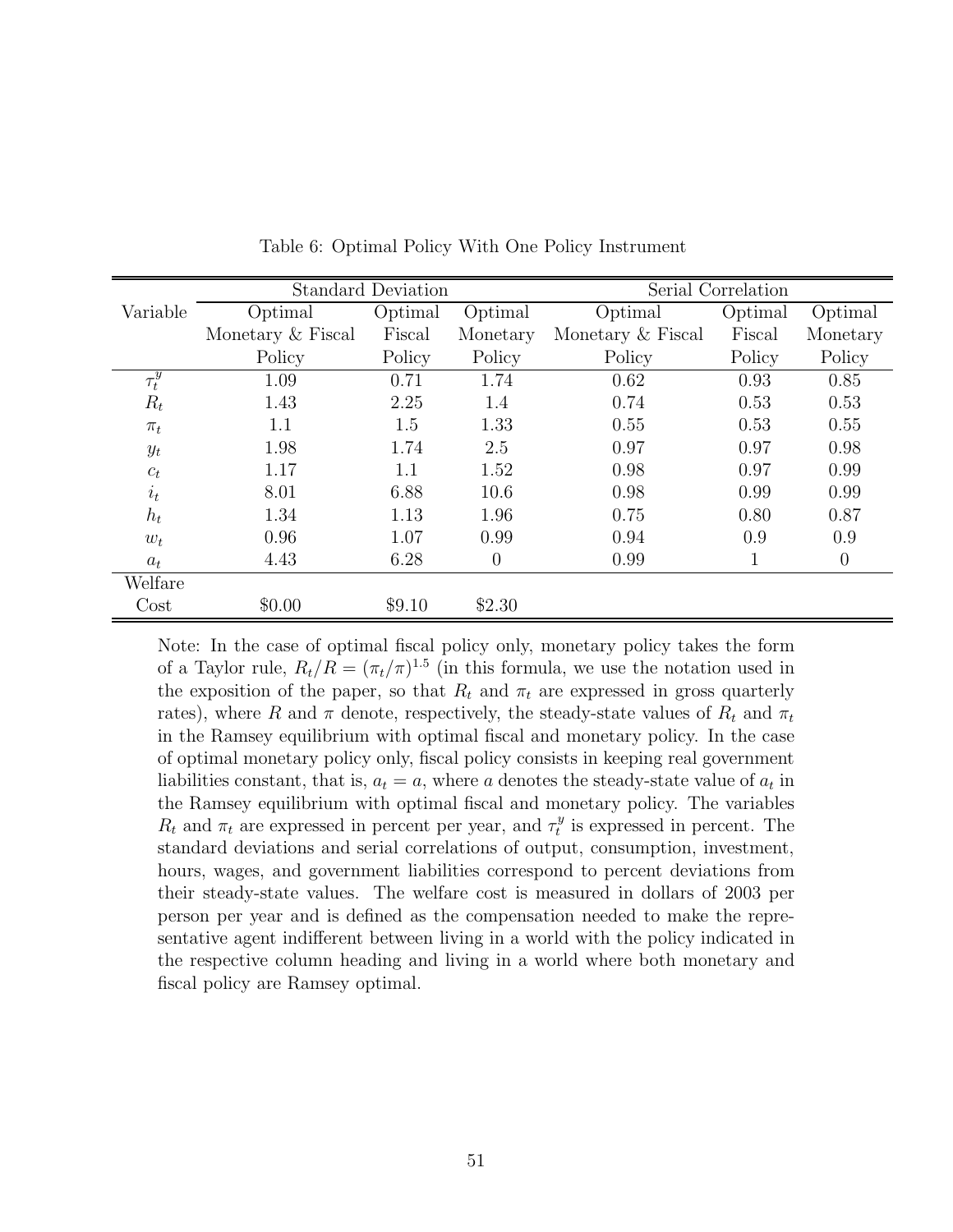percent. We thus set  $\tau_t^{\phi} = 1$  for all t for the remainder of the section.

We analyzed the Ramsey steady state of this economy earlier in section 4. As shown on line 5 of table 2, in the Ramsey steady state the labor income tax rate is 38.2 percent and the capital subsidy is 44.3 percent. For the calibration shown in table 1, we find that the standard deviation of the capital income tax rate under the Ramsey policy is 148 percent. The natural reaction to this number is that in this economy the constraint that capital subsidies and taxes should be less than 100 percent will be frequently violated and in this regard the optimal policy makes little economic sense.<sup>13</sup> Qualitatively, however, the intuition for why the volatility of the capital income tax is high is clear. Because capital is a predetermined state variable, unexpected variations in the capital income tax rate act as a nondistorting levy, which the fiscal authority uses to finance innovations in the government budget. The (population) serial correlation of capital tax rates is very close to zero at -0.07. When capital income tax rates can play the role of a fiscal shock absorber, government liabilities no longer display the near random walk behavior as in the case of an income tax. In fact, the (population) serial correlation of  $a_t$  now is only 0.6.

To put the number we obtain for the optimal volatility of  $\tau_t^k$  into perspective, we use as a point of reference two simpler but related economies. First, Chari et. al. (1995), study optimal taxation in a standard real-business-cycle model with exogenous long-run growth and report a standard deviation of the capital income tax rate of 40 percentage points for the stochastic steady state of the Ramsey equilibrium.<sup>14</sup>

The second economy we study as a point of reference is a stationary version of the RBC model of Chari et al. (1995). We find that if one assumes no long-run growth in the Chari et al. economy, the standard deviation of capital income taxes shoots up to about 60 percent (assuming that the level of government assets in the steady state is the same as in the economy with growth). This result illustrates that relatively minor modifications in the economic environment can lead to drastic changes in the optimal volatility of capital income tax rates. Still, these values are not as high as the ones we find in our much more complex model economy. In what follows we complete the reconciliation of our finding with those available in the existing literature.

<sup>&</sup>lt;sup>13</sup>Our computational strategy does not allow us to consider the case that tax rates are bounded above and below explicitly. But even if one were to use an alternative computational method, one should find that Ramsey capital income tax rates vary significantly over the business cycle.

<sup>&</sup>lt;sup>14</sup>Chari et. al. consider an annual calibration (that is somewhat different from the one considered here) with business cycles driven by government purchases and technology shocks. Recently, Benigno and Woodford (2005) using a different numerical technique replicate this finding. As a test of our numerical procedure, we also study this economy and are able to reproduce the numbers reported in Benigno and Woodford.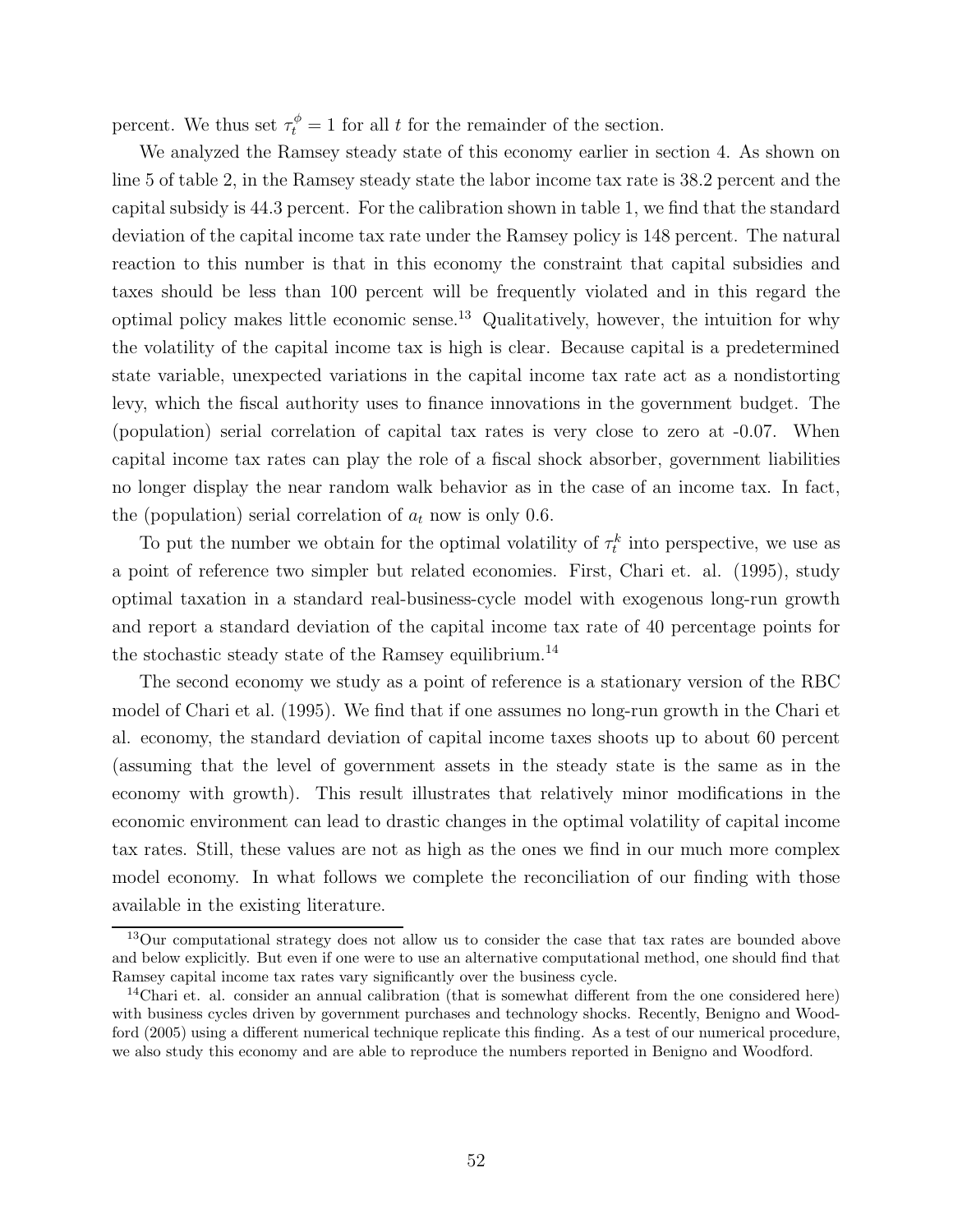#### **7.1 Time To Tax**

Two modifications to our medium-scale macroeconomic model allow us to drive the optimal volatility of capital tax rates down to a level that is comparable to the one that obtains in the standard real business cycle model without growth. First, the model studied by Chari et al. features no impediments to adjusting the level of investment over the business cycle, whereas our model economy incorporates significant investment adjustment costs. Lowering the investment adjustment cost parameter  $\kappa$  by a factor of 1,000 reduces the optimal capital income tax volatility from 148 percent to 66 percent which is close to the volatility of the RBC model without growth. If in addition we assume that tax rates are set one period in advance, then the optimal capital tax volatility falls to 20 percent. The reason why adjustment costs induce a higher optimal volatility of the capital income tax is that investment adjustment costs make capital more akin to a fixed factor of production thereby making movements in the capital tax rate less distorting.

Second, the time unit in the Chari et al. model is one year. By contrast, the time unit in our model is one quarter. Our choice of a time unit is guided by the fact that we study optimal monetary policy as well as optimal fiscal policy. It is unrealistic to assume that the government adjusts monetary policy only once a year. For example, in the United States the FOMC meets every 8 weeks. At the same time, it is equally unrealistic to assume that tax rates change every quarter. One possible way to resolve this conflict is to continue to assume that the time unit is one quarter and to impose that tax rates are determined several quarters in advance, that is, that there are tax lags.

Figure 4 depicts the standard deviation of the capital income tax as a function of the number of tax lags. It shows the results for the economy calibrated using the parameter values shown in table 1. The graph illustrates that the optimal volatility of the capital income tax rate falls steadily with the number of tax lags. Under the assumption that tax rates are determined four quarters in advance, the optimal volatility of capital taxes is driven down to about 49 percentage points. This level of volatility is lower than the values obtained in a non-growing RBC model.

# **7.2 Capital Tax Volatility and Cost of Varying Capacity Utilization**

Another difference between the simple RBC model of Chari et al. (1995) and the model studied here, is that our model economy incorporates variable capacity utilization. One may think that the presence of variable capacity utilization could induce lower capital income tax volatility. For in this case the effective stock of capital is no longer predetermined. As a result,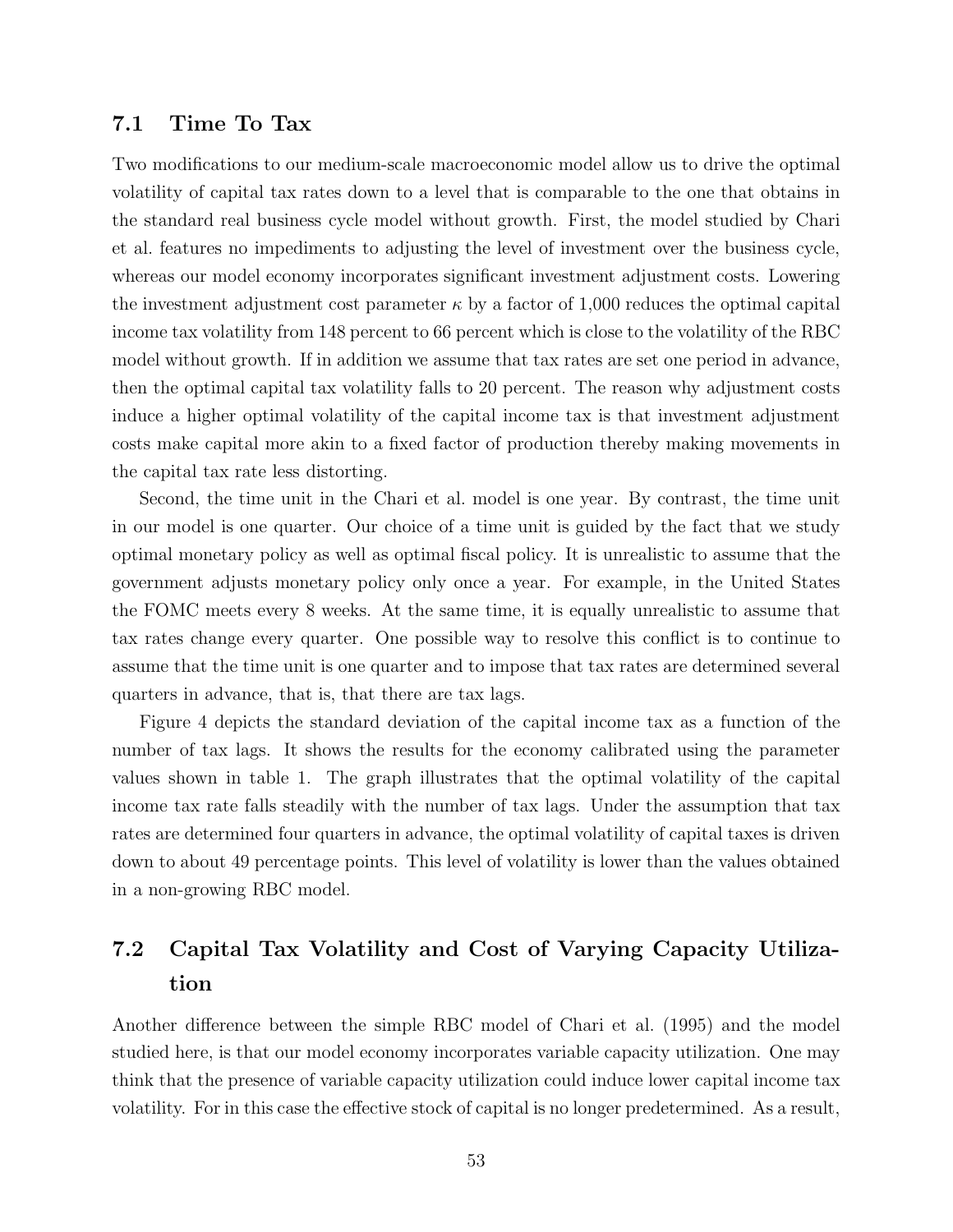Figure 4: Time to Tax and Capital Tax Rate Volatility



Note: The standard deviation of the capital income tax rate is expressed in percentage points.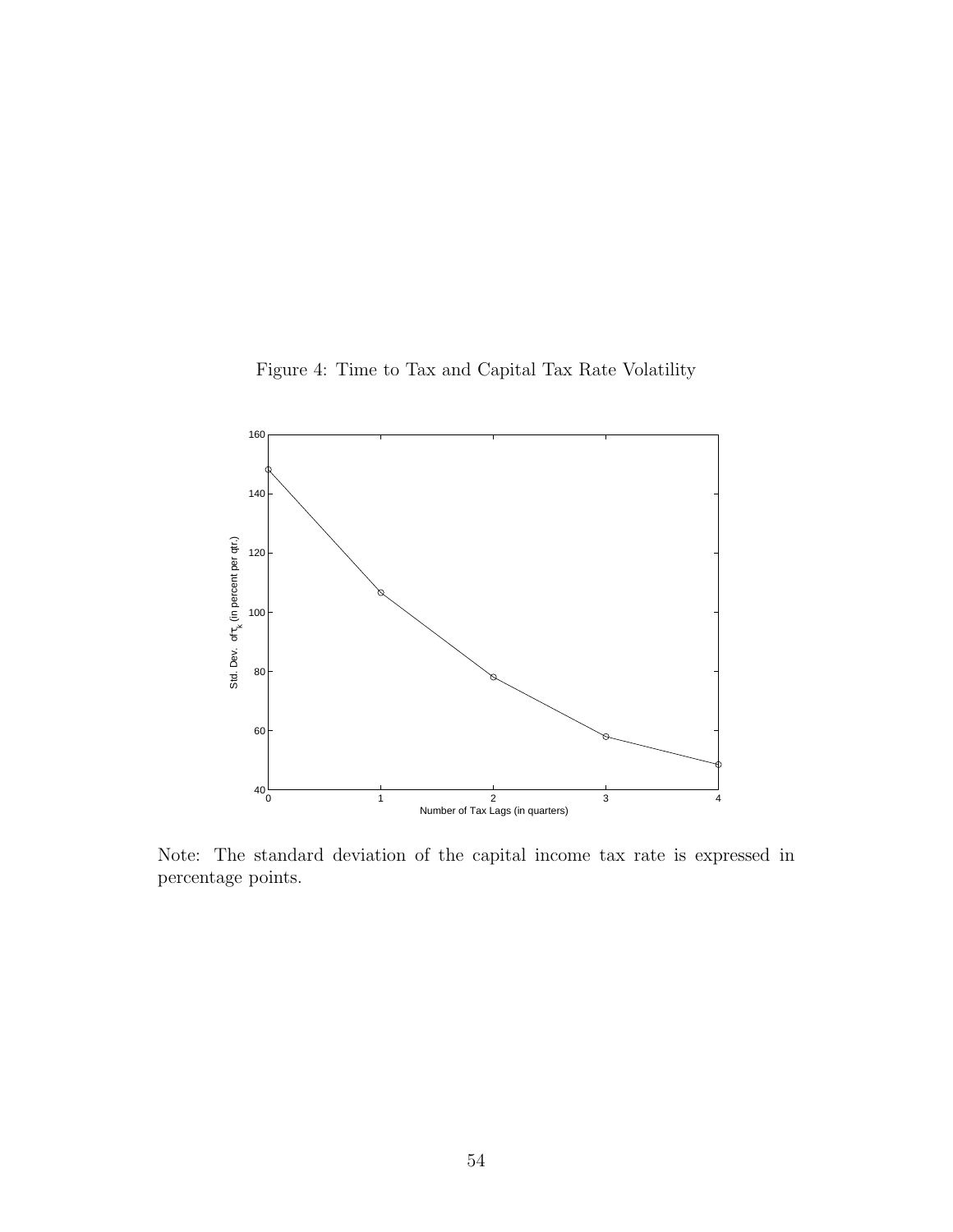one would expect that variations in the capital income tax rate should be more distorting and hence used less. It turns out, however, that the volatility of the capital income tax rate is not significantly affected when the cost of varying the intensity of capacity utilization falls (in our model, when  $\gamma_2$  is reduced). For example, when we hold  $\gamma_1$  constant and reduce  $\gamma_2$ by a factor of 2, the optimal capital tax volatility increases from 149 percent to 153 percent.

## **8 Conclusion**

We study Ramsey-optimal fiscal and monetary policy in a medium-scale model of the U.S. business cycle. The model features a rich array of real and nominal rigidities that have been identified in the recent empirical literature as salient in explaining observed aggregate fluctuations.

We find that price stability appears to be a central goal of optimal monetary policy. The optimal rate of inflation under an income tax regime is half a percent per year with a standard deviation of 1.1 percent. This result is somewhat surprising given that the model features a number of frictions that in isolation would call for a volatile rate of inflation—particularly nonstate-contingent nominal public debt, no lump-sum taxes, and sticky wages.

Under an income-tax regime, the Ramsey-optimal income tax rate is quite stable, with a standard deviation of 1.1 percent around a mean of 30 percent. In addition, the Ramsey outcome features a near random walk in real public debt. Taken together, these results suggest that shocks to the fiscal budget are financed neither through surprise inflation (as in models with flexible nominal prices), nor through adjustments in the income tax rate, but rather through variations in the fiscal deficit. It follows that the Ramsey equilibrium has little resemblance to a world operating under a balanced-budget rule.

We show that simple monetary and fiscal rules implement a competitive equilibrium that mimics well the one induced by the Ramsey policy. These rules bring about welfare levels that are virtually identical to the ones associated with the Ramsey policy. The optimized interest-rate rule is passive, in the sense that the inflation coefficient is less than unity, and features a mute response to output and a mild degree of interest-rate inertia. At the same time, the optimized fiscal-policy rule is acyclical, in the sense that tax rates do not respond to changes in either output or the level of public debt. The fiscal rule is super inertial, with a coefficient on the lagged tax rate of about 2. Thus, for example an increase in taxes today is expected to be followed by further tax increases in the future. In equilibrium, this property of the fiscal rule renders tax rates virtually constant over the business cycle.

When the fiscal authority is allowed to tax capital and labor income at different rates, optimal fiscal policy is characterized by a large capital subsidy of over 40 percent with an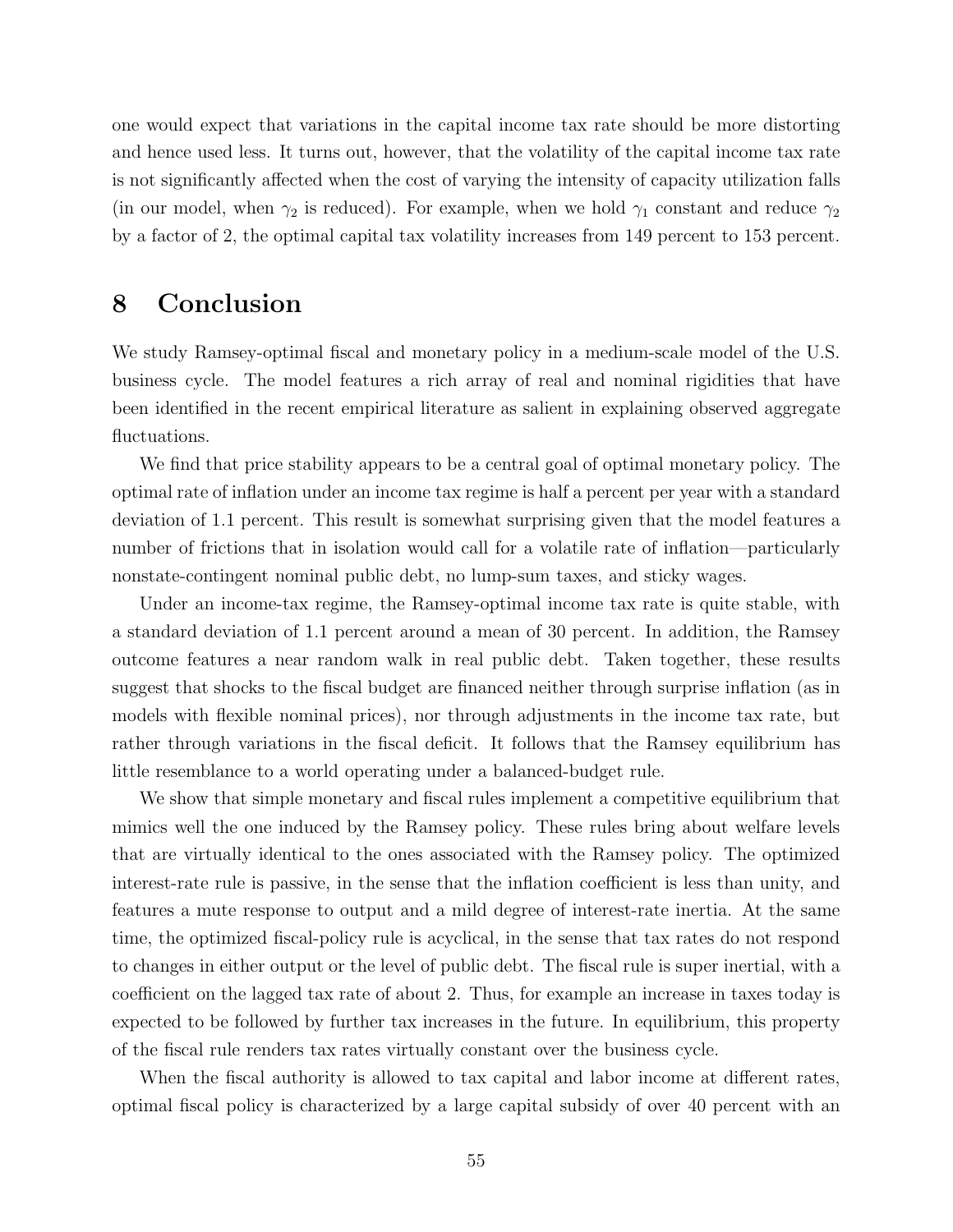enormous volatility of about 150 percent. The introduction of four quarters of time to tax brings this volatility down to 50 percent. While significant, this decline leaves the Ramseyoptimal capital-income-tax volatility impractically large.

The present study could be extended in a number of directions. One is to allow for a richer set of underlying shocks. Altig et al. (2004), for instance, allow for an additional productivity shock that is specific to the investment sector. Also, Smets and Wouters (2004) estimate a model with 10 shocks. Additionally, one could assume that the shocks driving business cycles are nonstationary, as in Altig et al. (2004). These extensions are of interest because optimal stabilization policy will in general be shaped by the number and nature of the exogenous shocks generating aggregate fluctuations. A word of caution, however, is in order before taking this route. In econometrically estimated versions of the model studied in this paper (or variations thereof), it is often the case that a large number of shocks is estimated as a byproduct. A number of these shocks are difficult to interpret economically. In effect, these shocks, to a large extent, represent simple econometric residuals reflecting the distance between model and data. A case in point are shocks to Euler equations or uncovered interest parity conditions. Before incorporating this type of residual as driving forces, it is perhaps more productive to give theory a chance to get closer to the data.

Possibly the most urgent step in this research program, however, is to characterize credible policy in large macroeconomic models. The Ramsey plans derived in the present study are time inconsistent, in the sense that at each point in time, a social planner that cares about the welfare of people from that moment on, has incentives to abandon promises made from a timeless perspective. In the past two decades, a growing literature in macroeconomics has been focusing on game-theoretic approaches to policy making. This literature focuses on identifying credible punishment schemes by the public should the government default on its policy promises. The aim is to find credible policies that maximize welfare. Thus far, applications of this line of research to fiscal and monetary policy has been limited to highly stylized, small-scale models. Extending the study of credible monetary and fiscal policy to large-scale models would be an important milestone for the theory of stabilization policy.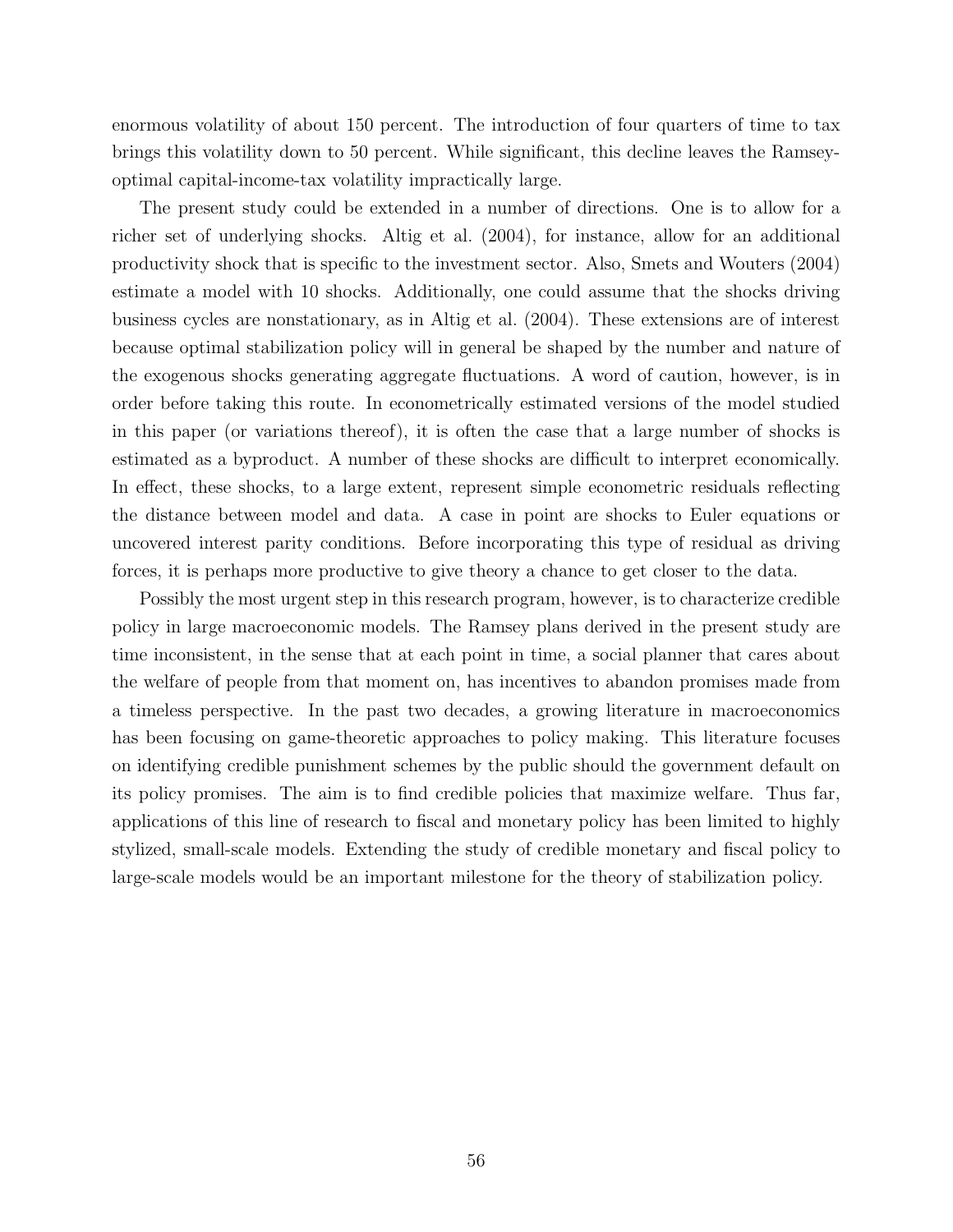# **Appendix**

The welfare comparison of section 6.1 is based on a second-order accurate approximation to the equilibrium welfare function, which involves a second-order approximation of the competitive and Ramsey equilibria. Here, we briefly explain the approximation method. The set of equilibrium conditions (whether it is the Ramsey equilibrium or the competitive equilibrium induced by a particular monetary/fiscal policy rule) can be written as

$$
E_t f(y_{t+1}, y_t, x_{t+1}, x_t) = 0,\t\t(58)
$$

where the vector  $x_t$  contains the predetermined, or state variables and is of size  $n_x$ , and the vector  $y_t$  contains the nonpredetermined variables of the model and is of size  $n_y$ . Let  $n = n_x + n_y$ . The state vector  $x_t$  can be partitioned as  $x_t = [x_t^1; x_t^2]'$ . The vector  $x_t^1$  consists of endogenous predetermined state variables and the vector  $x_t^2$  consists of exogenous state variables. Specifically, we assume that  $x_t^2$  follows the exogenous stochastic process given by

$$
x_{t+1}^2 = \Lambda x_t^2 + \tilde{\eta}_\epsilon \sigma \epsilon_{t+1},\tag{59}
$$

where both the vector  $x_t^2$  and the innovation  $\epsilon_t$  are of order  $n_{\epsilon} \times 1$ . The vector  $\epsilon_t$  is assumed to have a bounded support and to be independently and identically distributed, with mean zero and variance/covariance matrix I. The scalar  $\sigma \geq 0$  and the  $n_{\epsilon} \times n_{\epsilon}$  matrix  $\tilde{\eta}_{\epsilon}$  are known parameters. All eigenvalues of the matrix  $\Lambda$  are assumed to have modulus less than one. The solution to the model given in equation (58) is of the form:

$$
y_t = g(x_t, \sigma)
$$

and

$$
x_{t+1} = h(x_t, \sigma) + \eta_{\epsilon} \sigma \epsilon_{t+1},
$$

where g maps  $R^{n_x} \times R^+$  into  $R^{n_y}$  and h maps  $R^{n_x} \times R^+$  into  $R^{n_x}$ . The matrix  $\eta_{\epsilon}$  is of order  $n_x \times n_{\epsilon}$  and is given by

$$
\eta_\epsilon = \left[ \begin{array}{c} \emptyset \\ \tilde \eta_\epsilon \end{array} \right].
$$

We use the methodology and computer code developed in Schmitt-Grohé and Uribe (2004d) to compute a second-order approximation of the functions  $g$  and  $h$  around the non-stochastic steady state,  $x_t = x$  and  $\sigma = 0.15$  The deterministic steady state of the model,  $(x, y)$ , is the

 $15$ Matlab code that implements the second-order approximation technique proposed in Schmitt-Grohé and Uribe (2004d) is available on line at www.econ.duke.edu/~uribe.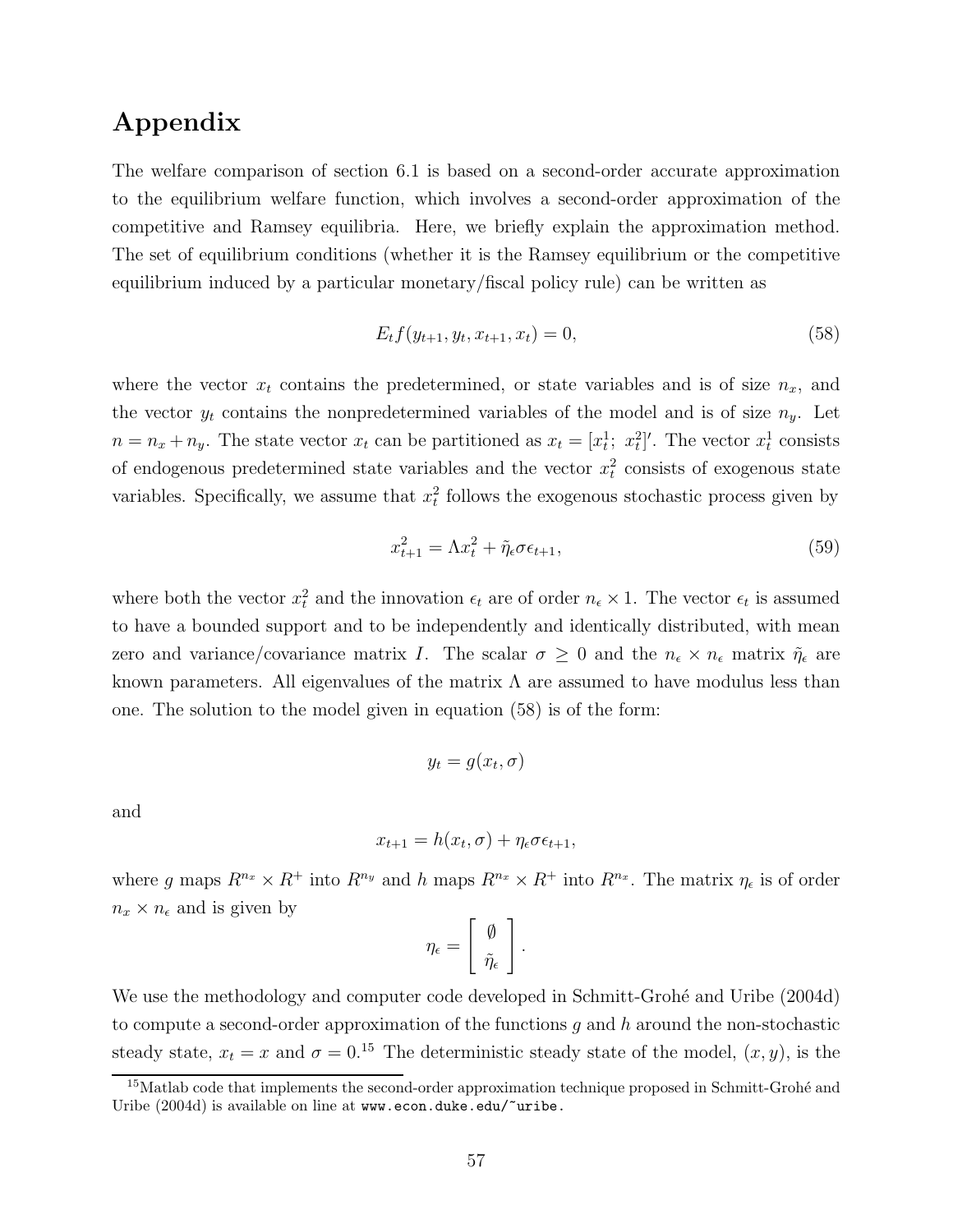solution to the system  $f(y, y, x, x) = 0$ .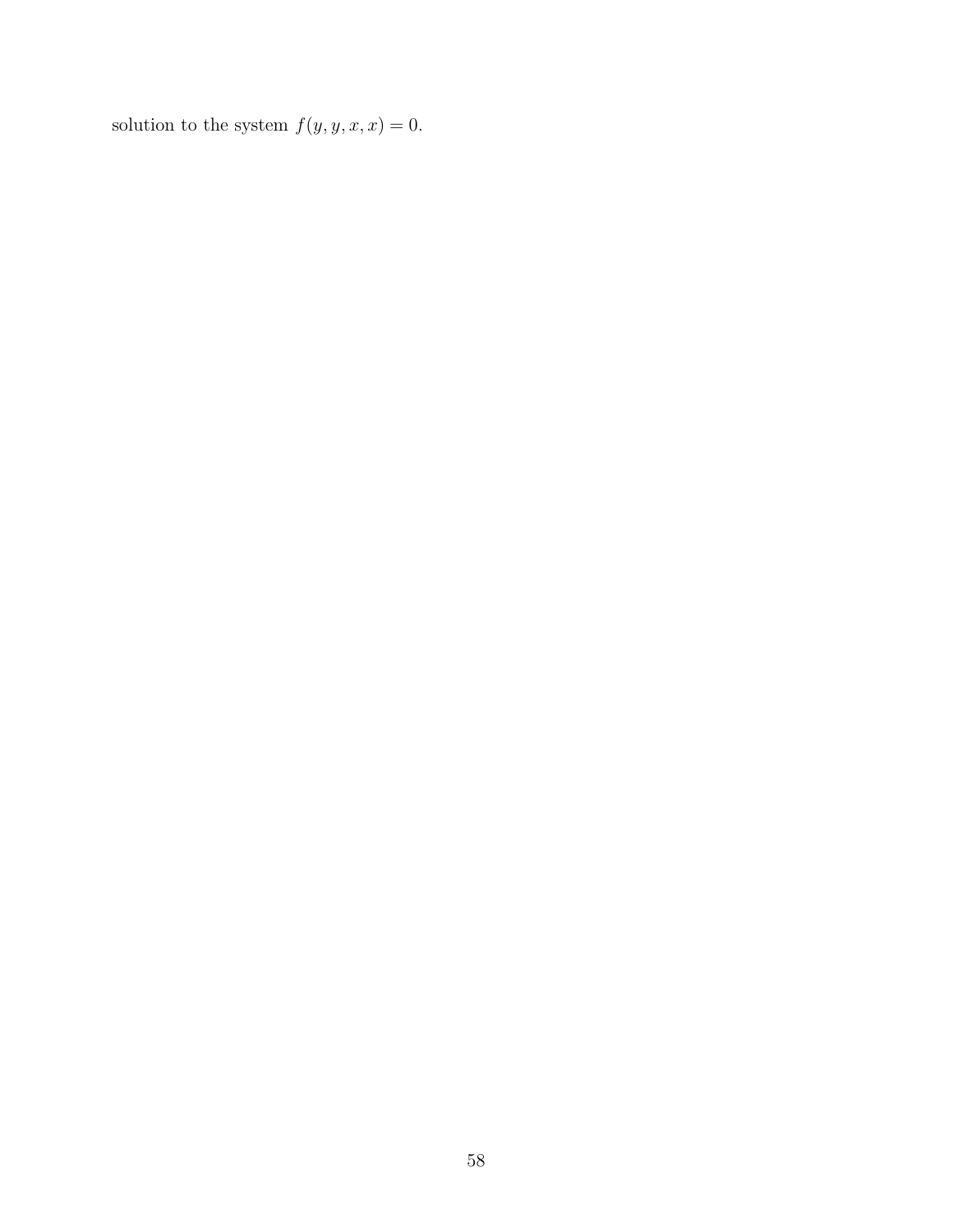### **References**

- Altig, David, Lawrence J. Christiano, Martin Eichenbaum, and Jesper Linde, "Firm-Specific Capital, Nominal Rigidities and the Business Cycle," mimeo, Northwestern University, November 28, 2004.
- Benigno, Pierpaolo, and Michael D. Woodford, "Optimal Taxation in an RBC Model: A Linear-Quadratic Approach," NBER working paper No. 11029, January 2005.
- Calvo, Guillermo A., "Staggered prices in a utility-maximizing framework," *Journal of Monetary Economics 12,* 1983, 383-98.
- Carlstrom, Charles T. and Timothy S. Fuerst, "Investment and Interest Rate Policy: A Discrete Time Analysis," manuscript, Bowling Green State University, March 4, 2003.
- Chari, V. V., Lawrence J. Christiano, and Patrick J. Kehoe, "Policy Analysis in Business Cycle Models," in Thomas F. Cooley, *Frontiers of Business Cycle Research,* Princeton, Princeton University Press, 1995.
- Christiano, Lawrence J., Martin Eichenbaum, and Charles L. Evans, "Nominal Rigidities and the Dynamic Effects of a Shock to Monetary Policy," *Journal of Political Economy 113,* February 2005, 1-45.
- Chugh, Sanjay, "Optimal Fiscal and Monetary Policy With Sticky Wages and Sticky Prices," manuscript, Federal Reserve Board, May 2005.
- Clarida, Richard, Jordi Gal´ı, and Mark Gertler, "The Science of Monetary Policy: A New Keynesian Perspective," *Journal of Economic Literature 37,* 1999, 1661-1707.
- Cogley, Timothy, and Argia M. Sbordone, "A Search for a Structural Phillips Curve," manuscript, Federal Reserve Bank of New York, November 2004.
- Erceg, Christopher J., Henderson, Dale W., and Levin, Andrew T., "Optimal Monetary Policy With Staggered Wage and Price Contracts," *Journal of Monetary Economics 46,* October 2000, 281-313.
- Galí, Jordi, and Pau Rabanal, "Technology Shocks and Aggregate Fluctuations: How Well Does the RBC Model Fit Postwar U.S. Data?," in Mark Gertler and Kenneth Rogoff, eds., *NBER Macroeconomics Annual 2004,* Cambridge, MA: MIT Press, 2004, 225-288.
- Goodfriend, Marvin, and Robert G. King, "The New Neoclassical Synthesis and the Role of Monetary Policy," in Ben S. Bernanke and Julio J. Rotemberg, eds., *NBER Macroeconomics Annual 1997,* Cambridge, MA: MIT Press, 1997, pp. 231-83.
- Ireland, Peter, "A Small, Structural, Quarterly Model for Monetary Policy Evaluation," *Carnegie-Rochester Conference Series on Public Policy 47,* December 1997, 83-108.
- Judd, Kenneth L., "Capital-Income Taxation With Imperfect Competition," *American Economic Review 92,* May, 2002, 417-421.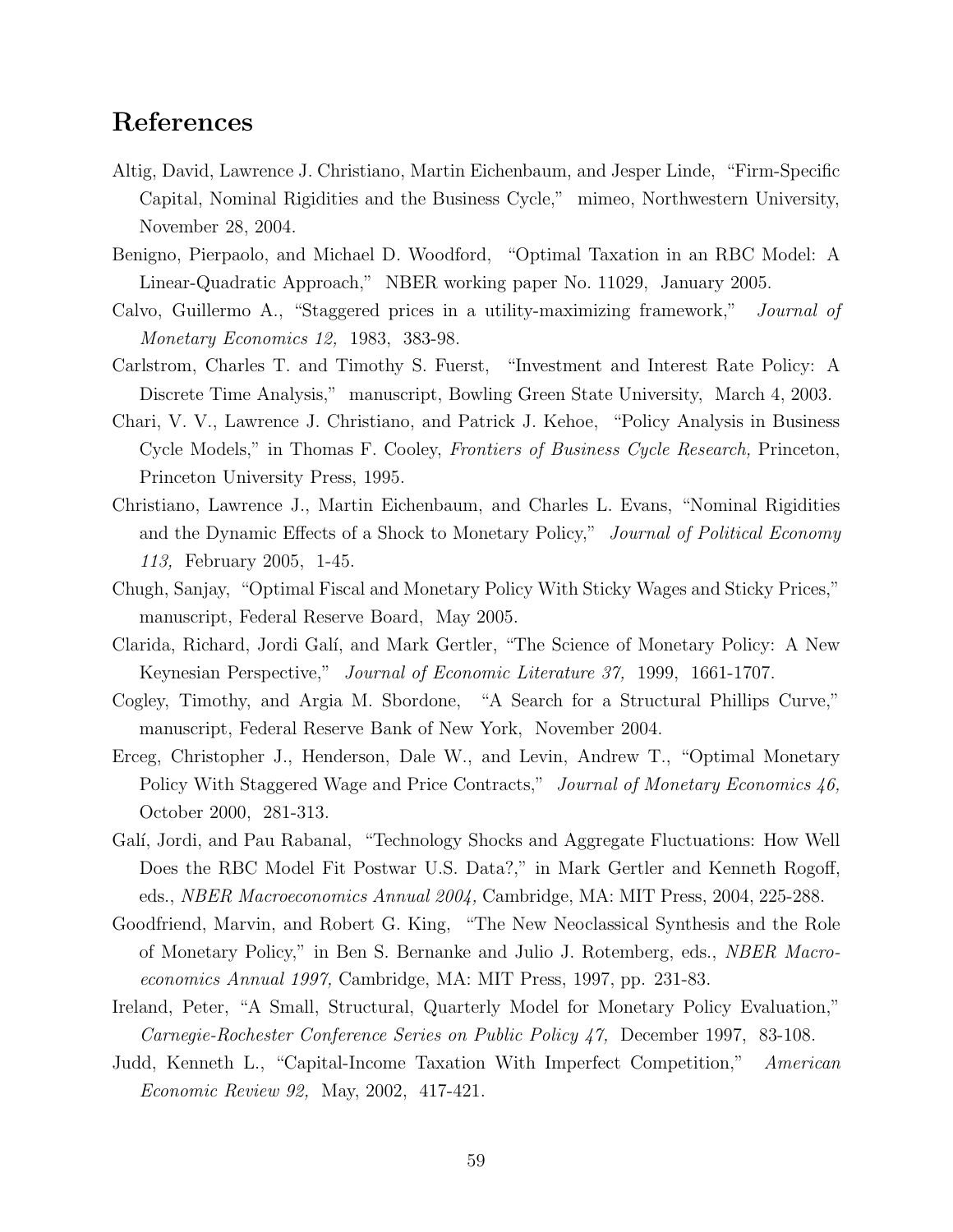- Khan, Aubhik, Robert G. King, and Alexander Wolman, "Optimal Monetary Policy," *Review of Economic Studies 70,* October 2003, 825-860.
- Kimball, Miles S., "The Quantitative Analytics of the Basic Neomonetarist Model," *Journal of Money, Credit and Banking 27,* November 1995, 1241-1277.
- Kollmann, Robert, "Welfare Maximizing Fiscal and Monetary Policy Rules," mimeo, University of Bonn, March 2003.
- Levin, Andrew T., Alexei Onatski, John C. Williams, and Noah Williams, "Monetary Policy Under Uncertainty in Micro-Founded Macroeconometric Models," manuscript prepared for the NBER's Twentieth Annual Conference on Macroeconomics, March 31, 2005.
- Lucas, Robert E. Jr. and Stokey, Nancy L., "Optimal Fiscal and Monetary Policy in an Economy Without Capital," *Journal of Monetary Economics 12,* 1983, 55-93.
- Mendoza, Enrique, Assaf Razin, and Linda Tesar, "Effective Tax Rates in Macroeconomics: Cross-Country Estimates of Tax Rates on Factor Income and Consumption," *Journal of Monetary Economics 34,* December 1994, 297-323.
- Rotemberg, Julio J. and Woodford, Michael D., "Oligopolistic Pricing and the Effects of Aggregate Demand on Economic Activity," *Journal of Political Economy 100,* December 1992, 1153-1207.
- Rotemberg, Julio J., and Michael Woodford, "An Optimization-Based Econometric Framework for the Evaluation of Monetary Policy," in Bernanke, Ben S. and Julio J. Rotemberg, eds., *NBER macroeconomics annual 1997,* Cambridge and London: MIT Press, 1997, 297-346.
- Schmitt-Grohé, Stephanie and Martín Uribe, "Optimal Fiscal and Monetary Policy under Sticky Prices," *Journal of Economic Theory 114,* February 2004(a), 198-230.
- Schmitt-Grohé, Stephanie and Martín Uribe, "Optimal Fiscal and Monetary Policy under Imperfect Competition," *Journal of Macroeconomics 26,* June 2004(b), 183-209.
- Schmitt-Grohé, Stephanie and Martín Uribe, "Optimal Operational Monetary Policy in the Christiano-Eichenbaum-Evans Model of the U.S. Business Cycle," manuscript, Duke University, August  $2004(c)$ .
- Schmitt-Grohé, Stephanie and Martín Uribe, "Solving Dynamic General Equilibrium Models Using a Second-Order Approximation to the Policy Function," *Journal of Economic Dynamics and Control 28,* January 2004d, 755-775.
- Schmitt-Grohé, Stephanie and Martín Uribe, "Optimal Simple And Implementable Monetary and Fiscal Rules," manuscript, Duke University, May 2004e.
- Schmitt-Grohé, Stephanie and Martín Uribe, "Government Transfers and the Friedman Rule," manuscript, Duke University, January 2005.
- Smets, Frank and Raf Wouters, "Shocks and Frictions in US Business Cycles: A Bayesian